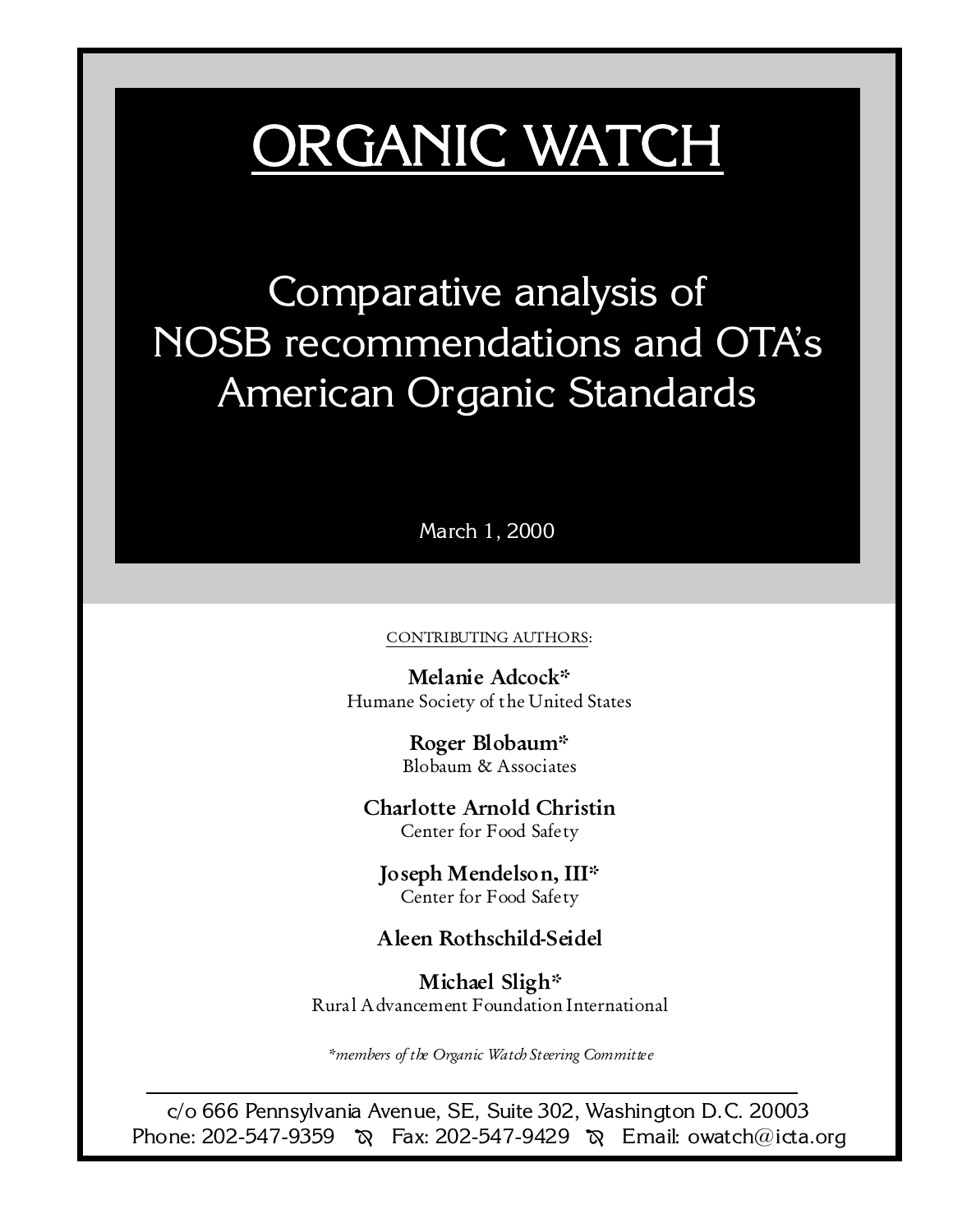# INTRODUCTION

This analysis has been developed by Organic Watch to help highlight and contrast important differences between the Organic Trade Association's (OTA) American Organic Standards (AOS) and the National Organic Standards Board's (NOSB) standards. While we applaud those places where the OTA/AOS is higher than the NOSB, our focus is especially on areas where the AOS seem to be weaker than the NOSB in its standard setting. This paper is intended to help create a constructive forum and opportunity for these issues to be further discussed, clarified and resolved by the organic community. It will also serve as formal comment to the third draft of the Organic Trade Association's American Organic Standards and to help illuminate the AOS revision process.

It is Organic Watch's position that the successful implementation of the Organic Foods Production Act (OFPA) and national organic standards is best served at this time by supporting and maintaining the statutory authority and independent integrity of the NOSB. Organic Watch supports the NOSB standards because of the Board's key role in the private-public partnership embodied in the OFPA.

The NOSB is a federal advisory committee created by the Secretary of Agriculture, the Organic Foods Production Act of 1990 and the Federal Advisory Committee Act (FACA). The NOSB is, therefore, under statutory mandates that require specific levels of transparency and public involvement.

Generally speaking, the NOSB is designed to provide a wide range of public representation and allow for public input to help the Secretary of Agriculture shape the policies and regulations that will govern the national organic certification program. NOSB meetings are required to be open to the public and its decision making should be fully transparent. The NOSB also has statutory authority over the National List.

Thus, the NOSB should serve as the unifying voice of organic farmers, environmental organizations, organic marketers, scientific experts and consumers.

Therefore, we strongly encourage, at a minimum, that any industry or private organic standard must use all the historic NOSB recommendations as the basic minimum standard and in areas where the NOSB has not spoken international norms should prevail. The development of private industry standard setting should not for any reason undermine or devalue all of the public efforts to ensure organic community consensus supporting the NOSB. It was our understanding that the American Organic Standards were designed to "meet or exceed" the standards recommended by the NOSB. To the extent that this was not done, we have prepared the following analysis.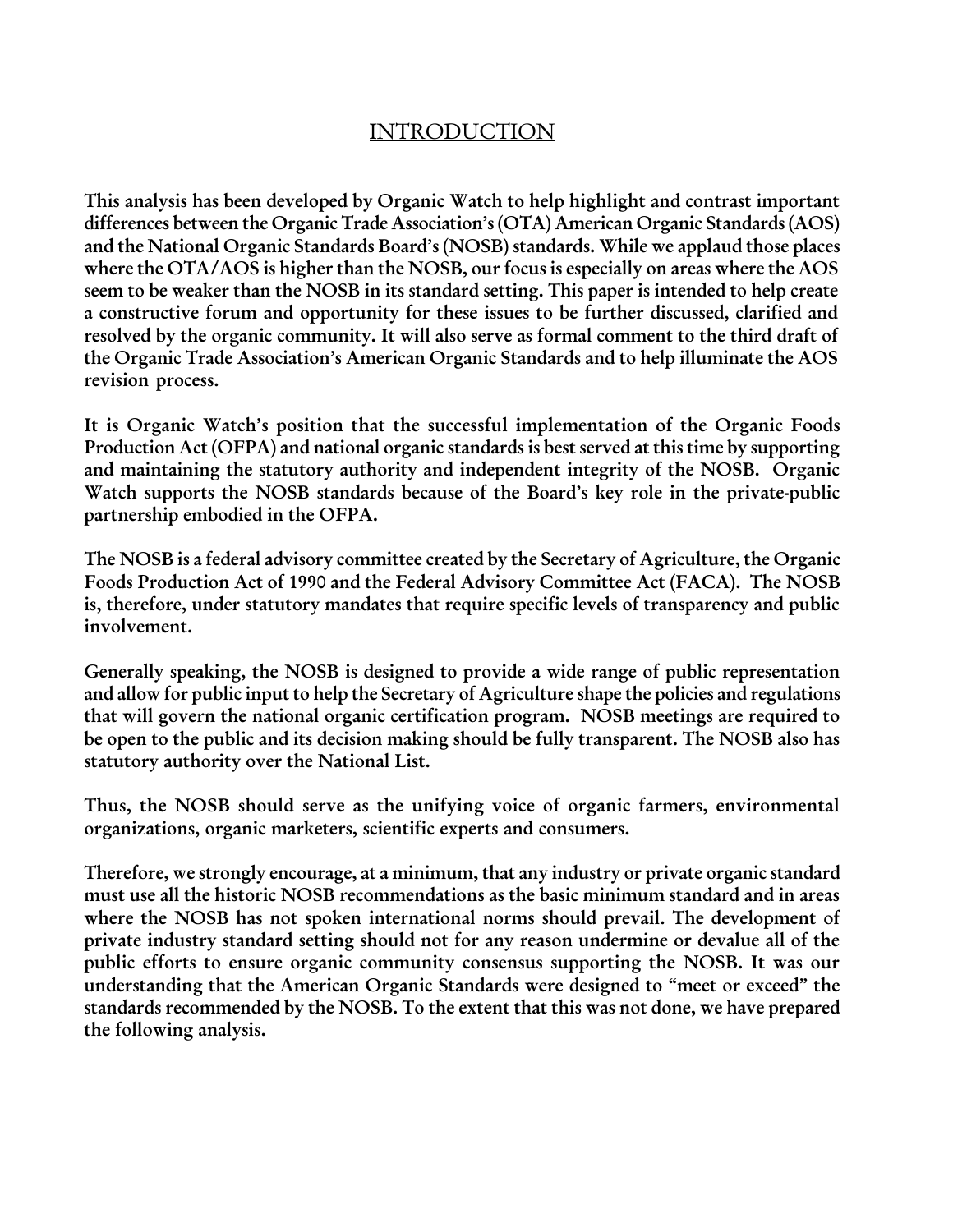Organic Watch will continue to work with the OTA and other private standard-setting bodies to encourage their processes to be as participatory as possible. To that end, on those issues where private US standards are lower standards than the NOSB, Organic Watch respectfully requests that they be revised to prevent undermining the public process underway.

Again we hope this analysis will help stimulate further constructive dialogue and result in building strong national support for all US standards to fully support the NOSB as the minimum base for US organic standard requirements.

Sincerely,

 Michael Sligh For Organic Watch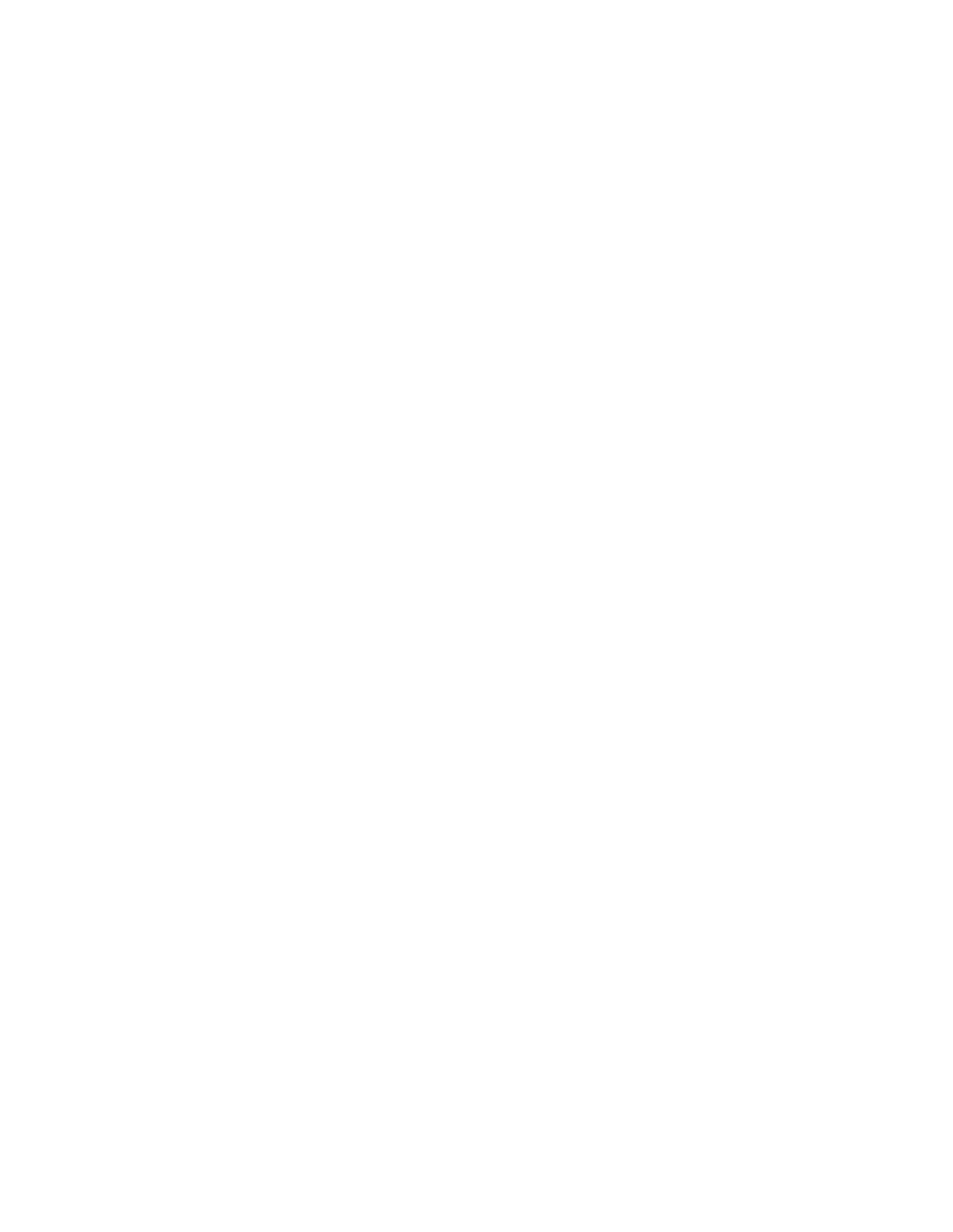# COMPARATIVE ANALYSIS OF NOSB RECOMMENDATIONS AND OTAs AMERICAN ORGANIC STANDARDS

Prepared by Organic Watch

March 1, 2000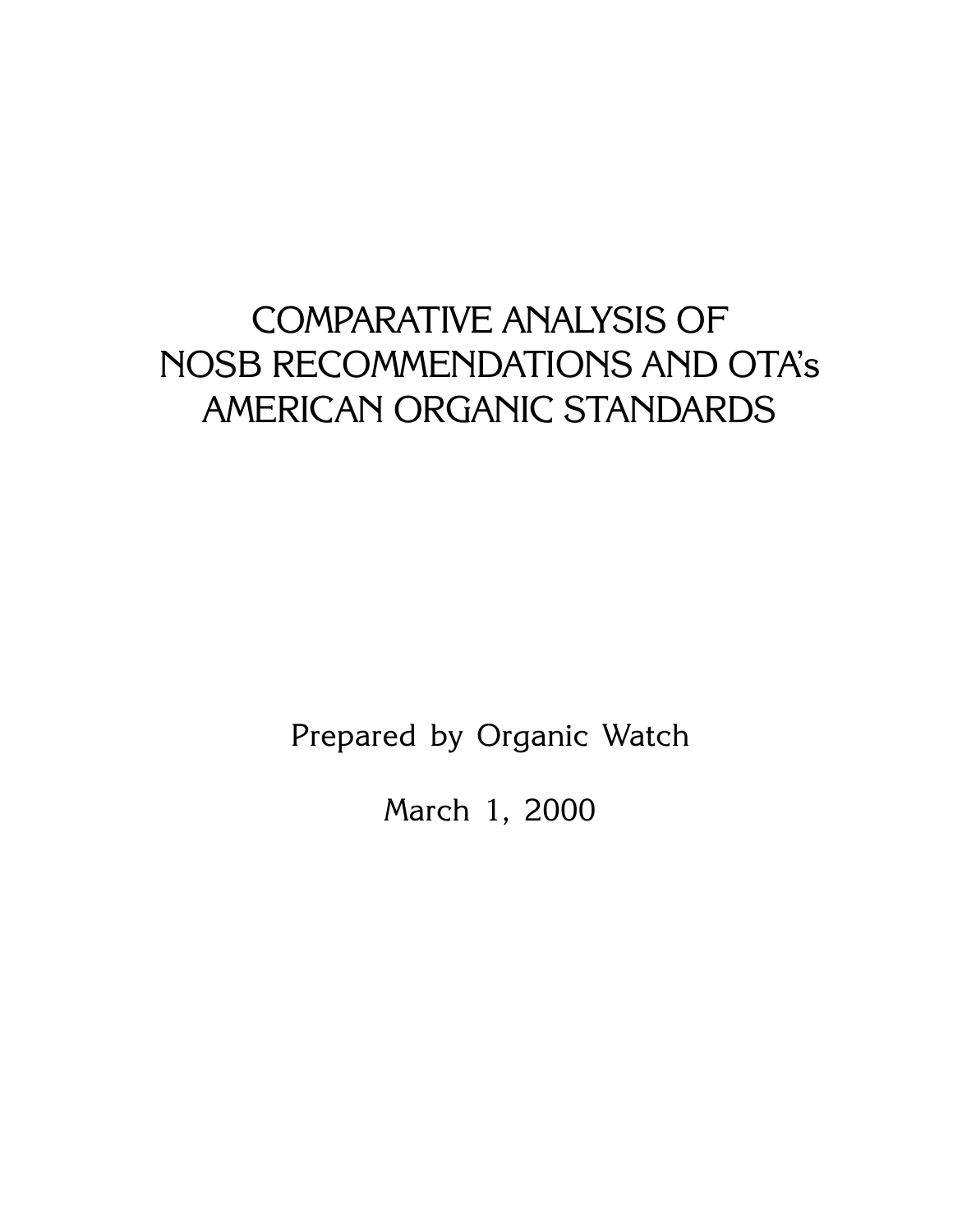# EXECUTIVE SUMMARY

In most areas, the American Organic Standards (AOS), as ratified by the Organic Trade Association's (OTA) Board of Directors on October 20, 1999, meet or exceed the standards recommended by the National Organic Standards Board (NOSB). This document, however, is intended to discuss areas where the AOS may not be as strict as the NOSB recommendations. The Executive Summary highlights some of our key concerns and the Section by Section analysis provides a more detailed comparison of the two standards.

The source documents used include the AOS, Drafts 1-3; Sligh Greenbook, 1<sup>st</sup> ed.; and the NOSB website, found at www.ams.usda.gov/nop/nosbinfo.htm.

This is a working document, and comments are welcome. We do not profess to having drafted a conclusive comparison, especially since the subject matter is complex, standards are often subject to various interpretations and provisions regarding the same topic are sometimes found in several locations.

#### AOS AIMS/PRINCIPLES

 $\triangleright$  Organic Agriculture. NOSB appears to place more emphasis on a whole farm approach to organic agriculture than the AOS. The NOSB definition states in part that a principal guideline for organic production is to "integrate the parts of the farming system into an ecological whole" (Orlando 1995, Sligh p. 1999). Furthermore, the NOSB description of the goal of nutrient recycling implies that farmers should aim at developing self-contained farms or groups of farms. The AOS speaks of "holistic production management systems" that "emphasize the use of management practices in preference to use of off-farm inputs" and are designed to "recycle materials of plant and animal origin in order to return nutrients to the land." (See Section 4.105 for details.)

#### **CROPS**

 $\triangleright$  Compost. The AOS allows more types of byproducts to be used in compost than the NOSB recommends. AOS Sec. 5.5.4 allows byproducts such as meat, blood, bone or fish meal to be used as compost ingredients with the approval of the organic certifier; the NOSB allows only animal manures, crop residues, crop waste from food processing operations, and other vegetative by-products to be used. (Austin 1995, Sligh pp. 200-201). Furthermore, AOS Sec. 5.5.3.5.F) would permit non-agricultural industrial by-products as compost feedstock (as an exception to the general prohibition) if "explicitly allowed;" this exception is not mentioned by NOSB. Also, AOS Sec. 5.5.3.5.C) allows by implication non-glossy newsprint as compost feedstock (by prohibiting glossy paper and colored ink); it is questionable whether this would be considered a "vegetative product" under the NOSB definition of compost.

Comparative Analysis of NOSB Recommendations and OTA's American Organic Standards. March 1, 2000. ORGANIC WATCH ~ c/o 666 Pennsylvania Avenue, SE, Suite 302, Washington, D.C. 20003 phone: 202-547-9359  $\sqrt{Q}$  fax: 202-547-9429  $\sqrt{Q}$  email: owatch@icta.org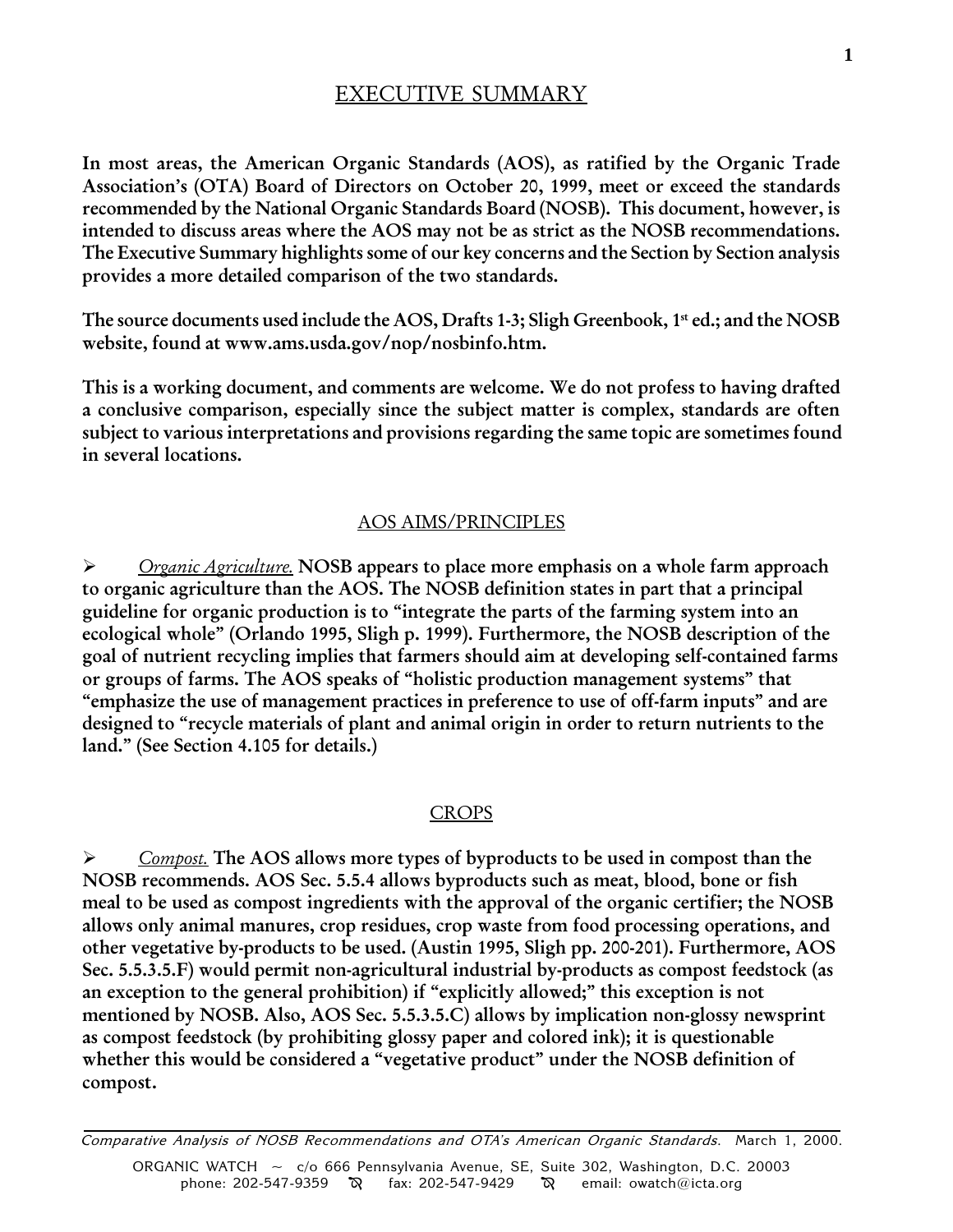Pesticide Drift, Residue Testing. The AOS provision on pesticide drift (AOS Sec. 5.1.7.3.) is less stringent but more comprehensive than the NOSB recommendations. The NOSB does not allow agricultural products, including livestock feed crops and pasturage, that are exposed to drift or misapplication with a prohibited pesticide or fertilizer to be sold or labeled as organically produced or fed to certified organic livestock (Santa Fe 1994, Sligh p. 125). However, the AOS allows crops growing in areas affected by pesticide drift to be certified organic if the test results show that the pesticide residue level on the crop is less than 5% of the EPA tolerance or the actual FDA action level. It is not clear whether this AOS provision applies to pasture or feed contaminated by pesticide drift (AOS Sec. 5.1.7.3.B)). However, the AOS definition of drift (Sec. 4.55) encompasses not only pesticides, but also fertilizers, GEOs, and other prohibited materials. Other sections, such as the language on buffer zones (AOS Sec. 5.1.6) refer to drifting of "a prohibited substance," an effort to include pesticides as well as other prohibited substances. AOS Sec. 5.1.6.2.A) specifically addresses required notification procedures in the case of GMO drift.

In addition, the NOSB recommends that, as a preventative measure, an organic producer be required to notify adjacent property owners and public officials of farm boundaries and possible financial responsibility if drift occurs (Santa Fe 1994, Sligh p. 125-26).

 $\triangleright$  Emergency Pest Eradication and Disease Treatment, Residue Testing. Crops receiving direct exposure to a prohibited substance (including pesticides), due to a government-mandated pest/disease treatment program, may not be sold as organic or fed to organic livestock (AOS Sec. 5.1.7.4.A)). If, however, the crops received indirect exposure, they may be sold as organic or fed to organic livestock as long as the pesticide residue level is less than 5% of the EPA tolerance or the actual FDA action level (AOS Sec. 5.1.7.4.B)).

 $\triangleright$  GEO/GMO's. Both AOS and NOSB generally prohibit the use of genetically engineered organisms in organic agriculture. (AOS Sec. 3.10.) (Sligh p. 207). While the NOSB prohibition on GEO's/GMO's in organic production and handling is unconditional, the AOS qualifies its ban via footnotes. Footnote 7 to AOS Sec. 5.5.3.3. provides that the allowance of animal manures, plant materials, and food processing by-products from GMO sources or containing GMO derivatives for use as compost feedstocks is an issue for further research and development." Also, other footnotes explain that the OTA is collecting data regarding unintentional contamination of organic crops by GMO's to determine target action and rejection levels. (Footnote 2 to AOS Sec. 5.1.6.2.A) and Footnote 3 to AOS Sec. 7.3.5.8.). These footnotes leave room for the AOS prohibition on GMO's to be relaxed in the future.

 $\triangleright$  Plastic Mulches. Both NOSB and AOS allow for plastic mulch and covers to be used, with restrictions, but the NOSB National List excludes the use of materials made of PVC (National List, Sligh p. 186). AOS does not exclude PVC and also does not mention PVC in the National List restrictions (AOS Sec. 5.7.2.1.B)).

 $\triangleright$  Treated Lumber. AOS Sec. 5.7.4.1. states that lumber treated with arsenate or other prohibited materials is "prohibited for new installations and replacement purposes in contact with soil used to produce organic crops." NOSB adds that "in no case" shall treated lumber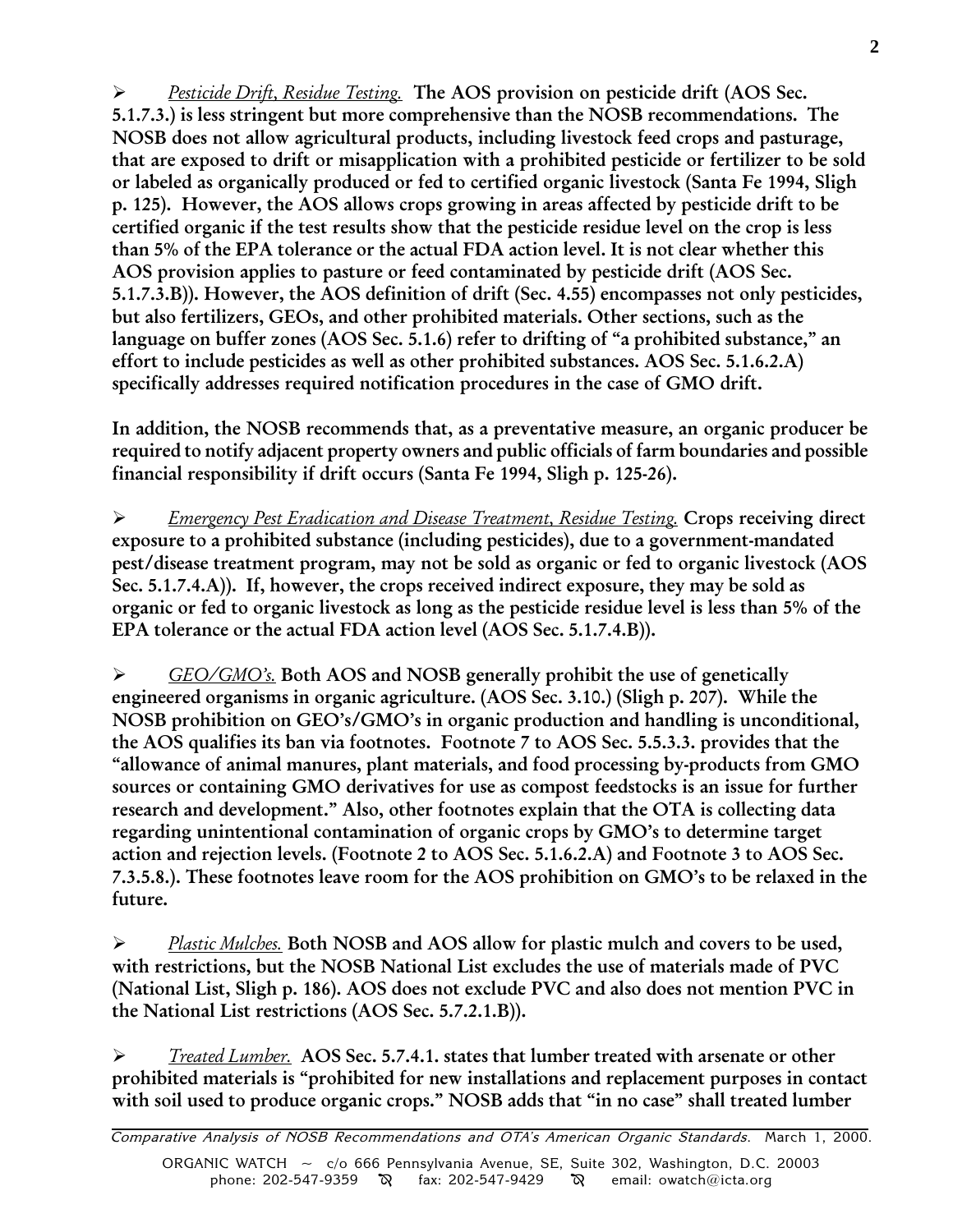be allowed "in installations in contact with the soil and used to grow vegetables (soil beds)." (Austin 1995, Sligh p. 177). This additional requirement is also included in the NOSB and AOS National Lists (although it is not reflected in AOS 5.7.4.1.).

AOS prohibits the "use of treated lumber in new installations where toxic substances may contaminate livestock. (AOS Sec. 6.2.3.4.) NOSB prohibits, in general, the use of treated lumber for replacement purposes (Austin 1995, Sligh p. 177).

 $\triangleright$  Horticultural Oils/Petroleum Distillates. In the AOS National List, horticultural oils are classified as synthetics allowed for use on perennial plants as insect pest smothering or suffocating agents. (AOS Sec. 8.2.3.1.B)1)b)). NOSB restricts the use of the oils (referred to as petroleum distillates and not horticultural oils), stating that they may be applied to dormant perennials, that direct application to harvested crop is prohibited, and that it may not be used as either weed or carrot oils in organic production (National List, Sligh p. 186).

# LIVESTOCK

 $\triangleright$  Antibiotics. The AOS sets out a general prohibition against use of antibiotics in slaughter stock, dairy stock or other stock producing edible or non-edible products, but until January 1, 2003, makes an exception allowing antibiotics in dairy stock more than one year prior to lactation. As for breeder stock, AOS prohibits the use of antibiotics in these animals during the last third of gestation (nursing was not mentioned) (AOS Sec. 6.7.5.2). As this AOS provision is currently drafted, breeder stock does not appear to be characterized as stock producing edible or non-edible products.

The NOSB clarified its position on antibiotics in Ontario 1998 and recommended that no animal product or animal by-product be labeled organic once an antibiotic has been given to an animal with an apparent exception for conventional animals who were given antibiotics before they were brought into an organic farm. No exceptions were made for breeder stock.

**E** Pasture Requirements for Ruminants. Although both AOS and NOSB require that ruminant animals have access to pasture, with some temporary exceptions allowed, NOSB emphasizes that ruminant organic livestock systems must "be pasture based" (Washington DC, Feb. 1999). AOS also regulates pasture access under the section on feed instead of living conditions, and thus may not appear to place the same importance on pasture (AOS Sec. 6.5.3.3).

 $\triangleright$  Comprehensive Nutrient Cycling. AOS does not follow the NOSB recommendation that [p]roducers of certified organic livestock shall be required to detail nutrient recycling plans in their overall farm plan . . . While the NOSB recognizes that comprehensive nutrient cycling may not be practical given today's structure of agriculture, it is an essential goal of organic agriculture and every producer must demonstrate progress toward that goal in his/ her farm plan" (Final Recommendations of the NOSB on Livestock Issue Papers # 1 and # 2, 1998). The AOS incorporated the concept of nutrient cycling in a general way in Principle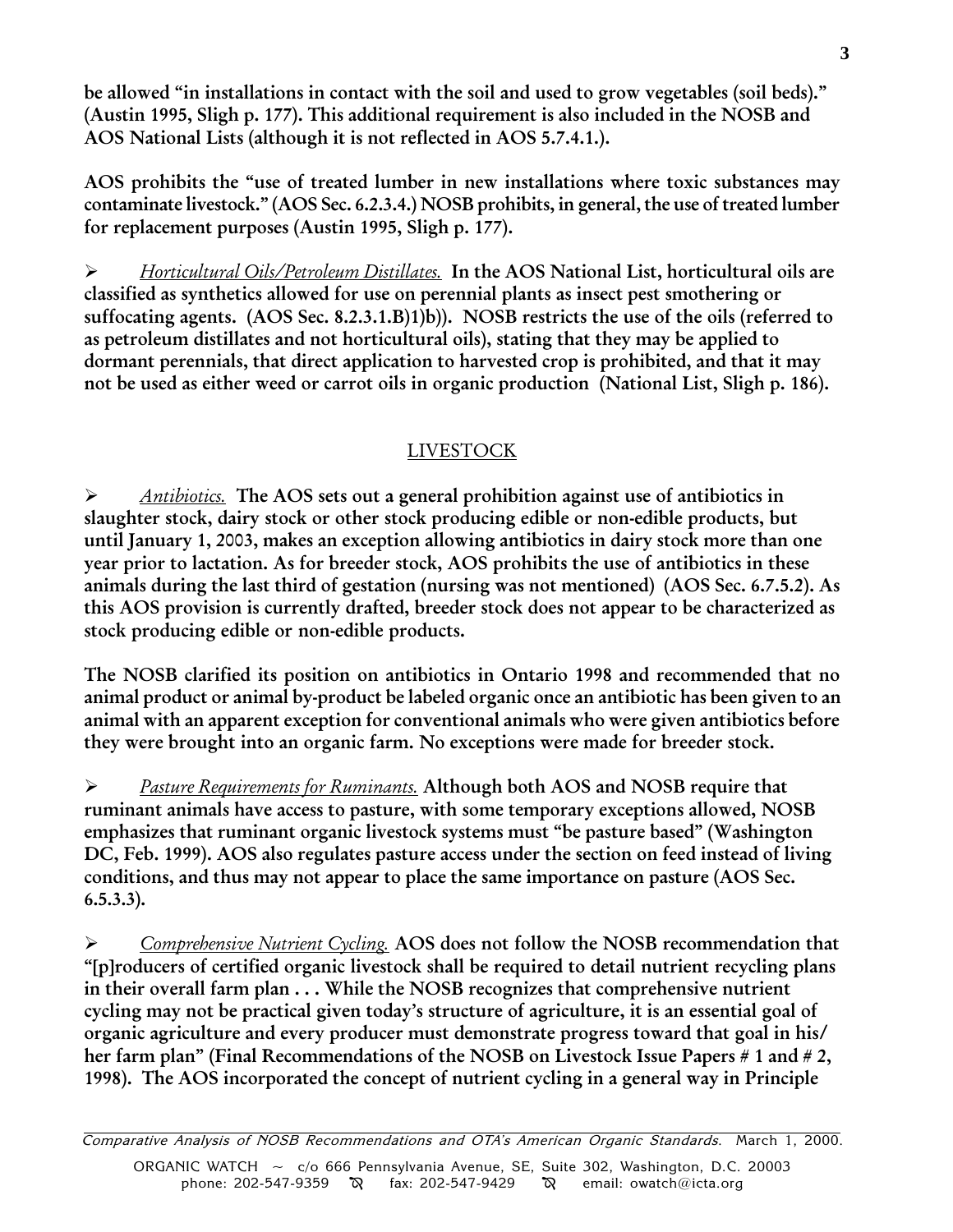3.6.7.: Recycle materials of plant and animal origin in order to return nutrients to the land, thus minimizing the use of non-renewable resources.

▶ Feed Additives and Supplements. AOS Sec. 6.5.7. allows feed supplements to be made of any non-synthetic substance (unless prohibited on the National List) or any synthetic substance allowed on the National List. NOSB requires feed supplements to be certified as organically produced (Santa Fe 1994, Sligh p. 93).

As part of the NOSB Livestock Committee "working vocabulary" (not formally accepted for recommendation), "feed additive" is defined as a substance added to feed in micro quantities to fulfill a specific need, such as nutrients (Santa Fe 1994, Sligh p. 89). AOS Sec. 4.60. expands that definition to include "substances added in small amounts to livestock feed to enhance, stabilize, preserve, or otherwise alter it" and the term "nutrient" is not mentioned in the AOS definition.

 $\triangleright$  New Herd Conversion. AOS provides in Sec. 6.4.1.2.B) that, for one-time new herd conversion of dairy stock, 80% of the feed must be organic the first nine months of the 12 month conversion, and 100% of the feed must be organic the final three months prior to the production of milk or milk products to be sold as organic. On the other hand, the NOSB, in its response to the USDA proposed rule, reaffirmed that "replacement dairy stock and whole herd conversion of dairy stock must be fed organic feed for a 12-month period immediately prior to the sale of organic milk. Animals that are part of a whole farm conversion shall undergo the same 36 month transition as the farm." (Ontario 1998).

 $\triangleright$  Origin of Livestock. AOS does not specifically require that dairy stock, replacement dairy stock, or breeder stock be raised in accordance with organic standards from the time they are brought onto an organic farm (AOS Sec. 6.4.1.)(Santa Fe 1994, Sligh pp. 91-92). Also, effective January 1, 2003, AOS Sec. 6.4.1.2.C) provides that transitional feed grown on a dairy farm converted to organic production may be fed to young dairy stock up to 12 months prior to milk production. As so worded, this implies that transitional feed can be used after a farm has been certified organic.

NOSB states that breeder stock, day-old poultry stock, and replacement dairy stock shall be obtained from organic sources unless the producer can document to the certifier that organically raised stock of acceptable quality and genetic potential is not commercially available. (Santa Fe 1994, Sligh p. 91). AOS does not include this preference.

With regards to organic poultry, AOS provides that they must be managed organically from the second day of life (AOS Sec. 6.4.1.3.). The NOSB states: "All poultry from which meat or eggs will be sold as organically produced shall be raised under organic production methods from one day old." (Santa Fe 1994, Sligh p. 92).

 $\triangleright$  Weaning. In AOS Sec. 6.5.4.1., breeding stock, but not slaughter stock, may receive synthetic colostrum. NOSB states in general that milk replacers based on non-milk products are not allowed and has not otherwise specifically allowed synthetic colostrum (National List, Sligh p. 188).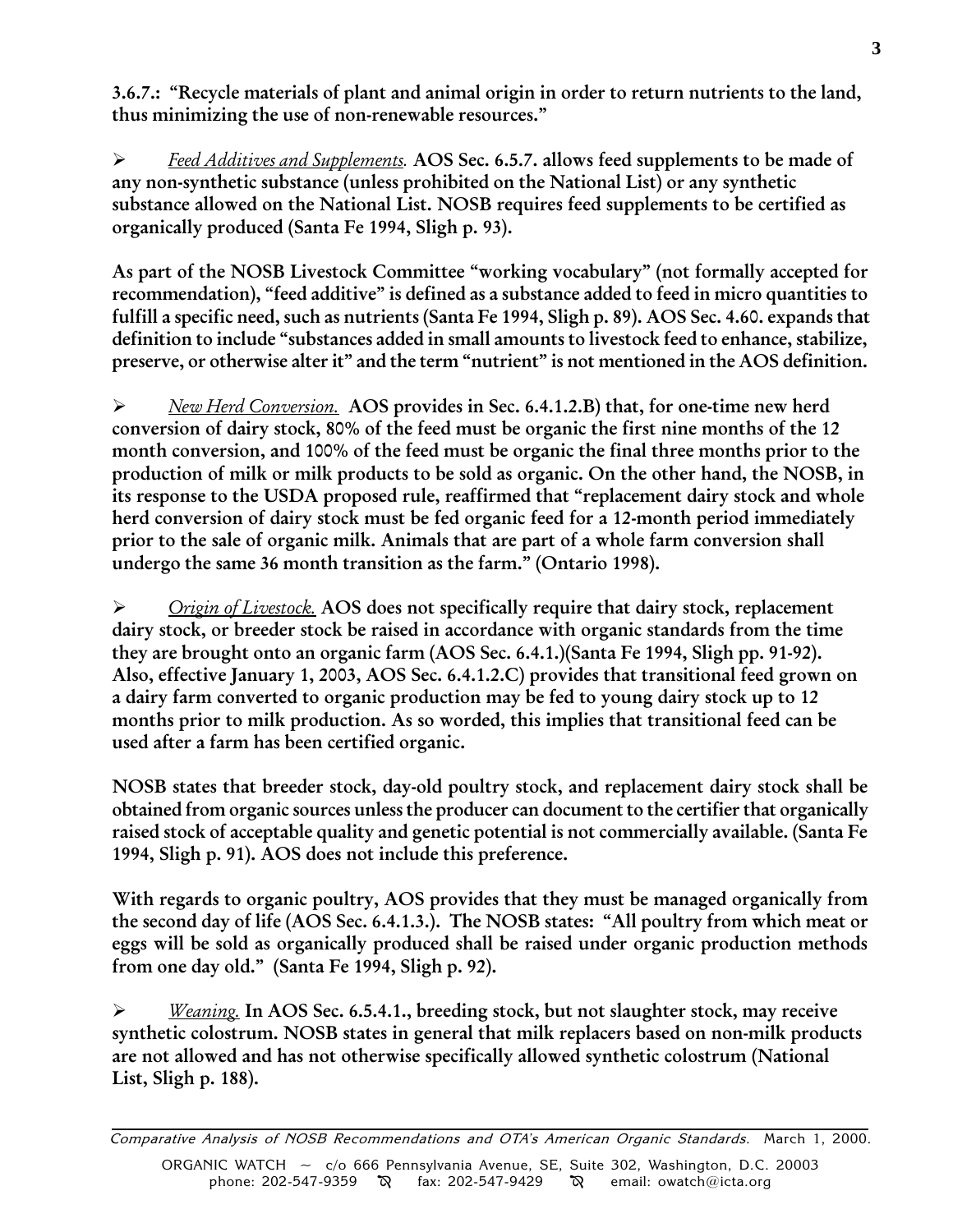$\triangleright$  Synthetic Parasiticides. AOS prohibits synthetic parasiticides for all livestock for slaughter effective January 1, 2003; until this date a minimum 90-day withdrawal requirement applies following use of synthetic parasiticide (AOS Sec. 6.7.4.2.C) & D)). NOSB recommended the prohibition of the use of synthetic parasiticides in slaughter stock in 1994 (Sligh, p. 101).

# HANDLING

 $\triangleright$  Organic Handling Plan. The NOSB recommendation would require a description of efforts to reduce solid waste, liquid waste, and airborne emissions, a description of recycling efforts, the use of recycled materials and efforts to reduce packaging in the Organic Handling Plan (Santa Fe 1994, Sligh p. 61). The AOS requires that the Organic Handling Plan include a "description of waste management and resource conservation plans or policies" (AOS Sec. 9.3.5.6.), which comply with the standards set out in AOS Sec. 7.4.3.8.: Wastes shall be managed so as to prevent environmental degradation, including contamination of ground and surface water. Wastes shall be contained so as not to attract pests or present a contamination potential to organic products. If waste products are to be sold as "organic", then they shall be listed in the Organic Handling Plan and shall be subject to all applicable requirements of the organic standards.

 $\triangleright$  Synthetic handling materials. The AOS sets a lower standard than the NOSB regarding environmental effects. The AOS only requires that the synthetic not have "significant" adverse effects on the environment, but the NOSB synthetics having any adverse effects on the environment.

# CERTIFICATION/ACCREDITATION

 $\triangleright$  Peer Review Panel. AOS and NOSB [and the Organic Foods Production Act (OFPA), as well] recommend peer review panels for assessing applications of certifiers. AOS does not include a consumer/public interest group representative on this panel, although NOSB recommends two members from this group. AOS requires at least five members with at least three having sufficient expertise in the areas of accreditation delineated in the certifier's application, (AOS Sec. 10.3.3.1.A), NOSB requires nine peer review panel members representing five sectors of the organic community plus a USDA representative and an exofficio NOSB representative (Santa Fe 1994, Sligh p. 26).

 $\triangleright$  Records available to certificant. AOS does not include the NOSB recommendation that the certificant be allowed to request the following information from the certifier: inspector contract, inspection report, names and affiliations of all decision makers, results of laboratory analyses (Santa Fe 1994, Sligh p. 16).

Additional inspections. AOS provides that, in addition to the annual on-site inspection, a certification agent may conduct an unannounced inspection on a random or "as needed"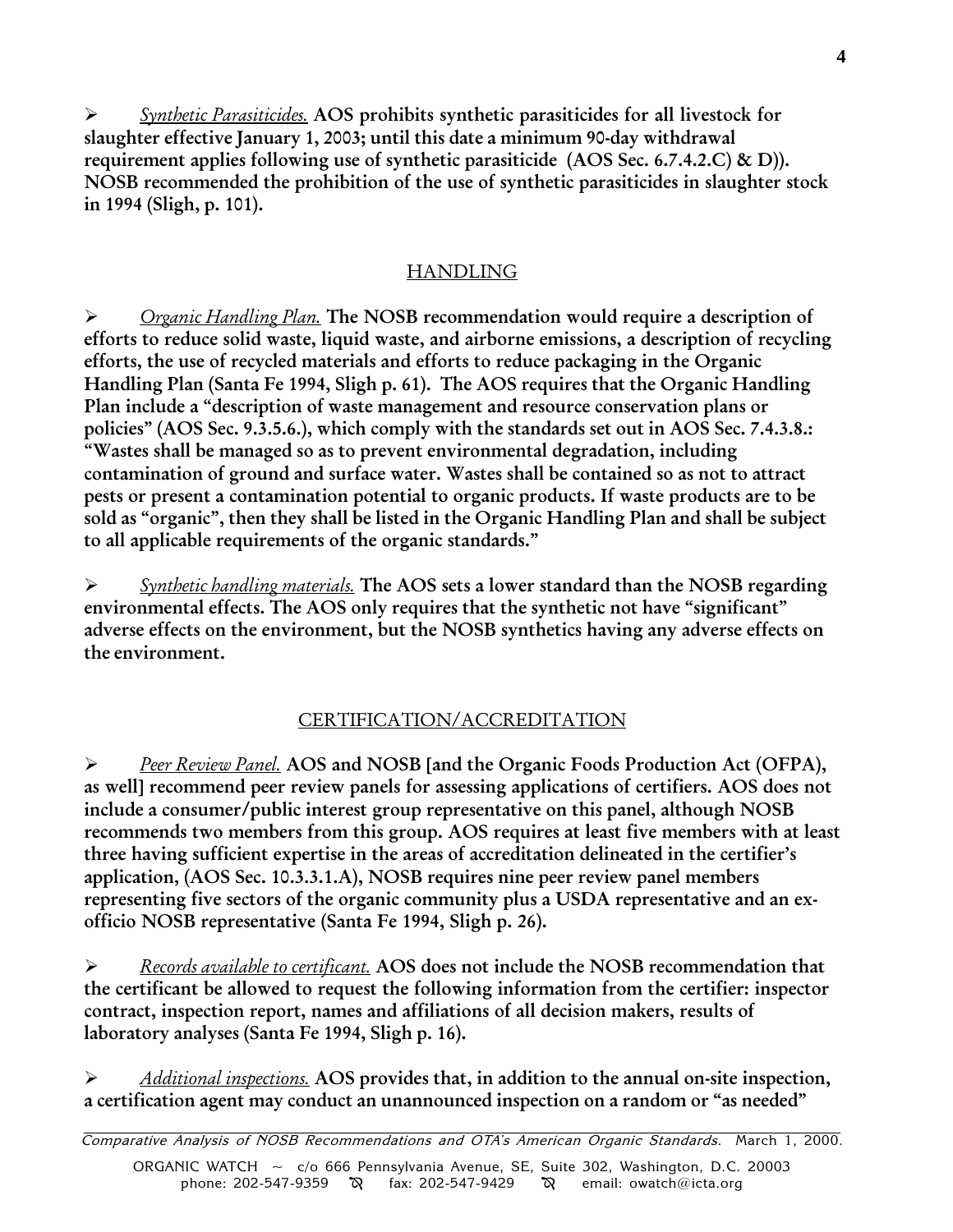basis. NOSB recommends that on "at least an annual basis, certifying agencies or their inspectors must conduct at least one random product commodity tracking that demonstrates the steps of production or manufacturing prior to the shipment of that product from the premises of that farm or manufacturer." (Santa Fe 1994, Sligh p. 13.)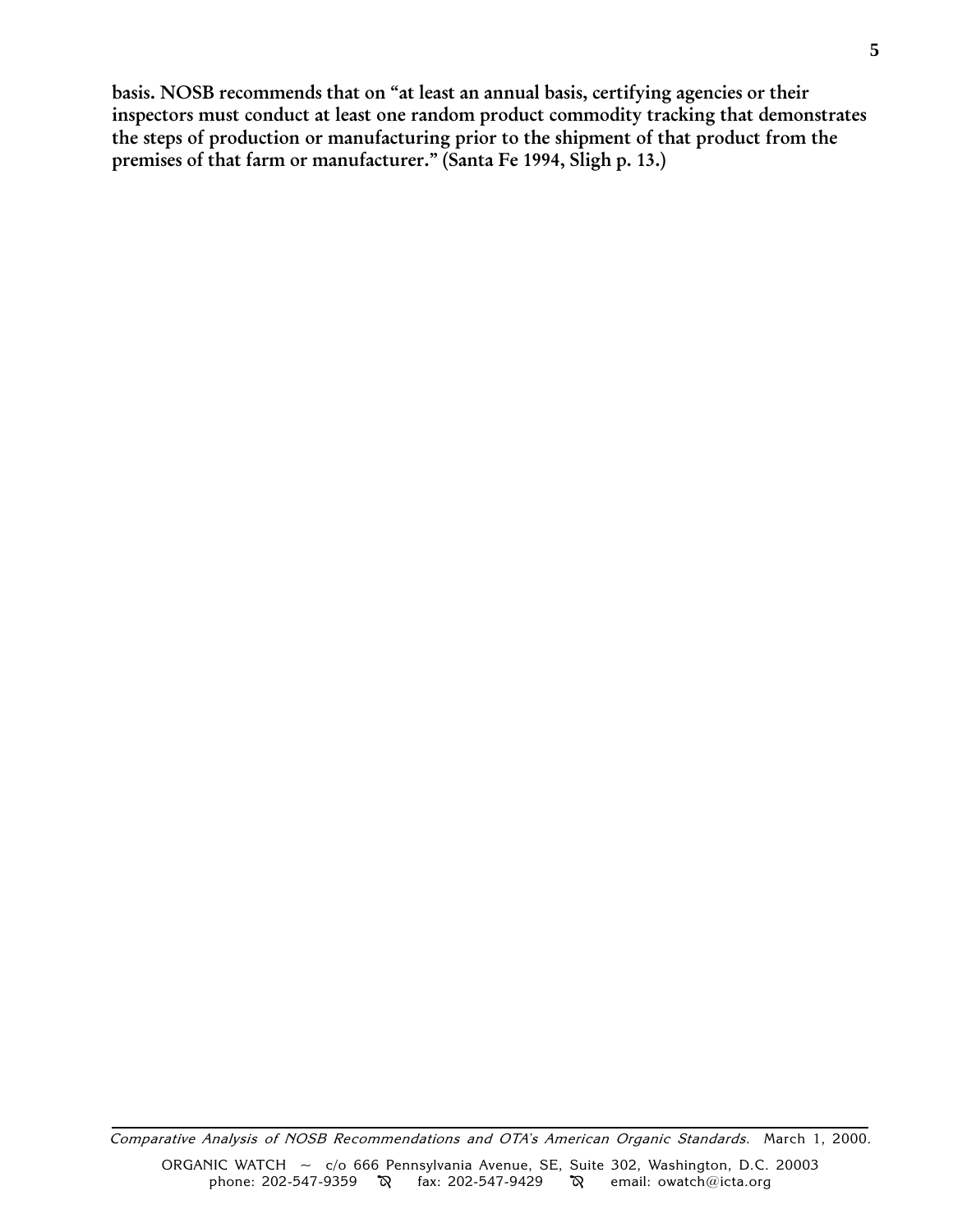## SECTION BY SECTION ANALYSIS

All of the Section numbers below refer to AOS provisions, unless otherwise stated.

#### AIMS (SEC. 2)

 $AOS$  Sec. 2.7. One AOS aim is to provide "a baseline standard for certification . . . and guidelines for accreditation . . . without precluding certification agencies or governments from implementing additional requirements." Although never expressly stated, the NOSB appears to approve of this aim. In particular, the NOSB states: "It is recognized that some private certifying agents have established programs to address specific philosophies and/or regional considerations, and may wish to include requirements for the awarding of the certifying agent's seal that are supplemental to the standards promulgated in OFPA. Such requirements shall not be in conflict with the National Organic Standards. Supplemental requirements shall not preclude the certification to OFPA standards of producers and handlers who do not seek to utilize the private agent's seal" (Santa Fe 1994, Sligh p. 5).

#### PRINCIPLES OF ORGANIC PRODUCTION AND HANDLING (SEC. 3)

The NOSB has used organic principles as the foundation for its recommendations but has not compiled a list of principles per se. We do however recommend that the NOSB specifically develop such principles as well.

 $AOS$  Sec. 3.1. The NOSB definition of "organic" can be considered to set out the basic principles that are the foundation of the NOSB recommendations. The AOS principles are an expansion of the NOSB definition, with additional provisions taken from the Codex Alimentarius (Guidelines for the Production, Processing, Labeling, and Marketing of Organically Produced Foods), for example. For a fuller discussion, see AOS Sec. 4.105 below.

 $AOS$  Sec. 3.4. AOS states that organic production systems "strive to achieve agro-ecosystems" that are ecologically, socially, and economically sustainable." NOSB doesn't explicitly address the issue of social sustainability and has not yet made specific recommendations in that area. Again we do urge them to do so.

AOS Sec. 3.11. The NOSB recommends that GEO's/GMO's be prohibited in organic production and handling systems. The AOS adds that organic standards cannot ensure that organic products are completely free of genetically engineered organisms (as well as synthetic fertilizers and pesticides), due to background levels of environmental pollutants.

#### DEFINITIONS (SEC. 4)

AOS defines more terms than the NOSB; however, some terms defined by NOSB are not included in the AOS definitions, such as "breeder stock," "drylot," "manure refeeding," "ration,"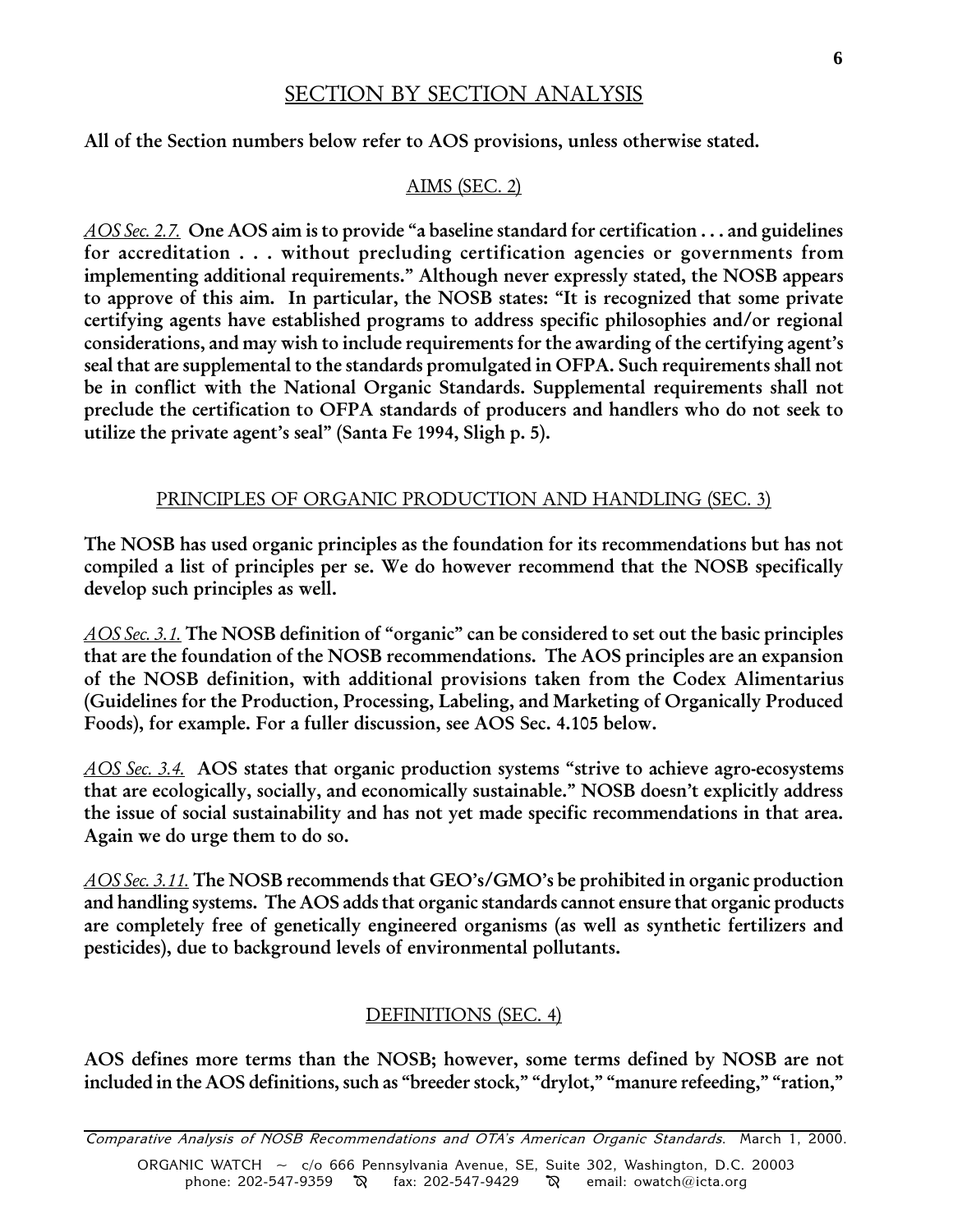"balanced ration," (Santa Fe 1994, Sligh p. 88 - 90), "aged manure," "micro propagation" (Austin 1995, Sligh pp. 201-202), and "conflict of interest" (Santa Fe 1994, Sligh p. 16).

AOS Sec. 4.42. Compost. NOSB states, in part, that farm compost "made from crop residues, crop waste from food processing operations, animal manures, and other vegetative by-products are allowed." AOS refers to materials permitted by its standards, which allow other by-products. (Also, the AOS describes composting as an aerobic process, and the NOSB describes it as an aerobic or anaerobic process) (Austin 1995, Sligh p. 200).

 $AOS$  Sec. 4.55. Drift. AOS expands the definition of "drift" to include "genetically engineered organisms, or other prohibited materials" as well as pesticides and fertilizers. Under the NOSB definition, "drift" is the "physical movement of prohibited pesticide or fertilizer  $\dots$  from an intended target site onto a certified organic farm  $\dots$  "The AOS definition doesn't mention intent and speaks only of the "physical movement" of the prohibited material. AOS doesn't include a definition of "misapplication," which NOSB defines in part as the "accidental direct application of a prohibited pesticide or fertilizer . . . by a person who is not the certified organic producer . . . (Santa Fe 1994, Sligh p. 123).

AOS Sec. 4.59. Feed. AOS excludes, "for these purposes," mineral and vitamin supplements and feed additives in its definition of feed (Santa Fe, Sligh p. 89).

AOS Sec. 4.60. Feed additive. AOS states that these are "usually used in micro quantities" and the NOSB Livestock Committee, in its "working vocabulary" not adopted by the NOSB, states that it is a substance "added to feed in micro quantities." The NOSB Livestock Committee defines it as "substances added to fulfill a specific need, i.e. nutrients in the form of amino acids, minerals, and vitamins" (Santa Fe 1994, Sligh p. 89). AOS does not mention nutrients, but states that it "includes substances added in small amounts to livestock feed to enhance, stabilize, preserve, or otherwise alter it.

AOS Sec. 4.62. Feed supplement. AOS categorizes vitamins and minerals as a "feed supplement," whereas the NOSB Livestock Committee, in its "working vocabulary" that has not been formally adopted by the NOSB, includes it as a "feed additive" (Santa Fe 1994, Sligh p. 89).

AOS Sec. 4.71. Forage. NOSB adds that forage can be in a fresh, dried or ensiled state (Santa Fe 1994, Sligh).

AOS Sec. 4.95. Livestock. The OFPA definition of "livestock," which is also part of the "working" vocabulary of the NOSB Livestock Committee, includes certain "animals used for food or in the production of food," "fish used for food, wild or domesticated game, or other nonplant life." The AOS definition does not specifically mention wild game or fish, but does add bees and includes "fiber" as a use as follows: "or other cultivated animals raised for food, fiber, or the production of food or fiber.

Comparative Analysis of NOSB Recommendations and OTA's American Organic Standards. March 1, 2000. ORGANIC WATCH ~ c/o 666 Pennsylvania Avenue, SE, Suite 302, Washington, D.C. 20003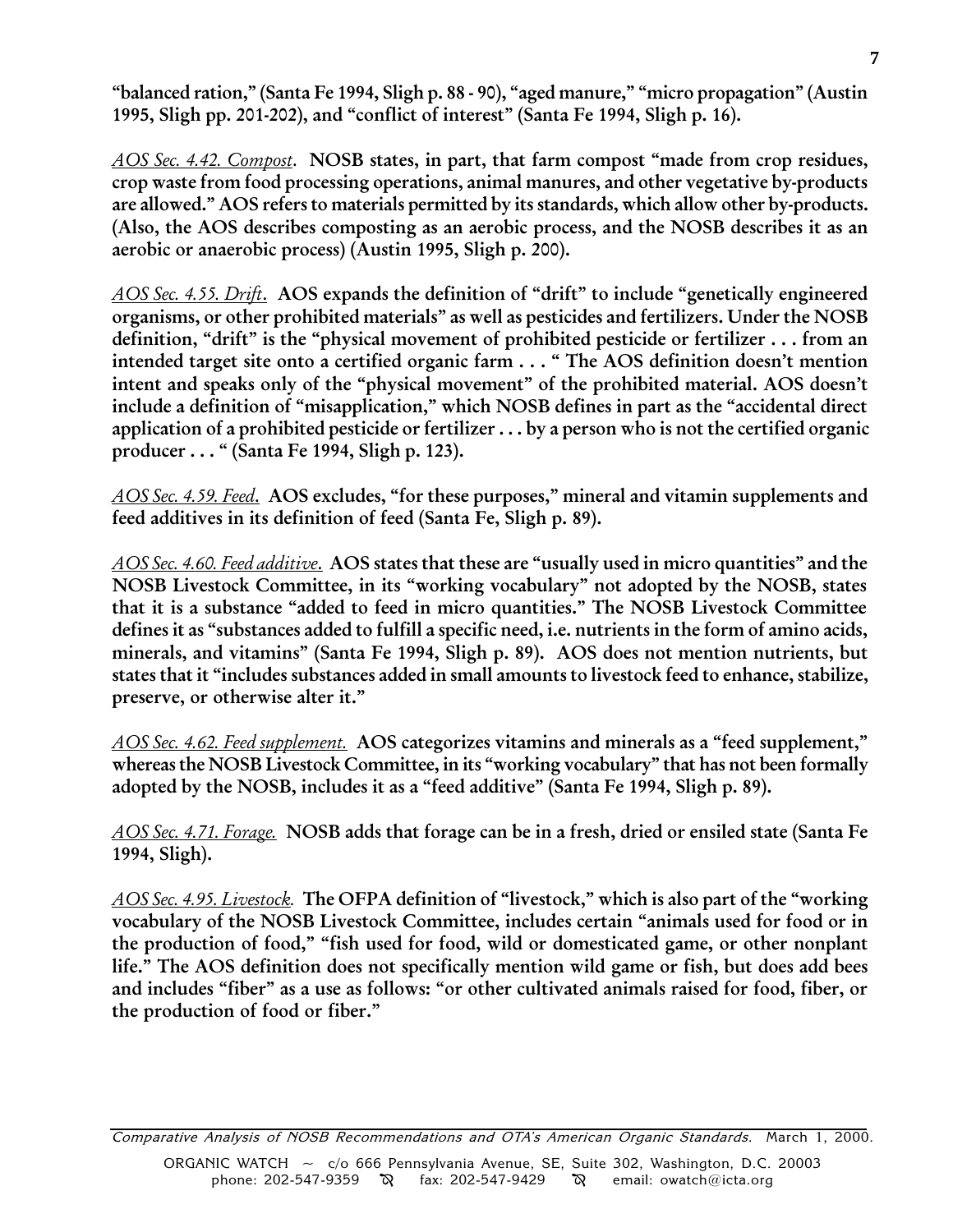AOS Sec. 4.98. Manure, raw. NOSB defines it as "any animal excrement which . . . has not undergone substantial decomposition." AOS includes not only feces and urine, but also "bedding and other waste incidental to an animal" which has not been composted or processed to reduce pathogens.

AOS Sec. 4.105. Organic agriculture. The AOS definition seems to be based on the NOSB definition. It is not clear whether the AOS places enough emphasis on giving preference to a whole farm system. The NOSB definition states in part that a principal guideline for organic production is to "integrate the parts of the farming system into an ecological whole" (NOSB Definition of Organic, Orlando 1995, Sligh p. 1999). In other recommendations, the NOSB emphasizes that comprehensive nutrient cycling "is an essential goal of organic agriculture" (if not always practicable) and "central to the concept of organic agriculture," and "every producer must demonstrate progress towards that goal in his/her farm plan" (Final Recommendations of the NOSB on Livestock Issue Papers # 1 and # 2, 1998). The recommendations further state: "This doesn't necessarily mean that every organic farm has to have a well-balanced, mixed crop/ livestock system, although such systems clearly make nutrient cycling easier. . . .While the reinstatement of nutrient cycling may not require that every farm have both crops and livestock, it does mean that every organic farm has to have a farm plan that describes how nutrient cycling is achieved on that farm. Such a farm plan may be designed by several farms cooperating to achieve nutrient cycling in the watershed in which the farms exist . . . "

AOS does speak of "holistic production management systems" which "emphasize the use of management practices in preference to use of off-farm inputs" and which are designed to "recycle materials of plant and animal origin in order to return nutrients to the land." (AOS Sec. 3.10 and 4.105). AOS also addresses the interactions of the farm system with natural ecological systems in Section 5.4 on biological diversity and natural resource conservation.

AOS Sec. 4.126. Processing aid (food). The AOS definition conforms to the FDA definition in 21 CFR  $$100.100$  (a)(3)(ii), which is also described in the Introduction to the NOSB Recommendation on Incidental Food Additives in Organic Foods (Austin 1995, Sligh p. 174). Although it did not expressly do so, the NOSB may have adopted this definition by implication. The original NOSB definition of "processing aid" included only part of the FDA definition: "a processing aid' means a substance that is added to food during the processing of such food but is removed from the food before it is packaged in its finished form, that meets the definition of 21 CFR 101.100(a)(3)(ii)(a)" (Santa Fe 1994, Sligh p. 50). The AOS definition and NOSB 1995 description also includes the CFR provisions in (b) and (c) relating to substances that are converted into constituents normally present in the food and those which are present in the finished food at insignificant levels and do not have any technical or functional effect in that food.

AOS Sec. 4.139. Routine use. AOS adds to the NOSB Livestock Committee definition (not adopted by the NOSB) that this term means regularly scheduled or periodic administration of substances or management practices "without documentation of specific need" (Santa Fe 1994, Sligh p. 90).

Comparative Analysis of NOSB Recommendations and OTA's American Organic Standards. March 1, 2000. ORGANIC WATCH ~ c/o 666 Pennsylvania Avenue, SE, Suite 302, Washington, D.C. 20003 phone: 202-547-9359  $\aleph$  fax: 202-547-9429  $\aleph$  email: owatch@icta.org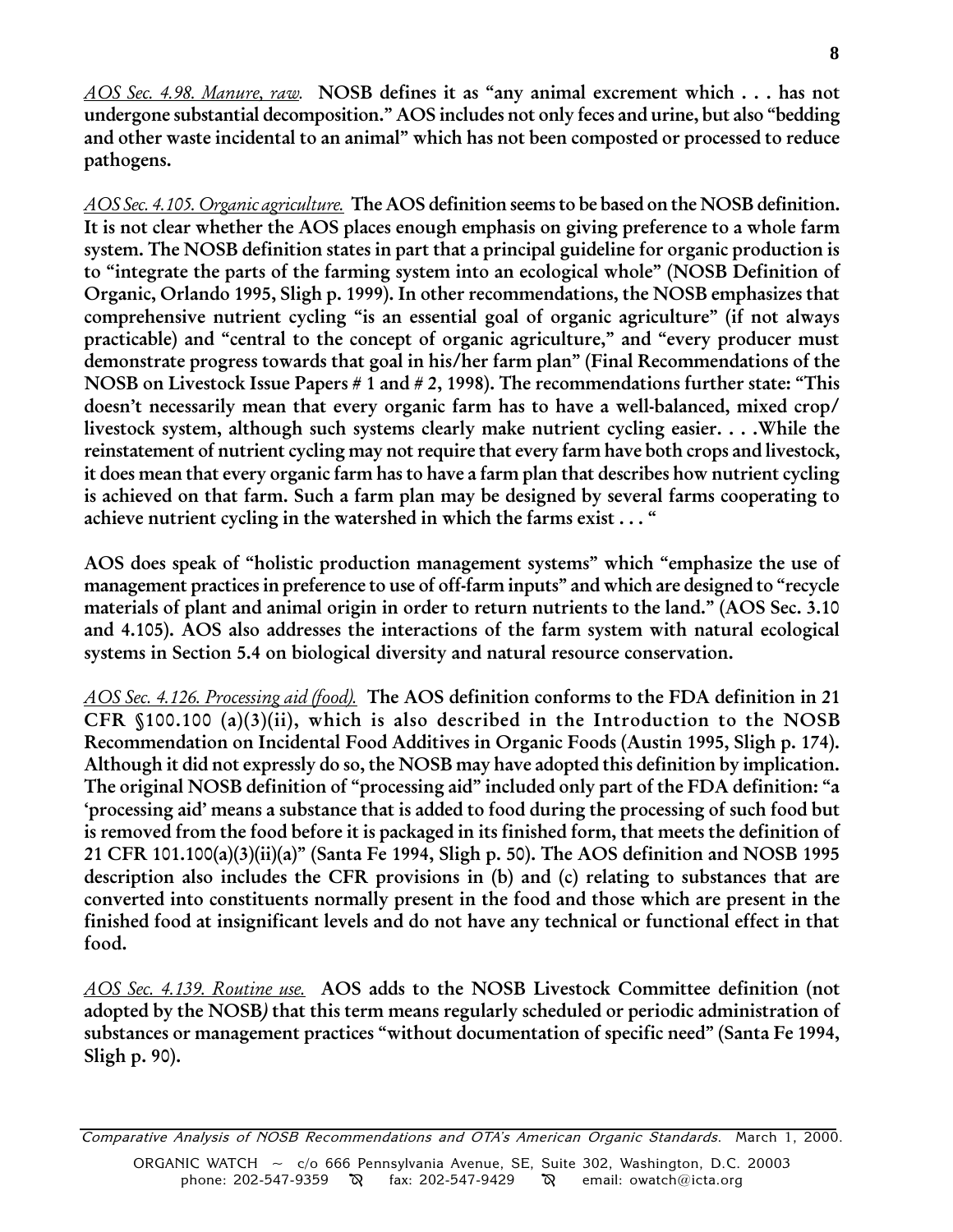# CROP PRODUCTION STANDARDS (SEC. 5)

AOS Sec. 5.1.1. Last application of Prohibited materials. AOS adds the requirement that GMO's may not be applied to crop or soil 36 months prior to organic harvest, and states in Footnote 1: AOS adopts this precautionary position while more data and research is collected regarding the specific contamination impact of different GMO crops.

AOS Sec. 5.1.3. Transition to organic status. NOSB does not address the issue of when crops may be labeled as "transitional." AOS allows a "transitional" label on harvests after 12 months of production using organic methods.

AOS Sec. 5.1.4.3. Parallel production. AOS allows simultaneous production of visually indistinguishable conventional and organic crops only when the certification agent has approved the Organic Farm Plan and found that the producer has demonstrated adequate record keeping ability and met other criteria. NOSB debated this issue at great length but in the end recommended that both split and parallel production could be allowed but that it would require more costly certification rigor and inspections.

AOS Sec. 5.1.6. Buffer zones. AOS provides that when organically managed land adjoins any area that represents a potential for contamination with a prohibited material, the producer must implement practices to prevent contamination. These practices may include establishment of physical barriers, diversion of runoff, notification of neighbors, posting of borders, buffer zones of no less than 25 feet or other means approved by the certification agent. AOS Sec. 5.1.6.2. further provides: The buffer zone should be adjusted upward in areas of higher risk: i.e. neighboring pesticide application by use of air-blast sprayers, and aerial spraying." NOSB did not set a recommended size for buffer zones, but instead empowered local certifiers to determine this based on local conditions.

NOSB did recommend that, as a drift preventive measure, an organic producer be required to give notice (preferably written) to adjacent property owners and public officials of farm boundaries and possible financial responsibility if drift or misapplication occurs (Santa Fe 1994, Sligh pp. 125-6).

AOS has expanded the definition of drift to include GMO's. Regarding GMO contamination, footnote 2 to AOS Sec. 5.1.6.2 states: "At this time, the OTA is collecting data regarding incidence of possible contamination of organic crops and products by GMO's. This information will be used to determine appropriate buffer zones, and target action and rejection levels for organic crops. It is the OTA's position that while producers and handlers must make every effort required according to these standards to protect crops and products from contamination by GMO's, the total burden of this responsibility cannot be placed on the organic industry alone.

The NOSB has generally prohibited the use of GMOs in organic agriculture and, therefore, has not had in-depth discussions about the rejection of organic crops contaminated by GMOs nor the creation of acceptable tolerance levels of such contamination. The Board also has not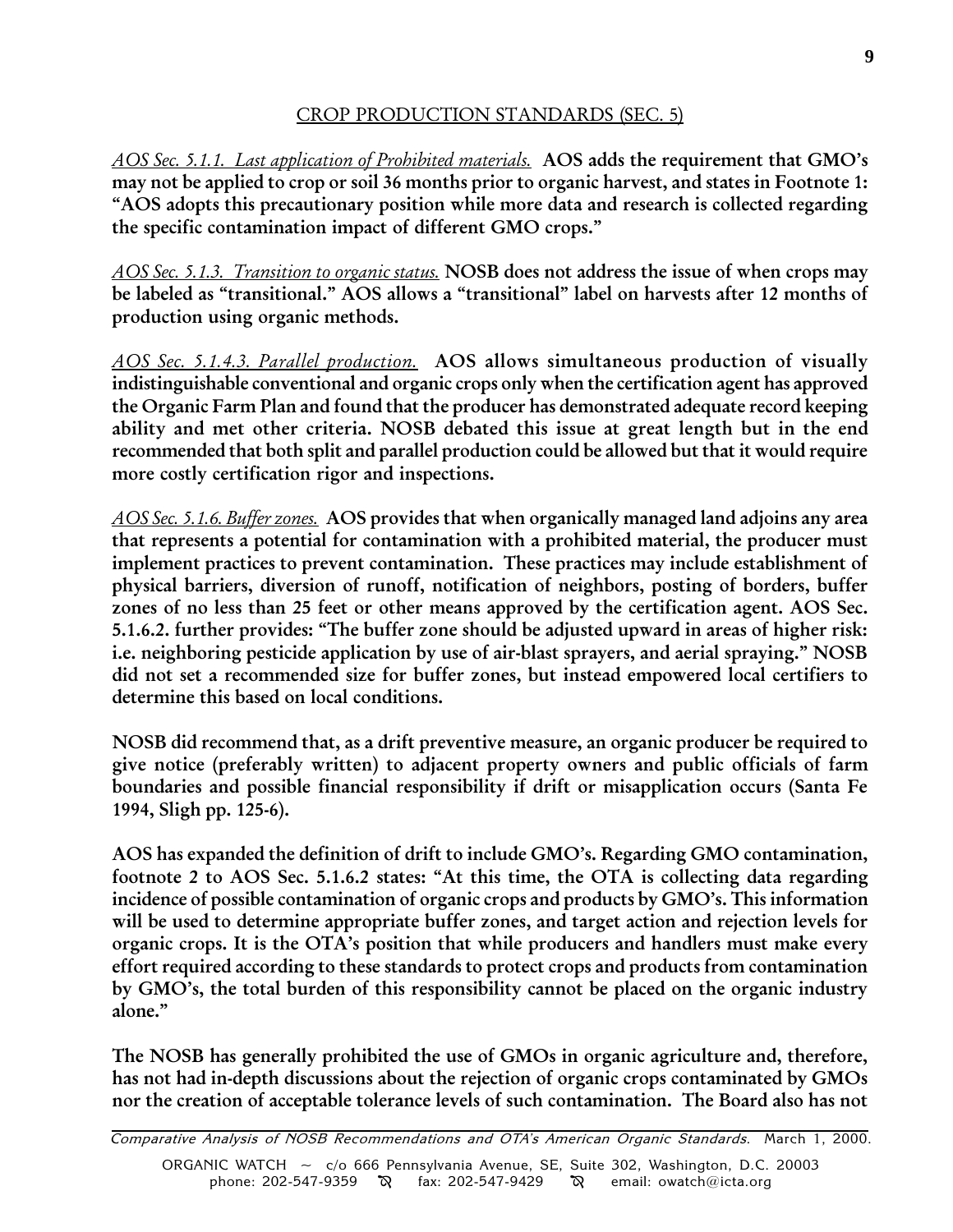taken a position on whether the burdens of GMO contamination prevention via buffer zones should be placed upon farmers, processors and handlers not using genetically engineered products. We strongly recommend that the NOSB make specific recommendations in these important areas.

AOS Sec. 5.1.7.1. Residue testing. Under this AOS section, the certification agent may require periodic residue testing of "agricultural products to be sold as organic if  $\ldots$  information indicates possible contamination by prohibited materials." NOSB Recommendations refer to pesticide residue levels (instead of prohibited materials) in "agricultural products sold or labeled as organic" (Santa Fe 1994, Sligh pp. 132-4).

AOS lists as a condition that may warrant testing: "concern or evidence that irrigation water contains contaminants." NOSB includes rainwater as well as irrigation water (Santa Fe 1994, Sligh p. 134).

AOS Sec. 5.1.7.2. Residue levels. AOS provides that "[c]rops sold as organic may not contain residues of pesticides at levels above 5% of EPA tolerance level, or the actual FDA level for pesticides and other contaminants." NOSB does not refer to "other contaminants" (Santa Fe 1994, Sligh p. 132).

This AOS section, and the section on residue testing above, do not include contamination of pasture or feed which is not sold; NOSB recommendations also may not specifically cover such contamination.

AOS Sec. 5.1.7.3. Contamination by pesticide drift. AOS says that "[c]rops growing in affected areas [where there is pesticide drift] must either be sold or used as non-organic or tested for suspected contaminants prior to harvest." NOSB Recommendations cover pesticide and fertilizer drift, specify that it is applicable to feed crops and pasturage, and address misapplications as well as drifts, as follows: "Agricultural products, including livestock feed crops and pasturage, that are exposed to drift or misapplication with a prohibited pesticide or fertilizer shall not be sold or labeled as organically produced or fed to certified organic livestock (Santa Fe 1994, Sligh, p. 125).

AOS defines drift (AOS Sec. 4.55) as "the physical movement of pesticides, fertilizers, genetically engineered organisms, or other prohibited materials onto a certified organic field, farm, or facility" (although only pesticide drift is addressed in AOS Sec. 5.7.3). While this is broader than the NOSB definition of "drift," the term does not appear to cover an "accidental direct application of a prohibited pesticide" as included in the NOSB definition of "misapplication" (Sligh, p. 125) (or a non-accidental direct application).

AOS requires that any incident of pesticide drift be "immediately" reported to the certification agent; NOSB recommends that the producer "notify the certifying agent and the appropriate public officials within 48 hours of discovery.

AOS states: "If test results show that the pesticide residue level on the crop is less than 5% of the EPA tolerance or the actual FDA action level, the crop can be certified organic," and if the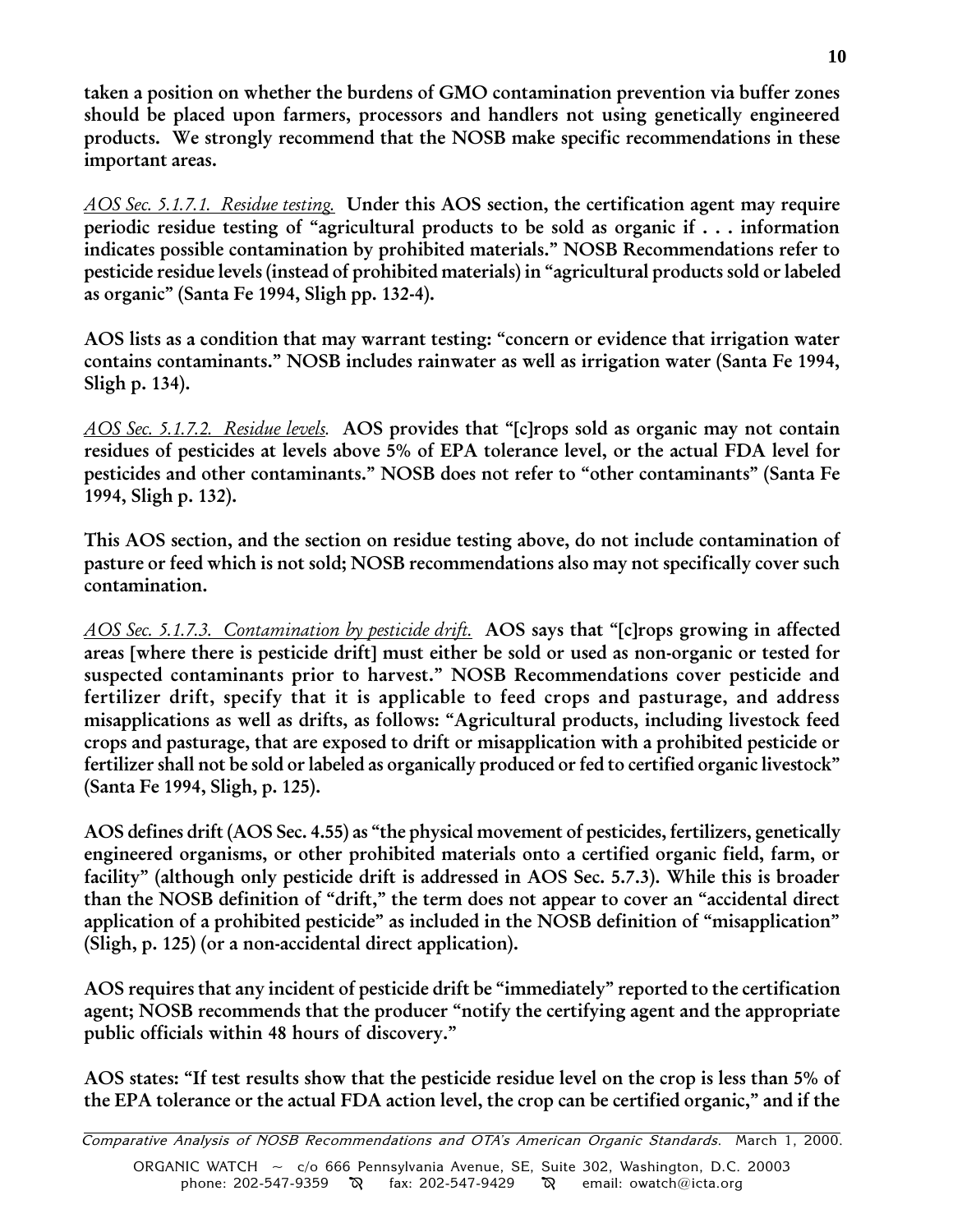result "exceeds 5% of the EPA tolerance or the actual FDA action level, the crop cannot be certified organic." This wording is confusing since it fails to cover the situation where the residue level is exactly 5% of the EPA level or is exactly 100% of the actual FDA action level. Also, the way the sentence is drafted, it is not clear whether the 5% also refers to the FDA action level. The same problem arises in other sections such as 5.1.7.4 and 7.3.5.3. The NOSB speaks of residues "in excess of the FDA action level or 5% of the EPA tolerance level."

This (NOSB language) may also be a problematic wording because residues at the exact FDA action level should probably also be covered. One possible wording could be that residues at or above the FDA action level or in excess of 5% of the EPA tolerance level would be prohibited. Again, we recommend that the NOSB clarify its position on this matter.

AOS Sec. 5.1.7.4. Emergency pest or disease treatment. This section regarding treatment mandated by the government basically corresponds to the NOSB recommendations and covers products fed to livestock as well as products sold (Santa Fe 1994, Sligh p. 147 - 149; Austin 1995, Sligh p. 154). AOS Sec. 5.1.7.3. (above) on pesticide drift probably intends to apply to products fed to livestock as well as products sold, but it would be helpful if the language were the same in both sections and clarified that the standards also apply to pasture. Both NOSB and AOS provide that agricultural products that receive a direct exposure to emergency pest or disease treatment cannot be classified as organic (Santa Fe 1994, Sligh p. 149).

AOS Sec. 5.2.1. Reporting major changes. NOSB does not address whether the operator must notify the certifier of all proposed major changes to the Organic Farm Plan outside of the annual update.

AOS Sec. 5.3. Record keeping requirements. The AOS requirements are more detailed than the NOSB Recommendations (Santa Fe 1994, Sligh p. 12 -13). AOS requires "receipts" regarding applied substances and that "[a]ll materials listed with conditions for use must be noted with a description of use," etc.

AOS Sec. 5.4. Biological diversity and natural resource conservation. These topics are not specifically described by NOSB, although many of the areas addressed here are to be reported in the NOSB recommended Organic Farm Plan: crop rotation, soil and resource management (tillage program, soil erosion control, soil fertility). This AOS section provides, in part, that biological diversity shall be promoted through various means, for example, the establishment or preservation of non-agricultural areas, such as hedgerows, native prairies, wetlands and woodlands, adjacent to or adjoining the farm.

AOS Sec. 5.5. Soil fertility and crop nutrient management. In general, the AOS recommendation regarding compost is more detailed than the NOSB recommendations.

AOS Sec. 5.5.2. Use of animal manure. NOSB Crops Committee is reconsidering its recommendation for raw manure (applied to crops for human consumption a minimum of 60 days prior to harvest, echoing OFPA) (Austin 1995, Sligh p. 200-201). AOS requires applications no less than 90 days (for crops whose edible portion do not contact soil) or 120 days (crops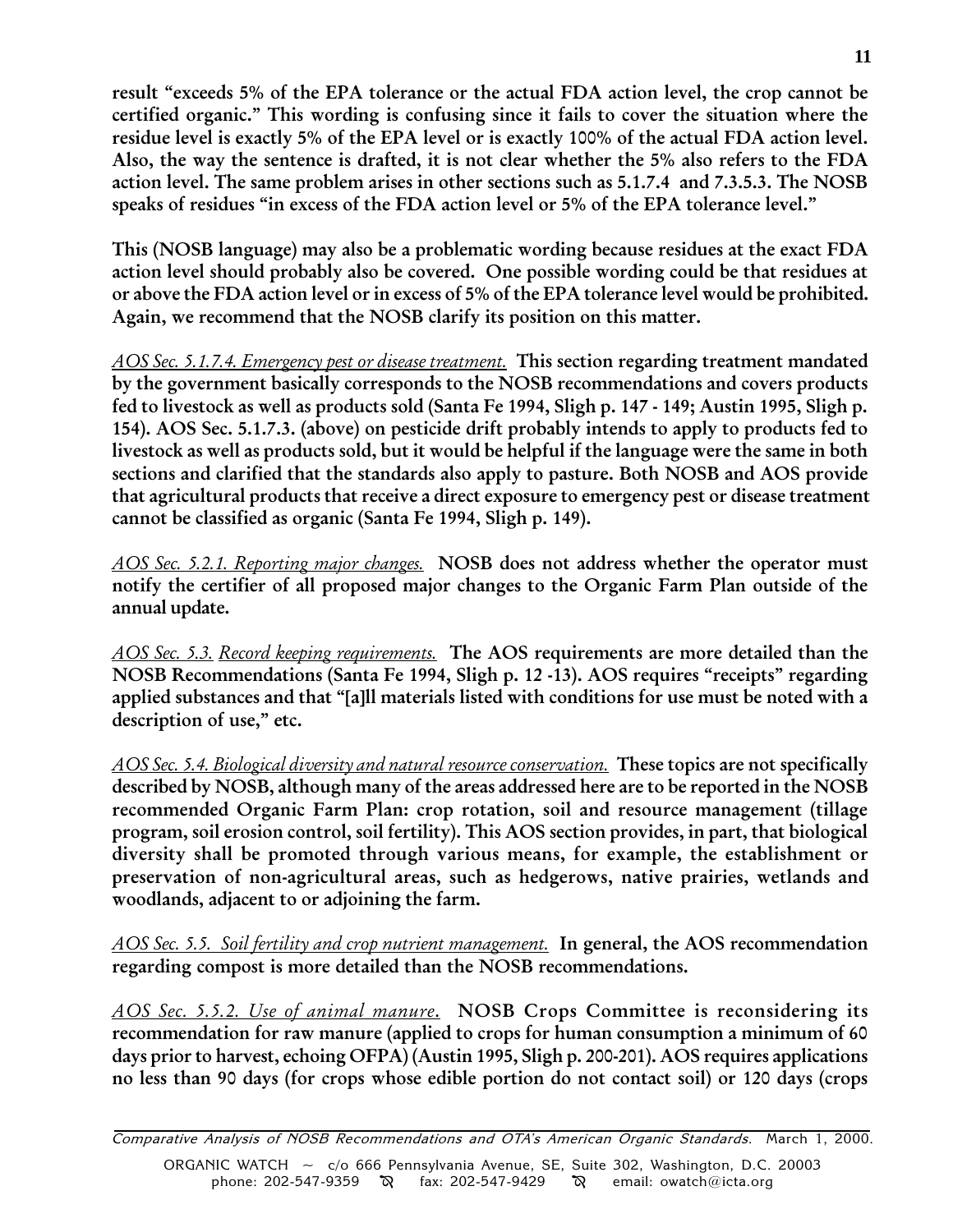exposed to soil, eaten raw or nitrate accumulators) prior to harvest. (June 1999).

AOS Sec. 5.5.3.3. Permitted sources of compost ingredients. Both AOS and NOSB generally prohibit the use of GMO in organic agriculture. AOS Sec. 3.10. However, the AOS states that the allowance of animal manures, plant materials, and food processing by-products from GMO sources or containing GMO derivatives for use as compost feedstocks is an issue for further research and development," leaving room for the AOS prohibition on GEO's/GMO's to be relaxed in the future (AOS Sec. 5.5.3.3., footnote 7). NOSB has not specifically addressed this issue (Sligh p. 207).

AOS allows some prohibited materials, even if detectable in the raw plant or animal waste feedstocks, so long as those prohibited materials are not detectable in the composted product (AOS Sec. 5.5.3.3.E)). Section 5.5.3.3.E. does note that some feedstocks are specifically prohibited from this allowance.

NOSB recommends in general that certifiers "may evaluate the risk of prohibited materials residues remaining after composting" (Austin 1995, Sligh p. 200-201).

AOS Sec. 5.5.3.5. Prohibited compost feedstock. AOS prohibits glossy paper and colored ink in compost feedstock (AOS Sec. 5.5.3.5.C)), which implies that non-glossy paper and black ink would be permitted. It is questionable whether this would be considered a "vegetative byproduct" that would be allowed by NOSB. Specifically, the NOSB recommended, in part, that compost made from crop residues, crop waste from food processing operations, animal manures, and other vegetative by-products are allowed" (Austin 1995, Sligh p. 200).

AOS also prohibits non-agricultural industrial by-products as compost feedstock, "unless explicitly allowed"  $(AOS Sec. 5.5.3.5.F)$ ). The AOS does not specify who has authority to waive the prohibition—the certifier, Organic Materials Review Institute, or others. The NOSB doesn't mention this exception.

AOS Sec. 5.5.3.6. Requirements for compost production. AOS sets out basic requirements for commercially produced compost that is marketed for off-farm use (compost must reach temperature of at least 130 F°. for several days, be thoroughly mixed, and achieve that temperature again for a period of approximately six weeks). These standards are applicable to all off-farm sources of compost (AOS Sec. 5.5.3.2.). In Footnote 6 to AOS Sec. 5.5.3.6., "AOS suggests the use of Organic Materials Review Institute (OMRI) for product evaluation according to these standards.

On-farm produced compost can be managed under various techniques "as long as it is adequately aged and used in accordance with the Farm Plan in a manner that prevents contamination of soil, water or crops with pathogens, nitrates, bacteria, heavy metals and residues of prohibited substances" (AOS Sec. 5.5.3.6.B)). These methods are not further described by AOS (or NOSB).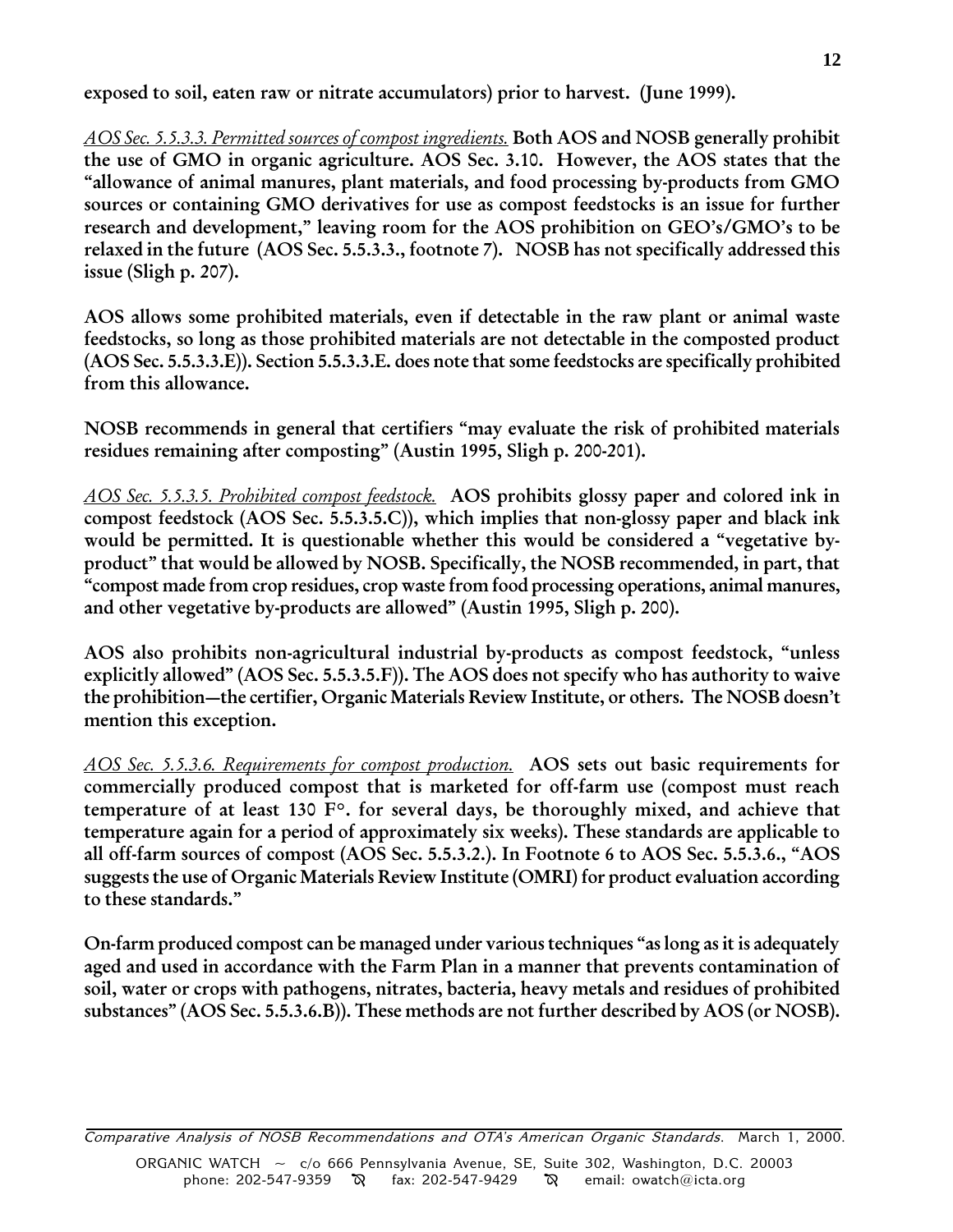AOS Sec. 5.5.4. Permitted compost ingredients. AOS allows by-products such as meat, blood, bone or fish meal as compost ingredients with the approval of the certification agent. The NOSB does not list these by-products as allowable compost feedstock (Austin 1995, Sligh p. 200-201).

AOS Sec. 5.5.7. Prohibited methods/substances for use in soil fertility and crop nutrient management. AOS adds that the burning of manure as a means of disposal or use of such ash is prohibited. (AOS Sec. 5.5.7.2.)

AOS prohibits potassium chloride due to high solubility and potential for chloride accumulation and, effective January 1, 2003, prohibits sodium nitrate (Chilean nitrate) (AOS Sec. 5.5.7.4.) AOS points out that these standards are different from the NOSB recommendations. (AOS Sec. 5.5.7.4., footnote 8).

AOS Sec. 5.6.1. Organically produced seeds and planting stock. AOS does not set any conditions for using non-organically produced untreated seeds and planting stock, except for seeds used for sprouts, which must be organic, and annual seedlings and transplants, which must be organically produced unless there is a natural disaster or other unanticipated circumstance (AOS Sec. 5.6.3.). This is similar to the NOSB recommendations. Footnote 9 to AOS Sec. 5.6.1. states: "Many comments were received that indicated a requirement for organic seed is premature at this time, and that treated seed should be eliminated before a requirement for organic seed can be implemented. This requirement should be considered under development.

AOS Sec. 5.6.2. Treated seeds and planting stock. NOSB recommends that seed treated with prohibited substances be prohibited, with the exception of seed treated with synthetic fungicides appearing on the National List if untreated seeds are commercially unavailable (Santa Fe 1994, Sligh p. 140-141). AOS 5.6.2. also allows seed treated for fungicide if untreated seed or other organically produced planting stock of the same variety is commercially unavailable, or if use of treated seed is required by phytosanitary regulations necessary to prevent endemic diseases, or if unanticipated or emergency circumstances make it unfeasible to obtain untreated seeds or other planting stock.

With regard to commercial availability, NOSB states that it shall be determined "at the discretion of the certifying agent and entail the following good faith efforts documented in writing by the producer: (a) the good faith efforts made to locate or develop a source of organic transplants or untreated seed; and (b) progress made over the previous year to eliminate non-organic transplants or [treated] seed" (Santa Fe 1994, Sligh p. 137). The AOS definition of commercially unavailable is "the documented inability to obtain a production input or ingredient in an appropriate form, quality, quantity, or variety to be feasibly and economically used to fulfill an essential function in a system of organic farming, processing, and/or handling." (AOS Sec. 4.38). AOS doesn't mention good faith or progress made over the previous year.

AOS Sec. 5.6.5. Prohibited sources of planting stock. AOS prohibits all genetically engineered seeds, seedlings and planting stock. The NOSB prohibits, in general, GEO's/GMO's and their derivatives in organic production and handling systems (Sligh p. 207).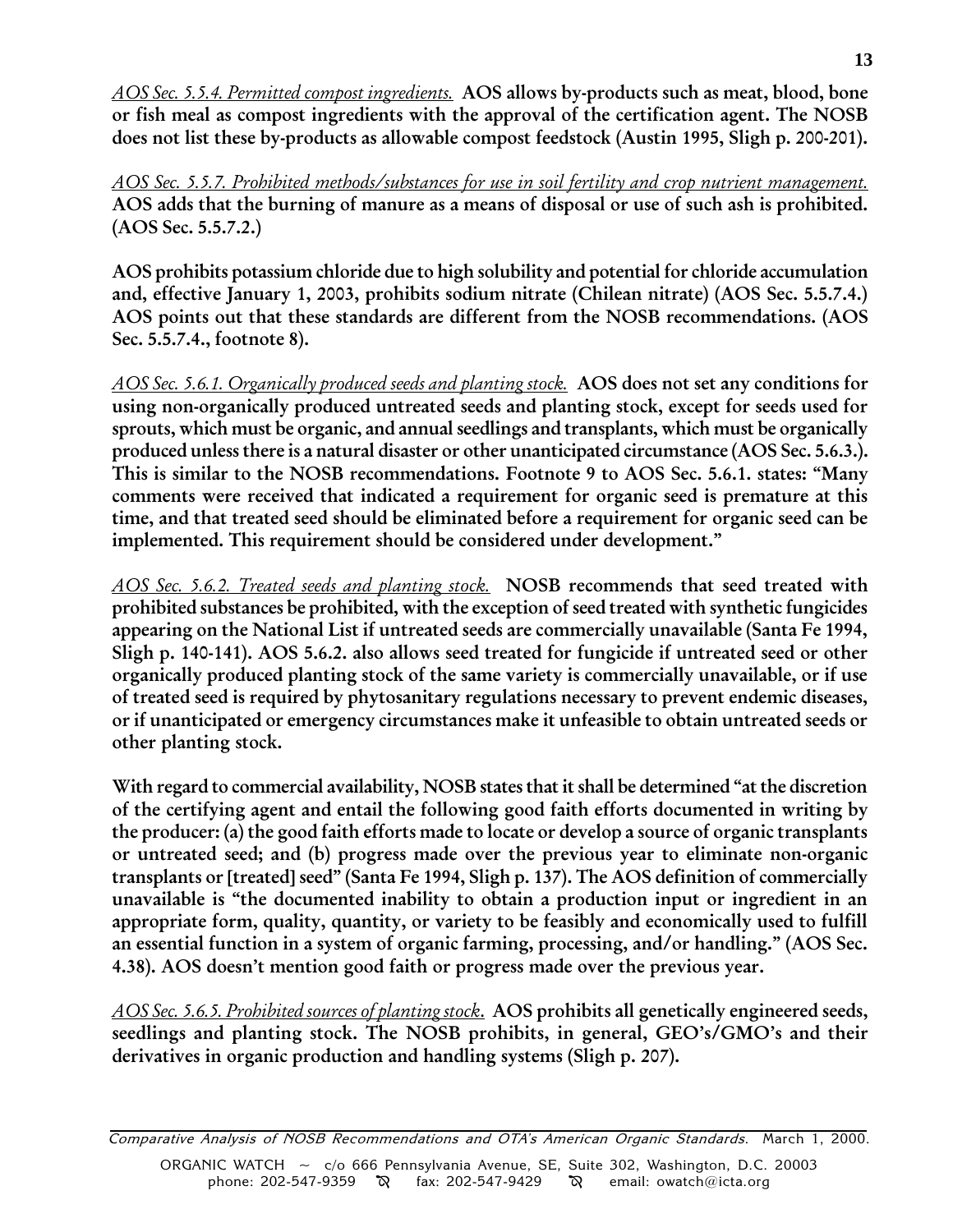NOSB lists specific transplant standards for 7 vegetable and fruit categories, and states, for example, that strawberry crowns or transplants be organically produced unless commercially unavailable; strawberries are perennial plants and perennial transplants usually do not have to be organically produced under NOSB or AOS provisions. (Santa Fe 1994, Sligh pp. 137, 139- 140) (AOS Sec. 5.6.4). NOSB further recommends that pelletized seed be allowed unless it contains prohibited substances and plastic polymer pelletization of seed be prohibited (Santa Fe 1994, Sligh p. 141).

NOSB defines micro propagation as the "development of new plants in an artificial medium under aseptic conditions from very small pieces of plants. It is the opinion of the Crop Standards Committee that plants and propagules treated with prohibited materials during micro propagation may not be directly planted on an organic farm. Any plants or propagules of later generations of these processes are acceptable for use on organic farms. They have been reviewed for compatibility under OFPA Section 2119(m)(1-7)." (Austin 1995, p. 202). AOS does not mention micro propagation.

AOS Sec. 5.7. Prevention and management of crop pests, weeds, and diseases. NOSB has not addressed all issues in this section, such as types of management practices (i.e., steam sterilization or solarization of growing media for disease control).

AOS Sec. 5.7.2. Regulated measures for the prevention and control of crop pests, weeds and diseases. NOSB allows petroleum-based plastics other than PVC for plastic mulch and covers (National List, Sligh p. 186). AOS does not exclude PVC and also does not include this in the National List restrictions (AOS Sec. 5.7.2.1.B)).

AOS Sec. 5.7.4. Prohibited production aids. AOS states that lumber treated with arsenate or other prohibited materials is "prohibited for new installations and replacement purposes in contact with soil used to produce organic crops." (AOS Sec. 5.7.4.1.) NOSB adds that "in no case" shall treated lumber be allowed "in installations in contact with the soil and used to grow vegetables (soil beds)." (Austin 1995, Sligh p. 177) This is also listed as a condition in the NOSB and AOS National List/materials list.

AOS Sec. 5.8.2. Water used in post-harvest handling. AOS adds that water used to wash crops must meet drinking water standards as established by the Safe Drinking Water Act (OFPA requires this for certifying handling operations). Also, water that contacts conventionally produced raw agricultural products may not come into contact with organically produced products, unless conservation laws require it, in which case procedures are described.

AOS Sec. 5.9. Wild crop harvesting. This topic is being reviewed again by NOSB. NOSB listed a few basic requirements in the 1994 Organic Farm Plan Questionnaire (Santa Fe 1994, Sligh p. 146). The AOS provisions are very general.

AOS Sec. 5.10.1. Greenhouse production. NOSB allows both organic and non-organic production to co-exist in a greenhouse operation under certain circumstances (Orlando 1995, Sligh p. 150); AOS requires organic and conventional greenhouses on the same site be to operated as distinct units.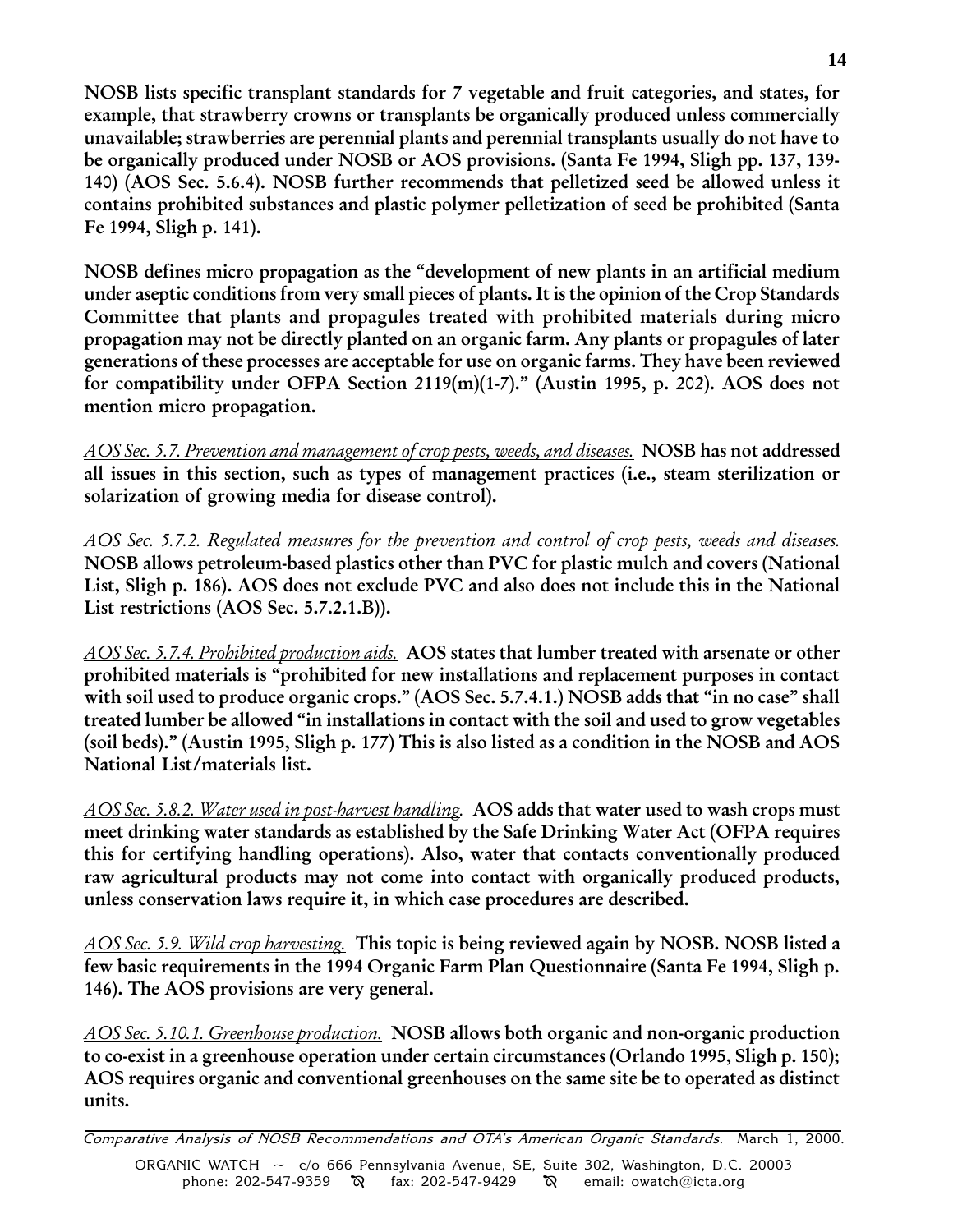AOS Sec. 5.10.2. Hydroponic production. NOSB permits if the system can meet organic standards and certification requirements (Orlando 1995, Sligh p. 152). The AOS provisions are general.

AOS Sec. 5.10.3.1.A) Mushrooms cultivated indoors. AOS requires that the "operations shall be managed organically throughout the entire growing period of the fungus," whereas the NOSB requires this only for "log-grown mushrooms" (not indoor mushrooms) (Orlando 1995, Sligh pp. 150 -151).

AOS requires that organic mushroom houses shall be operated as distinct units from conventional mushrooms on the same site. (AOS Sec. 5.10.3.1.A)3)). NOSB recommends that both organic and non-organic sites be allowed to co-exist in a mushroom house operation under certain conditions.

NOSB requires that uncomposted substrate shall be organically produced, whereas AOS states that uncomposted substrate from agricultural sources shall be organically produced and sawdust or wood products used for substrate may not be treated with prohibited materials (AOS Sec.  $5.10.3.1.A(4)a).$ 

AOS states that, when commercially available, organically produced spawn must be used on mushrooms cultivated indoors, (AOS Sec. 5.10.3.1.A)4)c)), whereas NOSB does not require the spawn to be organically produced.

AOS Sec. 5.10.3.1.B) Mushrooms cultivated outdoors. AOS states that, when commercially available, organically produced spawn must be used on mushrooms cultivated outdoors, (AOS Sec. 5.10.3.1.B)2)b)), whereas NOSB does not require the spawn to be organically produced.

AOS Sec. 5.10.4. Sprouts. NOSB merely states that seed utilized for the production of sprouts shall be organically produced (Santa Fe 1994, Sligh p. 141). The NOSB recommendations do not address any other issues such as treating seeds to prevent food-borne pathogens.

AOS Sec. 5.10.5. Maple Syrup Production. The NOSB decided that maple syrup production did not need specific additional standards.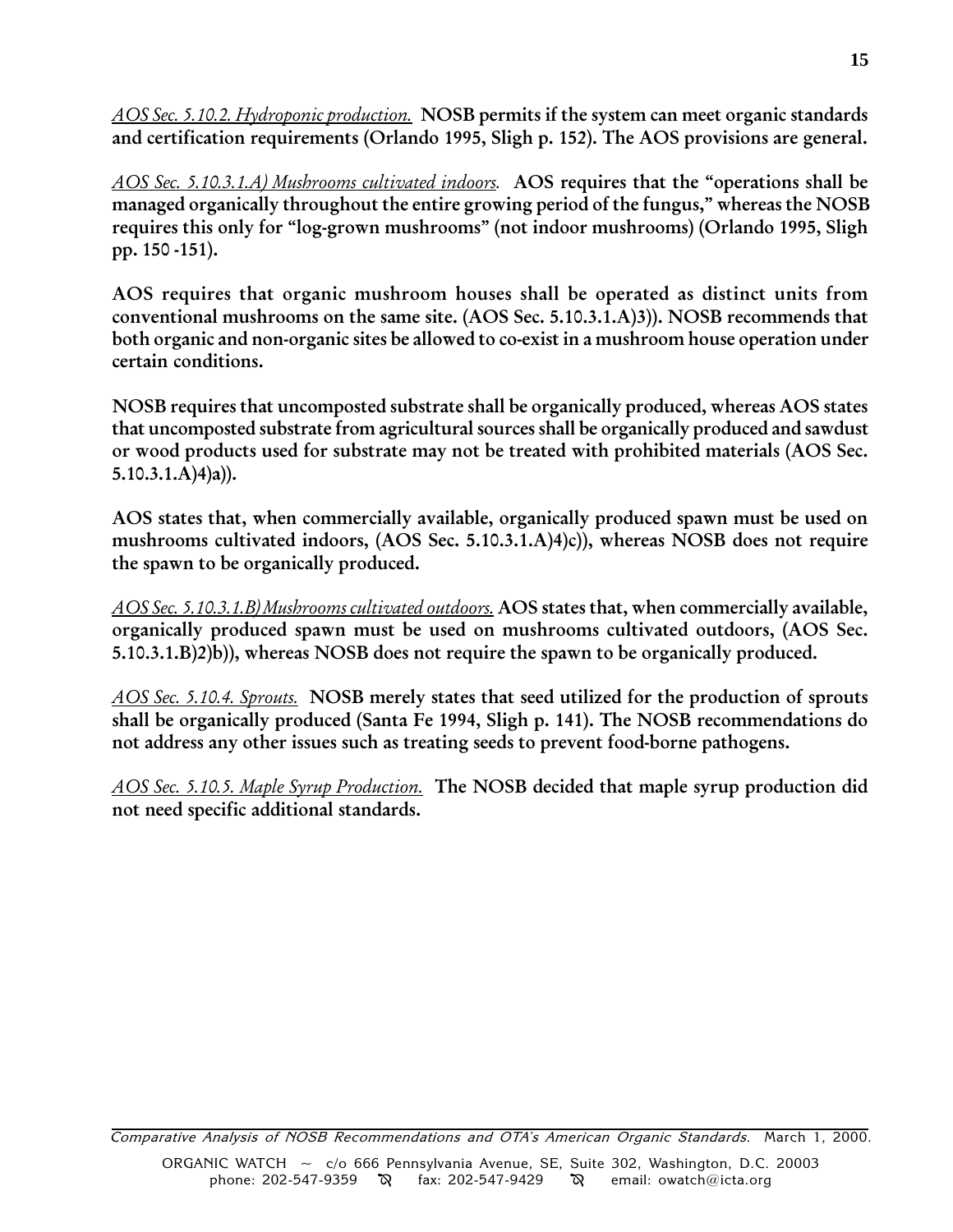### LIVESTOCK PRODUCTION STANDARDS (SEC. 6)

AOS Sec. 6.1. Organic Livestock Plan. NOSB does not mention that operators must notify certifiers of major changes outside of the annual update.

AOS Sec. 6.2.1. Living conditions. AOS basically copied NOSB recommendations from Ontario, March 1998 regarding living conditions and stated that livestock must have "access to shade, shelter, fresh air, outdoors, and direct sunlight suitable to the species, the stage of production, the climate and the environment." (Originally addressed in Santa Fe 1994, Sligh pp. 95-96, 116).

Both AOS and NOSB require managed pasture for ruminants and allow temporary exceptions under certain conditions. AOS places the pasture rules under the section on Feed Requirement but not under the "Living Conditions" section. (AOS 6.5.3.3 provides: "Access to managed pasture shall be provided for ruminant animals.") The NOSB emphasizes that ruminant organic livestock systems must "be pasture based" (Confinement of Livestock Recommendation, Washington DC, Feb. 1999). With regard to the living condition requirements, NOSB stated in Ontario, 1998 that no exceptions would be granted for large livestock concentrations. AOS added this statement in Footnote 1 to AOS Sec. 6.2.1.

AOS Sec. 6.2.1.3.E). Housing design. AOS requires that livestock shall have access to an outdoor exercise area with a surface that is predominantly grass, wood shavings, soil or other nonartificial bedding. NOSB requires that livestock have access to the outdoors and a housing design that provides for opportunity to exercise (Santa Fe 1994, Sligh pp. 95-96, 116) plus free access to a floor that is predominantly grass, shavings, dirt or other non-artificial bedding (Ontario 1998).

AOS Sec. 6.2.2. Temporary indoor housing. AOS lists the conditions under which temporary indoor housing may be justified without the following NOSB qualifications: The management practices must make clear that these additional exemptions in no way change the intent that ruminant organic livestock systems be pasture based" (Confinement of Livestock Recommendation, Washington DC, Feb. 1999).

AOS includes as a justification for temporary indoor housing the "stage of implementation of an operation's Organic Livestock Plan"; NOSB refers to it as "stage of transition of the farm to organic" (Washington DC, Feb. 1999).

AOS Sec. 6.2.3. Prohibited living conditions. NOSB doesn't specifically prohibit white veal production or cages for poultry or state that continuous confinement is prohibited; however, these prohibitions may be implied in the NOSB general provisions regarding organic living conditions. AOS prohibits use of treated lumber in new installations where toxic substances may contaminate livestock. NOSB recommends in general that treated lumber be prohibited for new construction and for replacement purposes (Austin 1995, Sligh p. 177).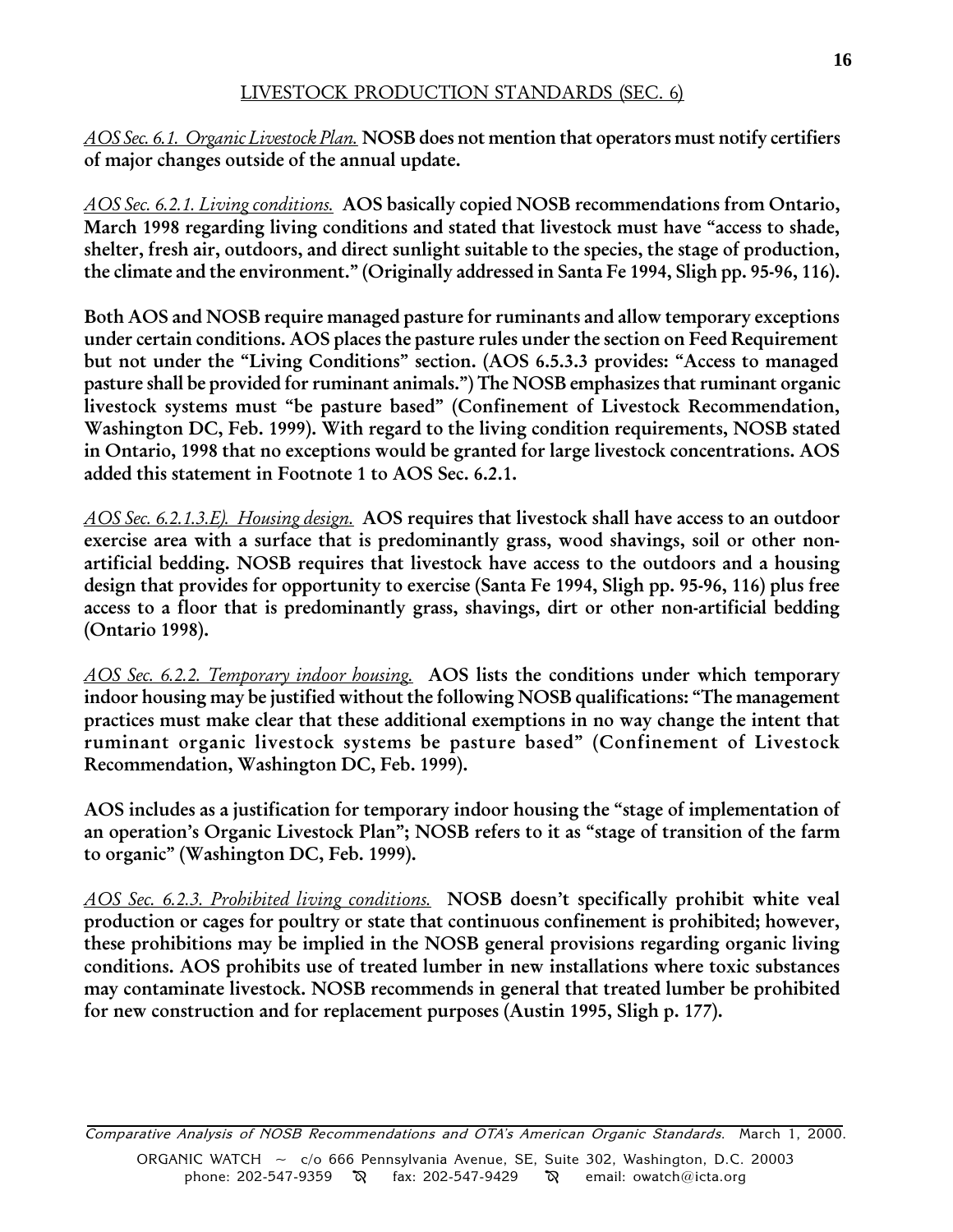AOS Sec. 6.4.1. Origin of Livestock. AOS does not include NOSB's recommendation that "nonorganic stock shall be permitted to be purchased if the producer can document to the satisfaction of a USDA accredited certifying agent that organically raised stock of acceptable quality and genetic potential is not commercially available." (Santa Fe 1994, Sligh p. 91.)

AOS requires that livestock on a certified organic farm that is represented as organically produced shall have been under organic management from birth or hatching, with exceptions described below.

AOS Sec. 6.4.1.1. Breeder stock. Both NOSB and AOS provide that female breeder stock must be managed in accordance with organic standards during at least the last third of gestation in order for their offspring to qualify as organic slaughter stock. NOSB adds that purchased breeder stock shall be under organic production methods from the time such stock is brought onto a certified organic farm, and breeder stock born on the organic farm shall be under organic production methods from birth. (Santa Fe 1994, Sligh p. 91 - 92.)

AOS Sec. 6.4.1.2. Dairy livestock. Both NOSB and AOS state that replacement dairy stock must be managed organically 12 months prior to milk production, and NOSB further recommends that the replacement cows must be raised under organic management practices from the time such they are brought onto an organic farm (Santa Fe 1994; Sligh p. 92). AOS adds that dairy species other than cows must be managed organically from birth if there is less than a 12-month period before milk production.

NOSB does not set a limit on the number of replacement dairy animals from conventional sources allowed annually; AOS sets a general 10% limit. (AOS Sec. 6.4.1.2.A))

For dairy herds, AOS provides that the certification agent may allow the herd to be fed up to 20% non-organic feed for the first nine months of a 12 month conversion period, provided that the animals are fed 100% organic feed for the last three months prior to the production of milk products to be sold or labeled as organic (AOS Sec. 6.4.1.2.B)1)).

In responding to the proposed USDA rules on converting an entire herd of dairy livestock, the NOSB stated that "replacement dairy stock and whole herd conversions must be fed organic feed for a 12-month period immediately prior to the sale of organic milk. Animals that are part of a whole farm conversion shall undergo the same 36-month transition as the farm" (NOSB Livestock Production Statement, Ontario 1998). The NOSB requires in general that replacement dairy stock be raised under organic management for not less than 12 months immediately prior to the sale of milk (Santa Fe 1994, Sligh p. 92).

AOS states that effective Jan. 1, 2003, once a dairy operation has been converted to organic production, all dairy animals shall be under organic management from the last third of gestation, except that transitional feed grown on a farm converted to organic production may be fed to young stock up to 12 months prior to milk production. As so worded, it implies that transitional feed can be used even after a farm is certified organic. (AOS Sec. 6.4.1.2.C)).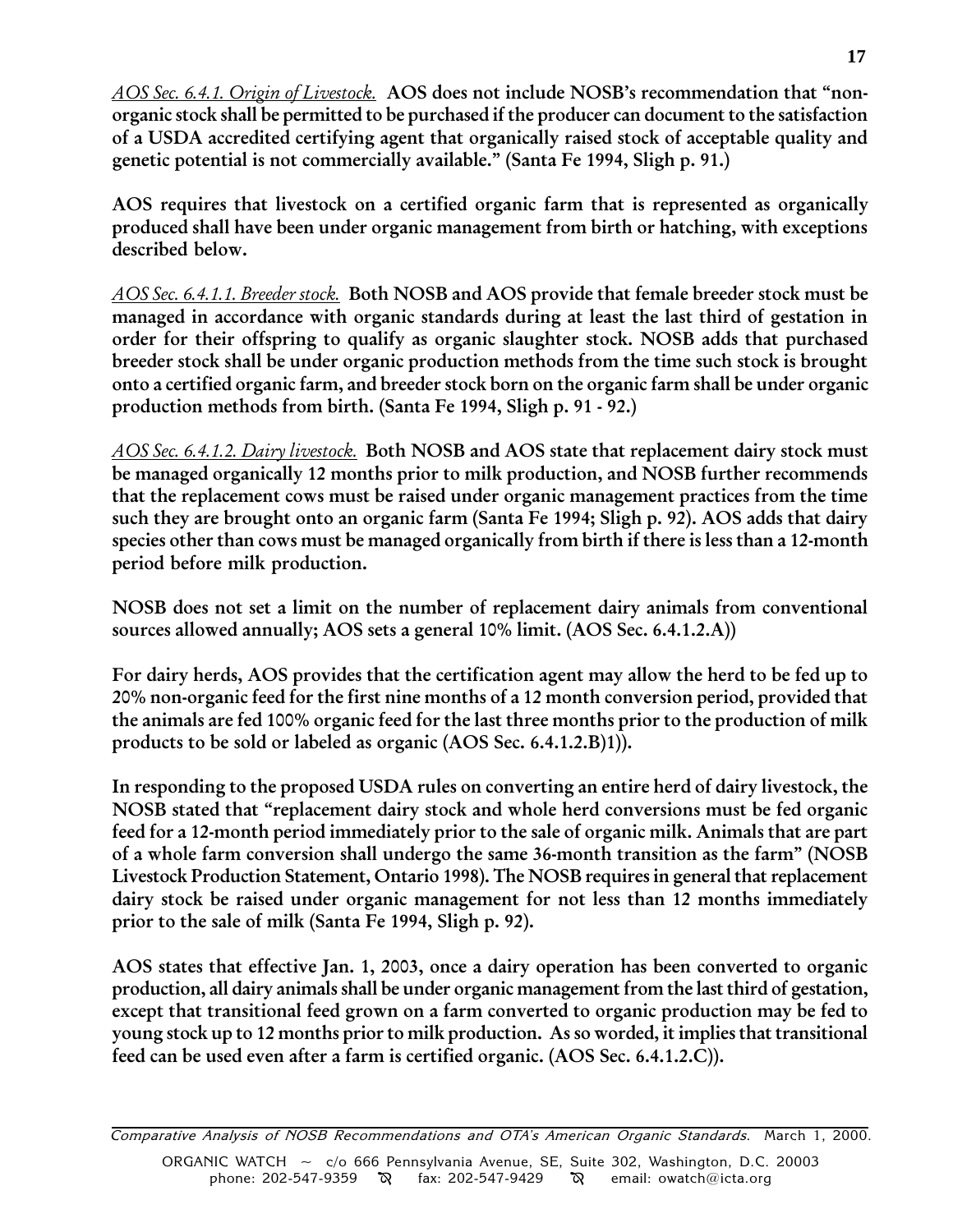AOS Sec. 6.4.1.3. Poultry. AOS states that poultry must be brought into an organic livestock operation and managed organically no later than the second day of life. The NOSB states: All poultry from which meat or eggs will be sold as organically produced shall be raised under organic production methods from one day old" (Santa Fe 1994, Sligh p. 92).

AOS Sec. 6.4.1.4. Livestock used for the production of non-edible livestock products. This issue currently is not addressed by NOSB. The AOS provides that, for one time new herd or flock conversion of livestock producing non-edible products, the certification agent may allow the herd or flock to be fed 100% organic feed and be managed organically for one year prior to collection or harvest of non-edible organic products. (This requirement is stricter than the AOS requirement for whole herd conversion of dairy cattle found at AOS Sec. 6.4.1.2.B)). Once an operation has been converted to organic production, AOS provides that the animals are to be under organic management from last third of gestation for mammals or from second day of life for other species.

AOS Sec. 6.4.1.5. Other livestock. AOS provides that livestock other than breeder stock, slaughter stock, dairy stock and poultry may be designated as organic, provided that they have been managed in accordance with organic standards no later than the second day of life. The NOSB does not specifically address this matter.

AOS Sec. 6.4.2. Prohibited sources of livestock. AOS specifically prohibits embryo transfer and cloning techniques, and states that organically produced animals that have been diverted to conventional production shall not be transferred back to organic production. The NOSB does not specifically address these topics.

AOS Sec. 6.5. Feed Requirements. AOS defined "feed" to exclude mineral and vitamin supplements and feed additives for the purpose of calculating 100% certified livestock feed. (AOS Sec. 4.59.) The NOSB includes vitamins, minerals and amino acids in the "feed additives" category. Natural feed additives can be from any source, provided the additive is not classified as a Prohibited Natural on the National List. Synthetic feed additives shall be materials which are classified as Allowed Synthetics on the National List." (Santa Fe, 1994. Sligh, p. 93).

AOS provides that "[a]ll certified organic livestock shall be fed certified organically produced and handled feeds," with exceptions (AOS Sec. 6.5.1.).

NOSB recommends that "[a]ll certified organically produced livestock shall be fed certified organically produced feeds and feed supplements, with exceptions, and that feed additives be from natural substances which are not prohibited or from allowed synthetics" (Santa Fe 1994, Sligh p. 93).

AOS Sec. 6.5.4. Weaning. AOS provides that slaughter stock that receive synthetic colostrum must be sold as non-organic or used as breeding stock. Neither the NOSB nor AOS National Lists specifically allow synthetic colostrum, but both state that synthetic milk replacers are for emergency use only when fresh milk is not available and that milk replacers based on non-milk products or from products from animals treated with recombinant bovine somatotropin (rBST)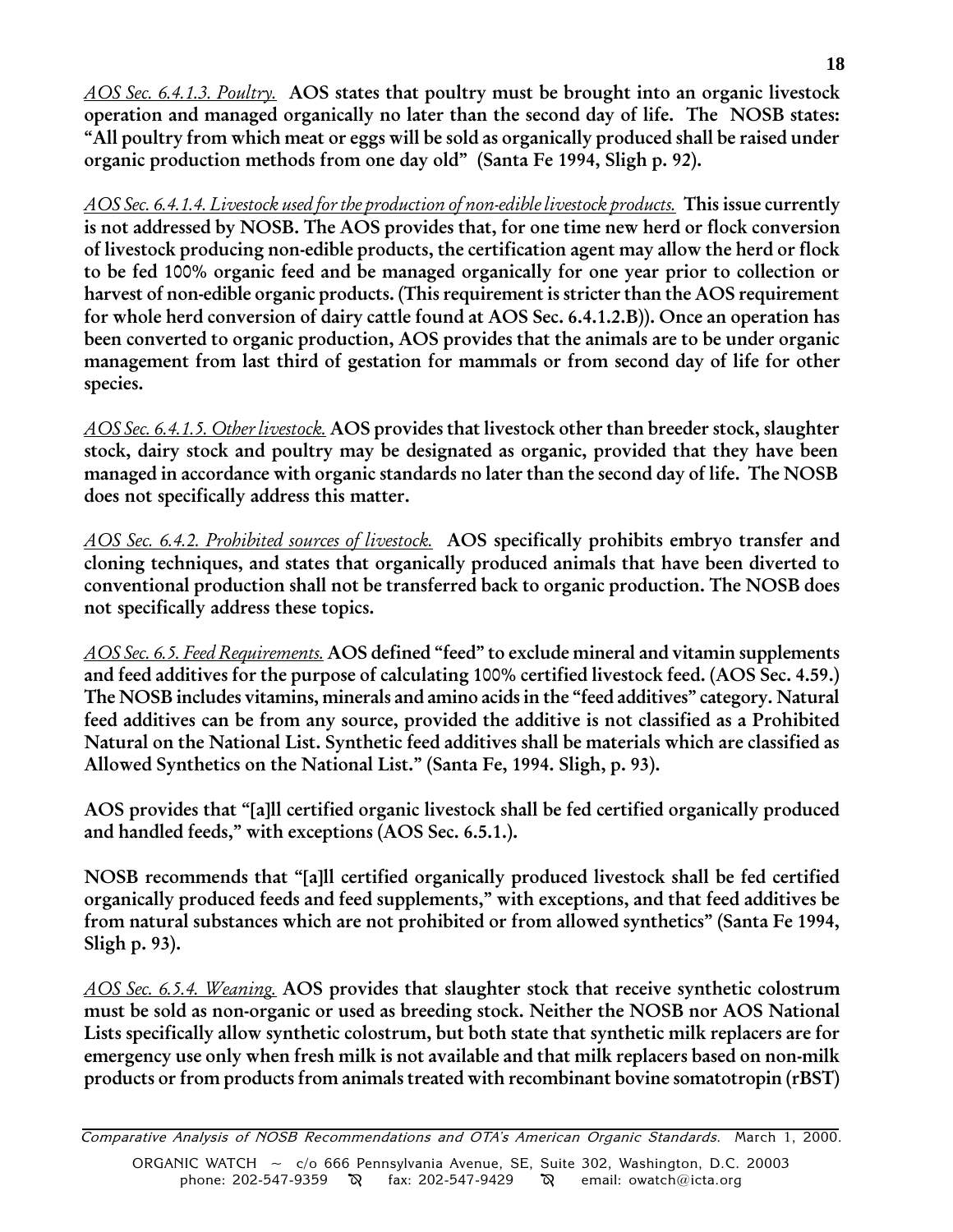are not permitted. Colostrum whey was determined to be non-synthetic and not within the scope of the National List (Sligh p. 188-189) (AOS Sec. 8.3.3.1.A) & B)11)).

AOS states that temporary use of non-medicated milk replacer must be documented in an operation's Organic Livestock Plan, and must be approved by the certification agent. It is unclear whether this is also applicable to the synthetic colostrum used for breeding stock or whether the documentation must show an emergency (AOS Sec. 6.5.4.2.).

AOS Sec. 6.5.5. Feed Emergency. AOS adds that, in case of a feed emergency, transitional or conventional feed should be fed first to animals furthest away in time from production of products intended to be sold as organic.

NOSB requires that the certifying agent establish a maximum time period during which the non-organic feed may be used (Santa Fe 1994, Sligh p. 93).

AOS Sec. 6.5.6. Feed additives. The NOSB Livestock Committee and AOS have different definitions of "feed additive." The AOS definition of feed additive is as follows: "a substance or combination of substances added to the basic livestock feed mix or parts thereof to fulfill a specific need. Usually used in micro quantities and requires careful handling and mixing. Includes substances added in small amounts to livestock feed to enhance, stabilize, preserve, or otherwise alter it" (AOS Sec. 4.60).

The NOSB and AOS also disagree on the use of synthetic feed additives. The NOSB prohibits the use of any synthetic that was not designated as an "allowed synthetic" on the National List (Santa Fe 1994, Sligh p. 93). The AOS would allow the use of synthetic feed additives prior to Jan. 1, 2003, (AOS Sec. 6.5.6.2.), except that certain synthetic substances are completely prohibited (with no phase in period), such as synthetic colostrum replacement for slaughter stock. (See AOS Sec. 6.5.9.).

The AOS also indicates that prior to Jan. 1, 2003, certification agents are to work with OMRI concerning the eligibility of synthetic feed additives and submit "[m]aterials needing review" to the NOSB for consideration. (AOS Sec. 6.5.6.2., footnote 5).

AOS Sec. 6.5.7. Feed supplements. The NOSB states that organic livestock may only be fed certified organic feed supplements and may only graze and pasture on certified pasture land. Furthermore, the Organic Livestock Plan must contain "management measures designed to maximize soil fertility and rangeland health as determined by the certifying agent" (Santa Fe 1994, Sligh p. 93). The AOS does not require feed supplements to be organically produced; instead, they are subject to the same requirements as feed additives (may be non-synthetic unless prohibited on the National List, may be synthetic if allowed on the National List). AOS suggests a phase-in period for adequate review of synthetic additives and supplements, until 2003, since many of these materials have not yet been reviewed by the National List process and OMRI.

Both AOS and the NOSB Livestock Committee define feed supplements as improving the nutrient balance or performance of the total ration (Santa Fe 1994, Sligh p. 89)(AOS Sec. 4.62.).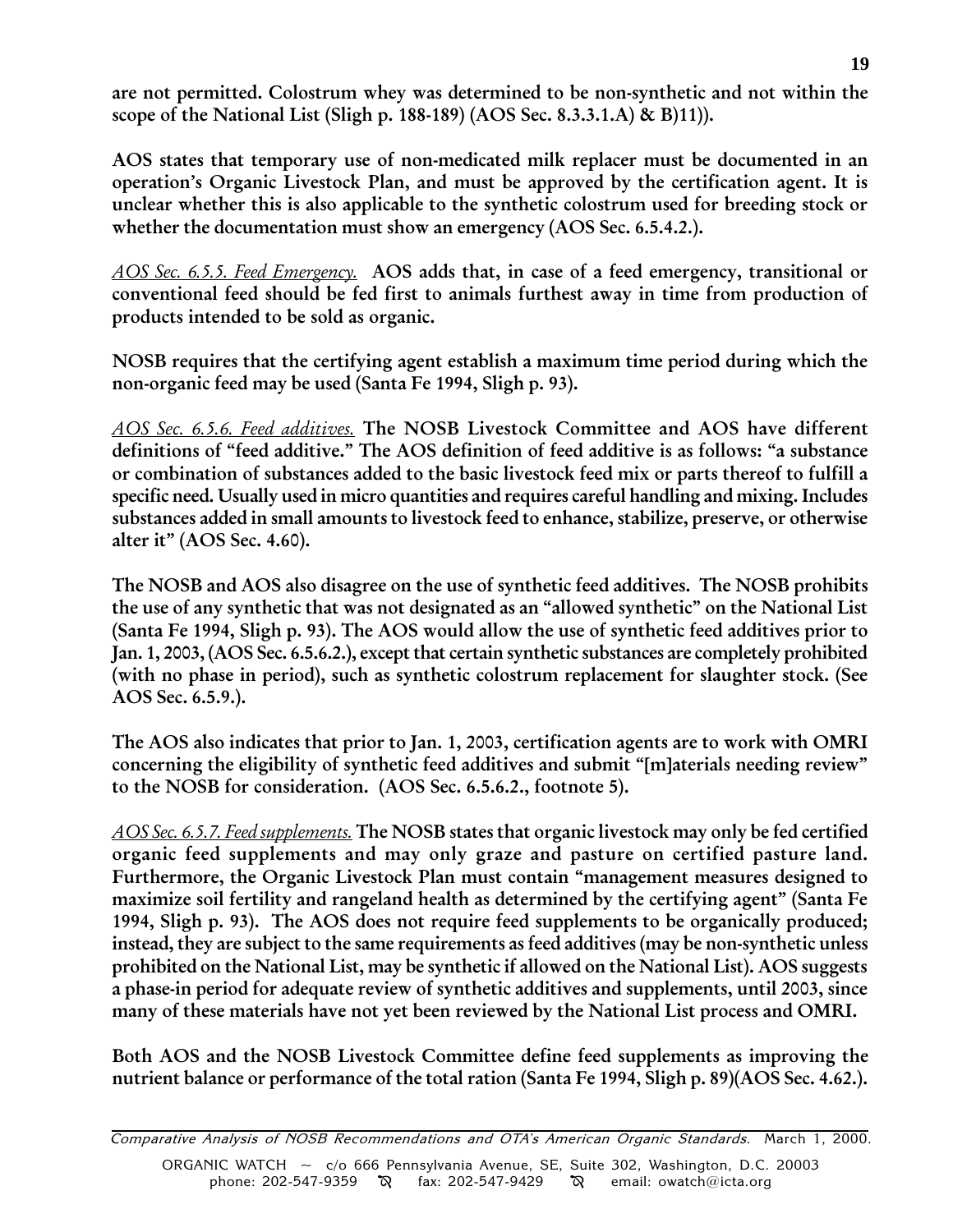AOS categorizes vitamins and minerals as a "feed supplement," whereas the NOSB Livestock Committee, in its "working vocabulary" that has not been formally adopted by the NOSB, includes it as a "feed additive" (Santa Fe 1994, Sligh p. 89). The NOSB Livestock Committee does not mention substances to enhance, stabilize or preserve feed.

# AOS Sec. 6.5.9. Prohibited feeds, concentrates, additives and supplements. AOS prohibits:

Synthetic amino acids (pending current National List review), vitamins, or trace elements fed above levels needed for adequate nutrition (AOS Sec. 6.5.9.2.C)).

Any feed made from meal that has been extracted by the use of synthetic solvents, e.g., hexane. The NOSB has not made recommendations specifically concerning the issue of extraction of meals for animal feed with solvents. (AOS Sec. 6.5.9.6.) However, the NOSB Final recommendation Addendum No. 12, has recommended that oil must be extracted by nonchemical means in all products labeled as "organic" or "made with organic materials" (Austin 1995, Sligh p. 159).

The use of GEO's/GMO's, and their derivatives, in feeds and feed concentrates (AOS Sec. 6.5.9.11.). The NOSB prohibits the use of GEO's/GMO's, including their derivatives, in organic feed supplements and feed additives through its ban on GMO's in organic production (Sligh p. 207). With regard to the implementation period for feed supplements and additives, Footnote 6 to AOS Sec. 6.5.9.12. mentions that "[d]ue to the fact that conventional grains which may contain GMO's are used in micro quantities as carriers for feed supplements and additives, the implementation period of 18 months from ratification is included in order for producers and feed suppliers to come into full compliance with this requirement." (The AOS Introduction provides in general for an 18-month implementation period for OTA members for all of the standards, unless a longer phase-in period is specifically set out.) The NOSB does not phase in its ban on GEO's/GMO's.

AOS Sec. 6.6. Water. NOSB does not detail clean drinking water requirements for livestock.

AOS Sec. 6.7.4.2.A)1). Parasiticides not reviewed. AOS provides that, if necessary, producer may use a parasiticide that has not been reviewed by the National List process if approved by the certifier, until 2003. Although the NOSB has made decisions on parasiticides since 1995, individual parasiticides have only begun to be reviewed recently.

AOS Sec. 6.7.4.2.B). Synthetic parasiticides. Both AOS and NOSB have similar, although not identical, provisions for the use of synthetic parasiticides for breeder stock. Both basically allow synthetic parasiticides if the breeder stock is ill despite certain organic management practices having been used, except during the last third of gestation and during lactation if the progeny is to be sold as organic. (AOS Sec. 6.7.4.; AOS Sec. 6.7.4.C)2)). For dairy stock, AOS allows synthetic parasiticides more than one year prior to lactation until Jan. 1, 2003. NOSB allows use until 90 days before organic milk is produced (Santa Fe 1994, Sligh p. 101-102; Addendum p. 103; Austin 1995, p. 114).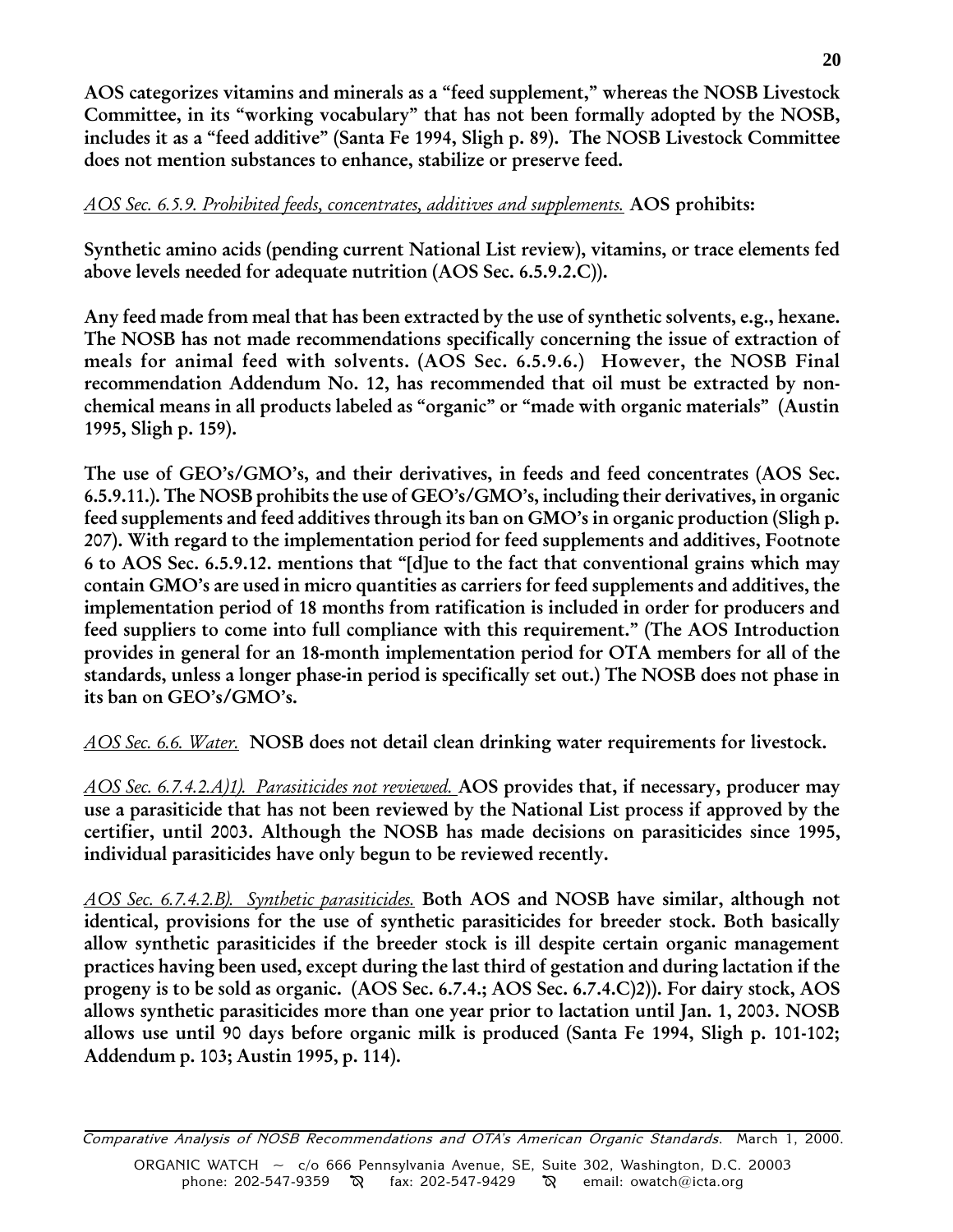AOS Sec. 6.7.4.2.C) prohibits synthetic parasiticides for all livestock for slaughter as of Jan. 1, 2003 and for lactating animals if the milk or progeny is sold as organic. NOSB prohibits synthetic parasiticides for slaughter stock without a phase-in period.

AOS Sec. 6.7.4.2.D) The AOS requires a minimum 90-day withdrawal requirement is required following any use of a synthetic parasiticide, until January 1, 2003. AOS doesn't specifically mention laying hens, but apparently laying hens would be covered by this section, at least until 2003. The NOSB recommended that eggs not be sold as organically produced for 90 days after the application of a synthetic parasiticide (Santa Fe 1994, Sligh p. 119).

AOS Sec. 6.7.5.2. Antibiotics. Under AOS Sec. 6.7.5.2.A), the AOS sets out a general prohibition against use of antibiotics in slaughter stock, dairy stock, or other stock producing edible or non-edible products, and made an exception for dairy stock more than one year prior to lactation until Jan. 1, 2003. As this provision is currently drafted, breeder stock is not considered to be stock producing edible or non-edible products; in AOS Sec. 6.7.5.2B), the AOS set out a separate rule for breeder stock, prohibiting the use of antibiotics in breeder stock during the last third of gestation only.

The NOSB stated in Ontario 1998 that "antibiotics are not an acceptable synthetic material and that the products from animals treated with antibiotics may not be labeled organic" (NOSB Livestock Production Statement, Ontario, March 1998). The NOSB Livestock Committee specified that it had "refined its recommendation on antibiotic use to encompass the following: 1. No animal product or animal by-product may be labeled organic once an antibiotic has been given to the animal, except as provided for production stock under the Origin of Livestock (Section 205.12 [of the USDA Proposed Rule])" (Livestock Committee Report and Adopted Recommendations to the Secretary, Ontario, March 1998). This reference to the USDA Proposed Rule apparently means that conventional animals that were given antibiotics before they were brought into an organic farm can still be certified as organic.

An NOSB Board member has explained that the current NOSB recommendation imposes an absolute prohibition against the use of antibiotics, including use in breeder cattle (except for use in conventional animals before they were transitioned to organic). There is no phase in period for dairy stock or others. However, the language of the recommendation leaves it open to other interpretations.

The original NOSB recommendation did allow antibiotic use in organic breeder stock except for the last third of gestation or while nursing (Santa Fe 1994, Sligh p. 98). The AOS does not mention lactation.

AOS Sec. 6.7.6. Physical alterations. NOSB does not specifically address beak trimming and other physical alterations. AOS sets out conditions for beak trimming until Jan. 1, 2003, when it is prohibited; it allows dehorning, castration, freeze branding, and removal of extra teats only if the animal is young and the most humane methods are used. Other physical alterations prohibited by AOS are tail cutting (except lambs), wing burning, teeth cutting (with the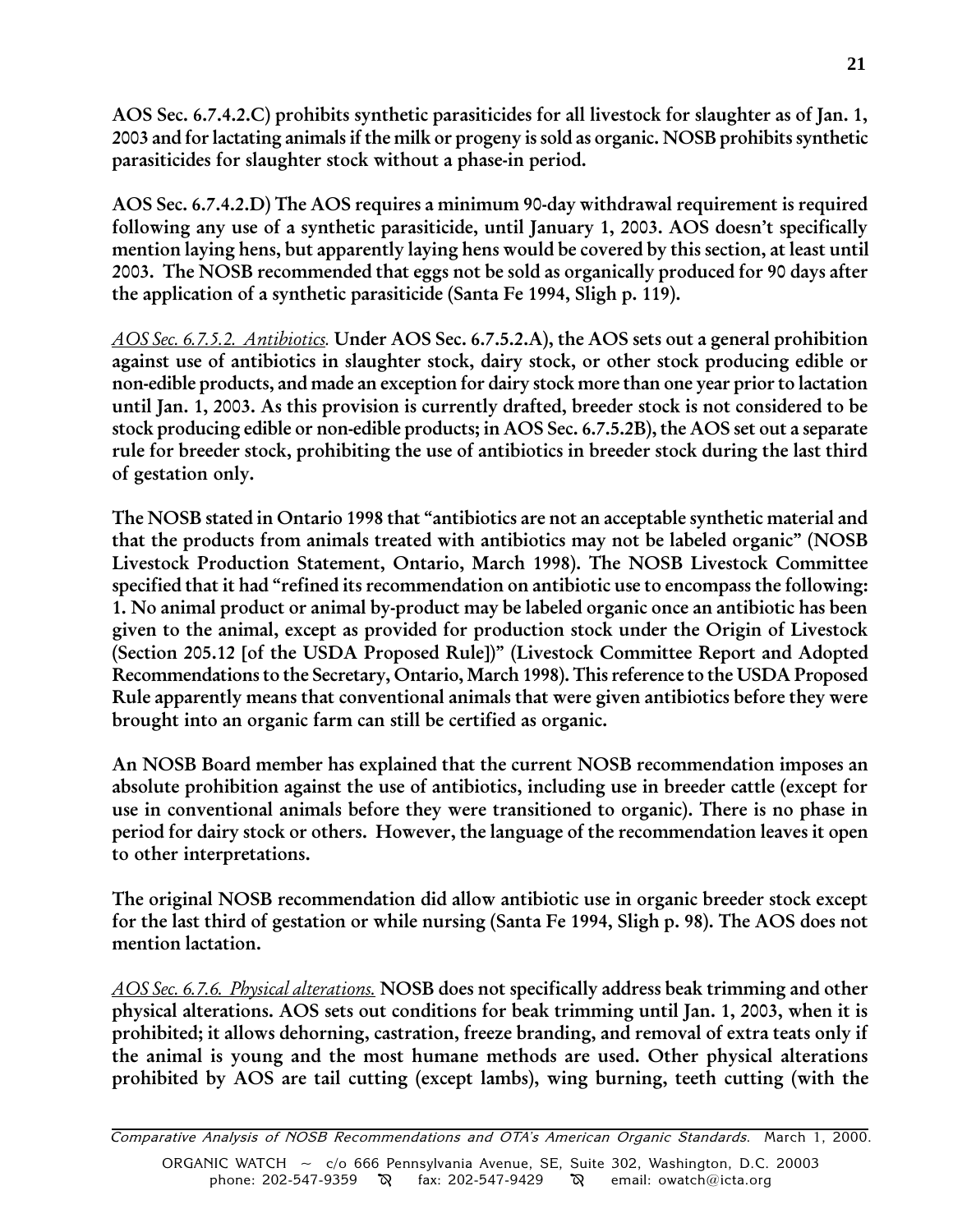exception of pigs), toe clipping of poultry and despurring of poultry, unless performed for the protection of other birds in the flock.

AOS Sec. 6.8. Audit Trail. These provisions are somewhat more detailed than the NOSB recommendations and include regulations about methods for individually identifying animals.

AOS Sec. 6.9. Slaughter. NOSB doesn't address the slaughter of animals.

AOS Sec. 6.10. Milk Handling. NOSB doesn't address standards for somatic cell and bacteria count.

AOS Sec. 6.11. Apiculture. NOSB hasn't adopted a recommendation on this topic.

# HANDLING AND LABELING STANDARDS (SEC. 7)

AOS Sec. 7.1. Applicability. The general principles set up by the NOSB for handling are included in the AOS rules, but the AOS has addressed many areas not included in the NOSB recommendations, such as:

AOS Sec. 7.1.5. Multi-ingredient products which contain less than 50% organic ingredients, represent the organic nature of ingredients in the ingredient statement only, and are not subject to certification. AOS provides that operations which produce, process or handle such products must comply with applicable provisions of the organic standards for prevention of commingling and contact of organic products by prohibited substances, with respect to maintaining the integrity of ingredients identified as "organic" in the ingredients statement.

AOS Sec. 7.1.6. Handlers who are not subject to certification should follow applicable Organic Good Manufacturing and Handling Practices set out by AOS to maintain the integrity of ingredients identified as "organic" in the ingredients statement.

AOS Sec. 7.1.6.1. Non-certified retailers are responsible for maintaining documentation of certification from suppliers, and distributors not required to be certified must maintain audit trail records.

AOS Sec. 7.1.7.1. Examples of types of retail activities that require certification (i.e., salad bars) and do not require it (bulk or bin sale, re-packaging for weight) are listed in AOS.

AOS Sec. 7.1.8.1.A) Seed Treatment in Split Handling Operations. AOS provides: "The storage, use or application of a prohibited seed treatment substance or the storage and/or handling of any seed treated with such substances is prohibited in a facility which handles organic seeds, grains or their products.

Comparative Analysis of NOSB Recommendations and OTA's American Organic Standards. March 1, 2000. ORGANIC WATCH ~ c/o 666 Pennsylvania Avenue, SE, Suite 302, Washington, D.C. 20003 phone: 202-547-9359  $\aleph$  fax: 202-547-9429  $\aleph$  email: owatch@icta.org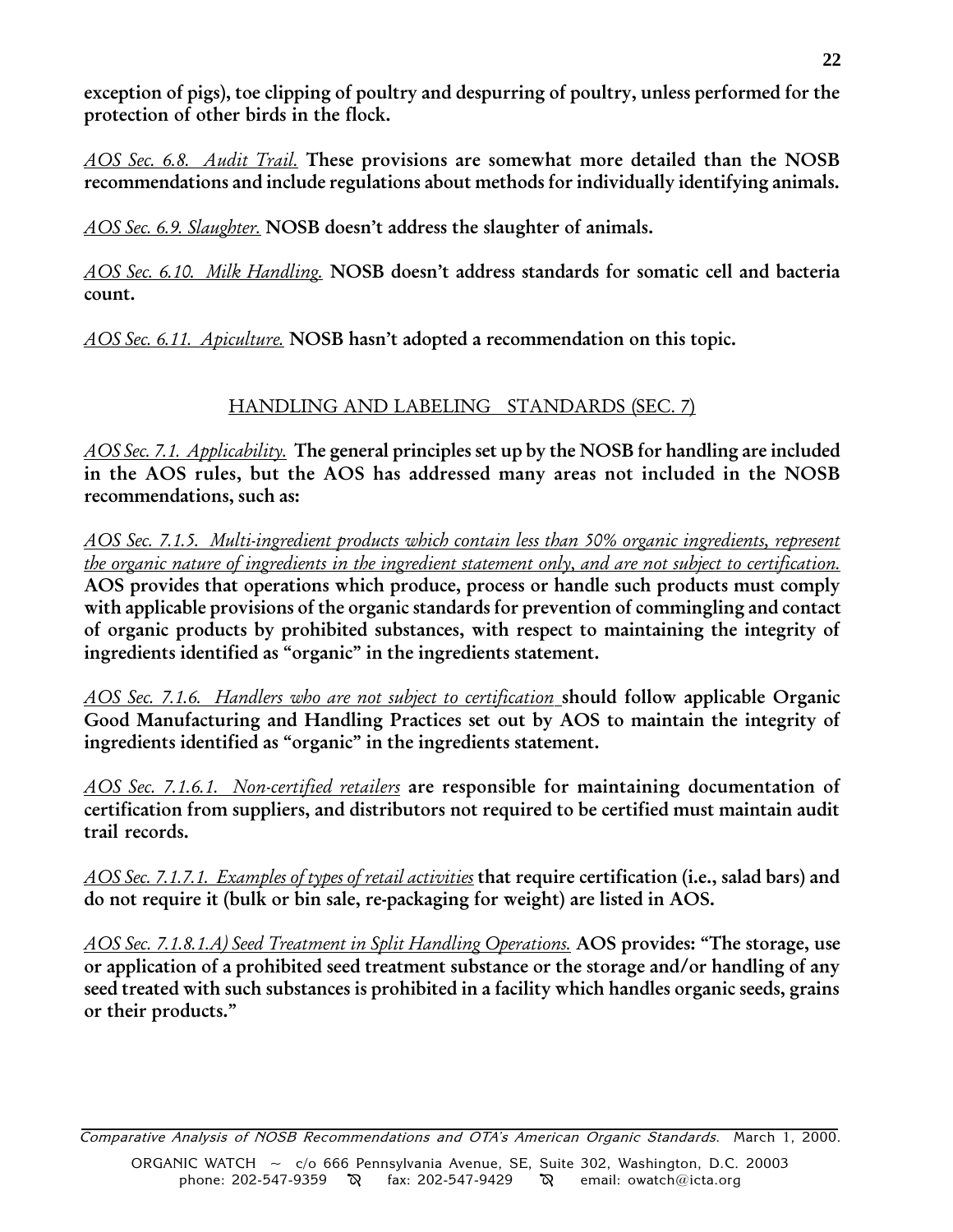**23**

AOS Sec. 7.3. Product Composition. These provisions are similar to NOSB recommendations, i.e., a processed product labeled as organic on the principal display panel must contain a minimum of 95% organic materials; products labeled with "made with organic ingredients" must contain at least 50% organic ingredients. For these products falling within both of these categories, the non-organic ingredients may not appear on the National List of prohibited non-synthetic substances.

None of the non-organic ingredients may appear on the National List of prohibited non-synthetic substances. (AOS Sec. 7.3.2.3.; Sec. 7.3.3.2.). And, in order for the product to be labeled "organic," the handler must "document to the certification agent that the non-organic ingredient is commercially unavailable in an organic form and that good faith efforts have been made to obtain the ingredient in organic form" (AOS Sec. 7.3.2.2.).

AOS Sec. 7.3.4. Organic and non-organic forms of the same agricultural ingredient shall not be combined in a product labeled as "organic" or "made with organic ingredients" if the ingredient is represented as organic in the ingredient statement.

# AOS Sec. 7.3.5. Prohibited for foods labeled as "organic" or "made with organic ingredients":

Any ingredient known to contain levels of nitrates, heavy metals or toxic residues in excess of 5% of EPA tolerance levels or action levels established by FDA" (AOS Sec. 7.3.5.3.). NOSB prohibits the use of a synthetic in processing if it contains "residues of heavy metals or other contaminants in excess of FDA tolerance." (Washington DC, Feb. 1999, USDA/NOP website).

Any ingredients produced using synthetic volatile solvents or propylene glycol. (AOS Sec. 7.3.5.5.) NOSB prohibits this for natural flavors (Austin 1995, Sligh p. 163) and prohibits solvent extraction of oil (Austin 1995, Sligh p. 159-60).

Genetically engineered organisms and their derivatives and products (AOS Sec. 7.3.5.8.). Although the AOS generally prohibits GEO's/GMO's, through footnote 3 the AOS leaves room to relax its ban on GMO's.

AOS Sec. 7.3.6. Implementation of Rules for Product Composition. These are interim rules for bringing products into compliance before all synthetic substances are reviewed by OMRI or NOSB (Jan. 1, 2002).

AOS Sec. 7.4. Organic good manufacturing and handling practices. This AOS section is more detailed that NOSB recommendations, in particular with regard to pest management (certified organic handling operations must implement structural pest management programs), sanitation of food contact surfaces, boiler water additives, transportation (transport units shall be food grade and shall be inspected and documented as free of odors or residue prior to loading with open or unprotected organic products) and water used in handling (regarding water that contacts conventionally produced raw agricultural products).

With regards to waste management, NOSB adds that organic handlers should establish waste reduction goals for their operations (Santa Fe 1994, Sligh pp. 58-65).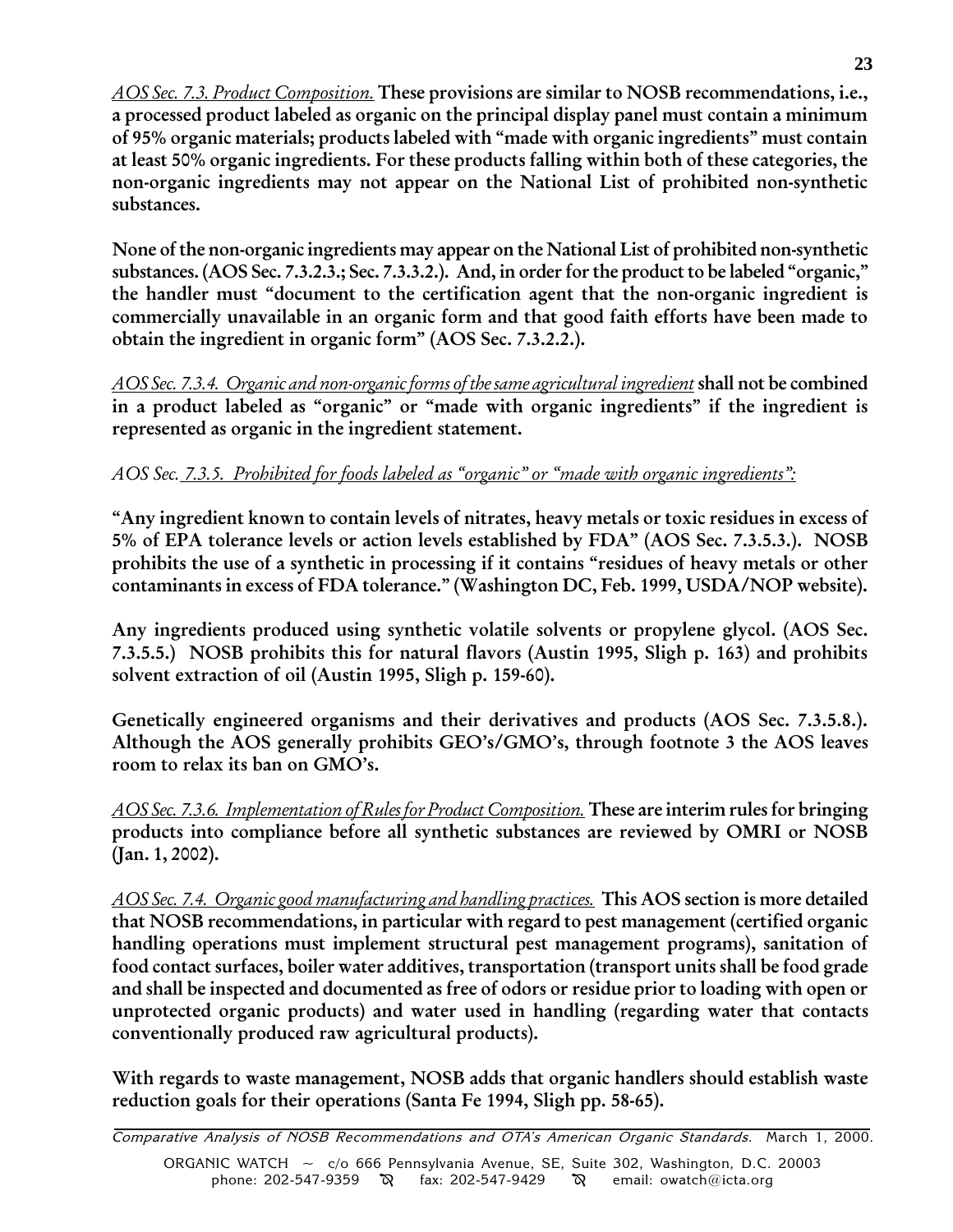AOS Sec. 7.5. Prevention and management of facility pests. This section is much more comprehensive than the brief NOSB recommendations.

AOS Sec. 7.6. Prevention of commingling and contact with prohibited substances. NOSB did not specifically state that handling operations that are exempt from certification are also required to prevent commingling of organic and non-organic products and assure that organic products are protected from contact with prohibited substances.

AOS Sec. 7.7. Audit trail. This rewords the NOSB/OFPA requirements for handler records and audit trails and adds some more details.

AOS Sec. 7.8 Labels, labeling, and market information. This section is basically the same as NOSB recommendations, except for the following:

AOS Sec. 7.8.5.2. Optional label statements for "made with organic ingredients" claims. AOS states that the type size is restricted such that any "made with organic ingredient" claims cannot be larger than three quarters of the size of the name of the product. NOSB in its commentary to the USDA Proposed Rule (Ontario 1998) recommended that the statement "made with organic (ingredients) be comprised of up to three individual ingredients used in the food product and that the statement font size be restricted to no more than the size of the name of the product used on the principal display panel.

AOS Sec. 7.8.8. The terms "organic," "biologic" and "ecologic." AOS states that these terms and their abbreviated forms are used synonymously in international trade and must be used in compliance with organic standards.

One additional difference is that the NOSB, by straw vote and not formal recommendation, urged the USDA to explore the use of a "transitional label." The label would be applied to products meeting all components of organic production standards except for the three-year rule for no prohibited substances having been applied to the land (Sligh, Transitional Labeling Addenda 7). The AOS does not include a provision for transitional labeling.

# EVALUATION CRITERIA FOR MATERIALS & NOSB RECOMMENDED NATIONAL LIST (SEC. 8)

AOS Sec. 8.1. Introduction. AOS states that it includes a compilation of NOSB National List recommendations in AOS Sec. 8.2, 8.3 and 8.4, and that a list of the differences between the AOS, NOSB recommended National List and the OMRI list is provided in AOS Sec. 8.5. and is noted in the text and footnotes. Additionally AOS recommends that the OMRI Generic Materials List be referenced as a comprehensive materials list prior to full implementation of the NOSB National List.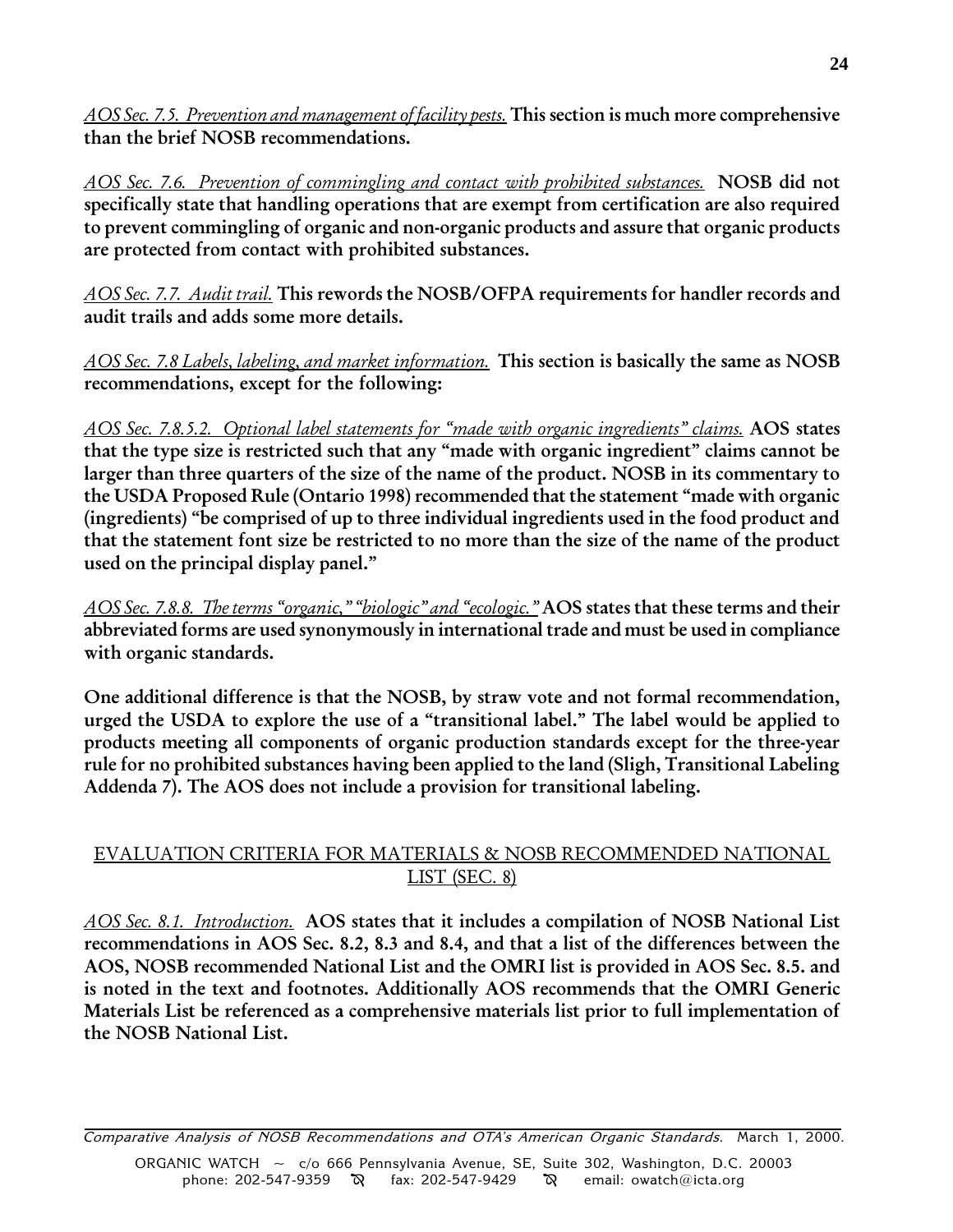AOS Sec. 8.2. Crop production materials. The AOS lists most of the same criteria included in OFPA and NOSB for evaluating materials used in crop production, such as the effect of the substance on the environment and human health, and alternatives available; however, it doesn't specifically state that synthetic material must be necessary to the production of the agricultural product because of the unavailability of wholly natural substitute products (OFPA).

NOSB adds that economic need should be considered: While allowance of a material cannot be justified on economic need alone, the economic impact on producers (including farm workers), handlers and consumers of allowing or prohibiting a given material should be factored into the decision" (NOSB Addendum No. 26, NOSB Materials Review Criteria, Austin 1995, USDA/NOP website).

AOS Sec. 8.2.3. NOSB reviewed substances for organic crop production. This section is essentially the same as the National List, but some of the conditions or comments included with the substances are different. For example, AOS comments state that horticultural oils may be used on perennial plants as insect pest smothering or suffocating agents (AOS Sec. 8.2.3.1.b)1)b).); the NOSB adds that the material (referred to as petroleum distillates and not horticultural oils) may be applied to dormant perennials, that direct application to harvested crop is prohibited, and that it may not be used as either weed or carrot oils in organic production (National List, Sligh p. 186). AOS added to the comments that dormant oils, suffocating oils and summer oils are included as horticultural oils. This latter comment was apparently added for clarification from the TAP review. AOS also added some comments to Pheromones, Soaps, streptomycin sulfate and terramycin oxytetracycline, Vitamin D3, Ethanol and Isopropyl Alcohols, Hydrogen Peroxide, Micronutrients (listed in AOS as minerals) and Tobacco Dust.

Under the comments regarding allowable Plastic Row Covers and Mulches used as crop production aids, the AOS left out the NOSB recommendation that petroleum based plastics other than PVC are approved.

AOS Sec. 8.3.1. Evaluation criteria for materials used in livestock production. AOS added some evaluation criteria specific to livestock, such as whether the substance has a physiological effect on livestock and whether the substance is included in the Food Animal Residue Avoidance Database (FARAD). NOSB has not recommended specific evaluation criteria for materials used in livestock production.

AOS Sec. 8.4.1. Handling materials. The AOS contends that its provision on synthetics uses the criteria adopted by the NOSB in February 1999 (see p. 84, n. 9); however, there are important differences between the AOS criteria and those approved by the NOSB.

The AOS sets a lower standard than the NOSB does regarding environmental effects. The AOS only requires that the synthetic not have "significant" adverse effects on the environment (AOS Sec. 8.4.1.2.), but the NOSB prohibits any "adverse effects" on the environment and specifically requires the handler to follow OFPA §6513 requirements on the manufacture, use and disposal of the substance (Washington, DC, 1999).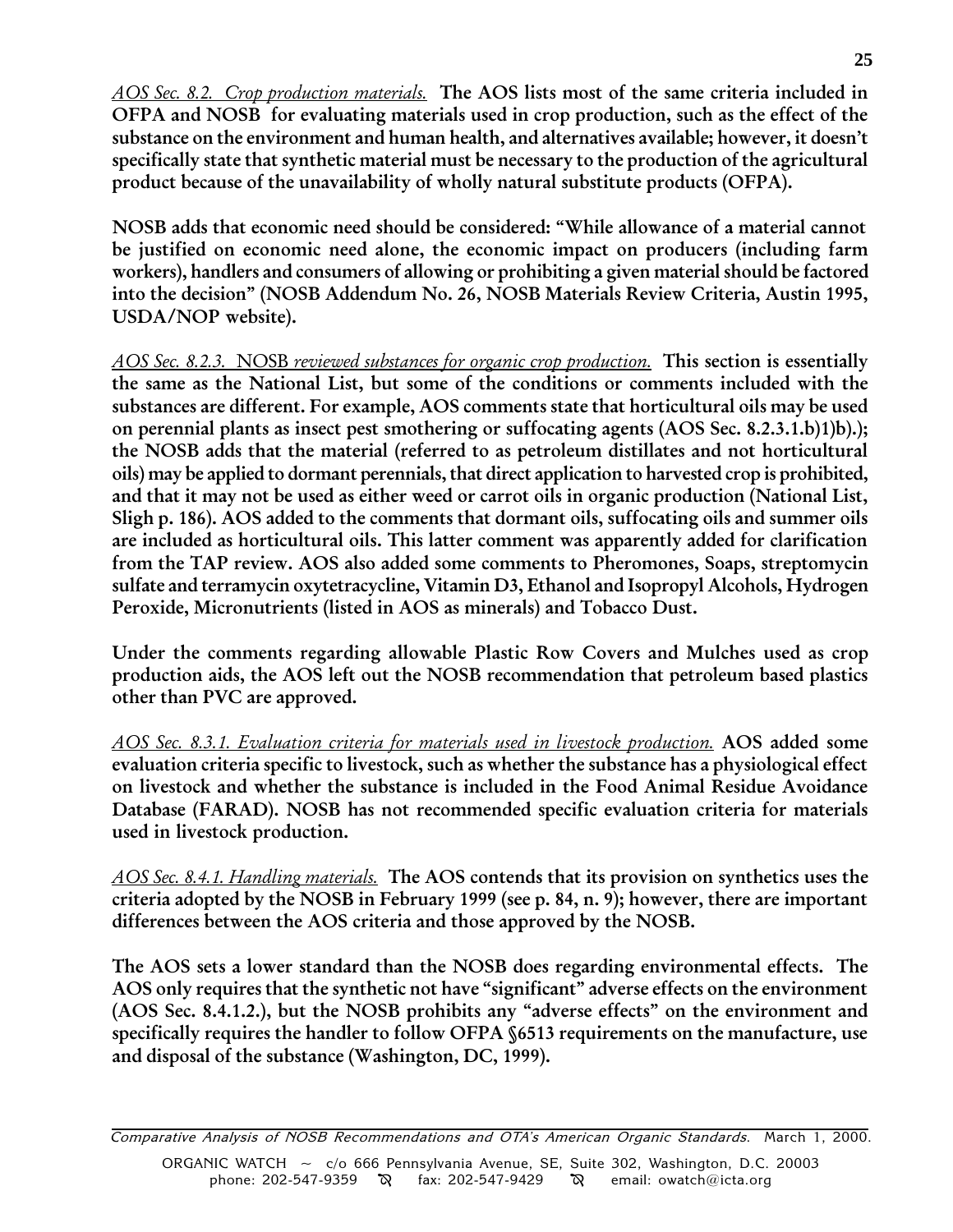The two standards also differ on the question of human health effects. The AOS would bar synthetic handling materials having "any adverse effect" on human health (AOS Sec. 8.4.1.3.), while the NOSB states that the synthetic may not have "adverse effects as defined by applicable Federal regulations" (Washington, DC, 1999). Since the AOS left out the statement about federal regulations, the question arises whether the AOS intends to use broader criteria on human health effects than those set out in federal regulations.

AOS Sec. 8.4.1.5. Evaluation criteria for materials used in organic handling operations. The AOS states that one criterion for a synthetic to be used in handling is that it "contains no residues of heavy metals or other contaminants in excess of 5% of the tolerances established by FDA." This was apparently a mistake, and the drafters meant to say "in excess of FDA tolerances," or perhaps more accurately in excess of FDA action levels as recommended by the NOSB in February 1999. (This same mistake was made in AOS Sec. 8.4.2.2.D).

AOS Sec. 8.5. Differences between the AOS and NOSB recommended National List. The AOS states as follows: "Based on comments received and current certification standards, AOS suggests that NOSB revisit the following topics to consider changes to the NOSB recommendations . . .

8.5.1. Crops:

8.5.1.1. Potassium chloride: NOSB allowed with restrictions. AOS proposes prohibition.

8.5.1.2. Sodium nitrate: NOSB allowed with restrictions. AOS proposes prohibition by Jan. 1, 2003.

8.5.2. Livestock:

8.5.2.1. Oxytocin: NOSB allowed with restrictions. AOS proposes prohibition.

We concur with the AOS that the NOSB should revisit these materials.

# CERTIFICATION & ORGANIC PLAN REQUIREMENTS (SEC. 9)

This section is, in general, more detailed than the NOSB recommendations. Below are some areas of difference:

AOS Sec. 9.3.4. Organic Livestock Plan. AOS does not mention the NOSB Recommendation that the Organic Livestock Plan include a description of comprehensive nutrient cycling on the farm or a description of progress towards that goal. The NOSB stated in its 1998 Final Recommendations on Livestock Issue Papers # 1 and # 2 as follows:

Producers of certified organic livestock shall be required to detail nutrient recycling plans in their overall farm plan. The plan must clearly describe how nutrient cycling is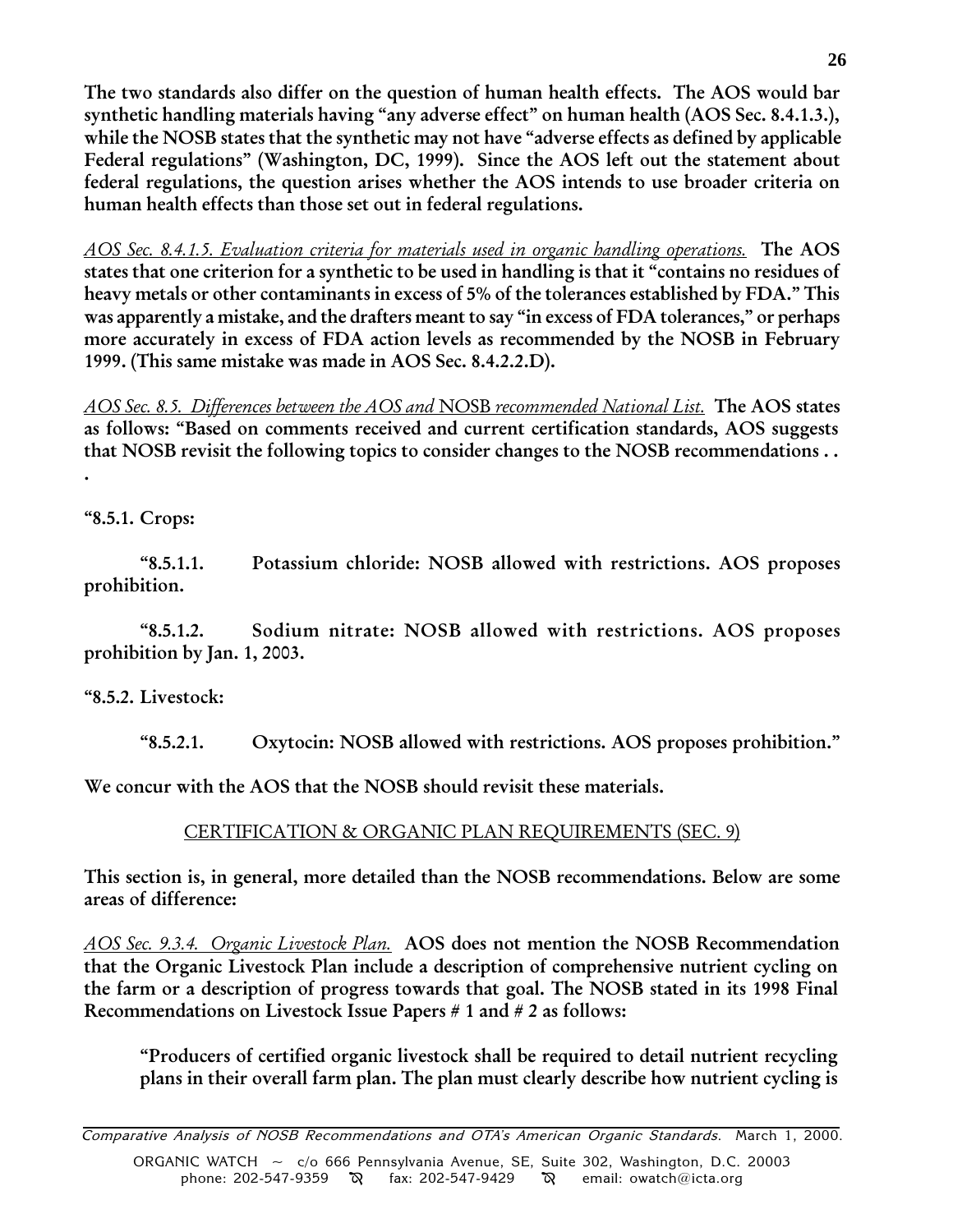achieved on the farm. Such plans may encompass cooperation among several organic farms to achieve nutrient cycling within a watershed. It may include nutrient cycling from other certified organic enterprises as long as such nutrients are properly composted and/or meet the other requirements of NOSB recommendations.

While the NOSB recognizes that comprehensive nutrient cycling may not be practical given today's structure of agriculture, it is an essential goal of organic agriculture and every producer must demonstrate progress toward that goal in his/her farm plan.

The AOS requires that the Organic Livestock Plan include a description of manure handling, but not nutrient recycling (AOS Sec. 9.3.4.2.C). The AOS Organic Farm Plan does require a "description of the operation's fertility program, including nutrient management, crop rotation, conservation, manure/compost management, and use of other soil amendments. This requirement is not the same as the NOSB recommendation that each livestock producer must demonstrate progress towards comprehensive nutrient cycling.

AOS Sec. 9.3.5.2.A)1) Product Composition. AOS requires "[f]or non-organic agricultural products, documentation of the applicant's attempts to source organic ingredients." NOSB recommends in the Organic Handling Plan (Santa Fe 1994, Sligh p. 59) that, if an organic food contains a non-organic ingredient, a written description be given of  $\degree$ (a) the good faith efforts made to locate or develop a source of the certified organic form of the ingredient and (b) the progress made over the previous years to eliminate non-organic agricultural products as ingredients . . .  $\epsilon$ 

Although it is not mentioned in this section, AOS also stated, with regards to products labeled "organic," that the handler must "document to the certification agent that the non-organic ingredient is commercially unavailable in an organic form and that good faith efforts have been made to obtain the ingredient in organic form" (AOS Sec. 7.3.2.2.).

NOSB recommends as follows: The handler must make and document a comprehensive effort to obtain organic ingredients. The certifier must verify that the level of effort has been adequate . . In this review the certifier should:

- 1. verify that the handler has a process for seeking out organic ingredients in the Organic Handling Plan;
- 2. verify that the handler has made good faith efforts to obtain the organic form of the ingredient following steps outlined in the Plan . . . (Orlando 1995, Sligh p. 75).

It is not clear whether this recommendation refers to products labeled as "made with organic ingredients" as well as those labeled "organic."

AOS Sec. 9.3.5.6. Waste Management. AOS requires that the Organic Handling Plan include "a description of waste management and resource conservation plans or policies." AOS footnote 2 states: Note: Handlers are not being asked to submit their resource conservation and waste management plans, but only to 'describe' them."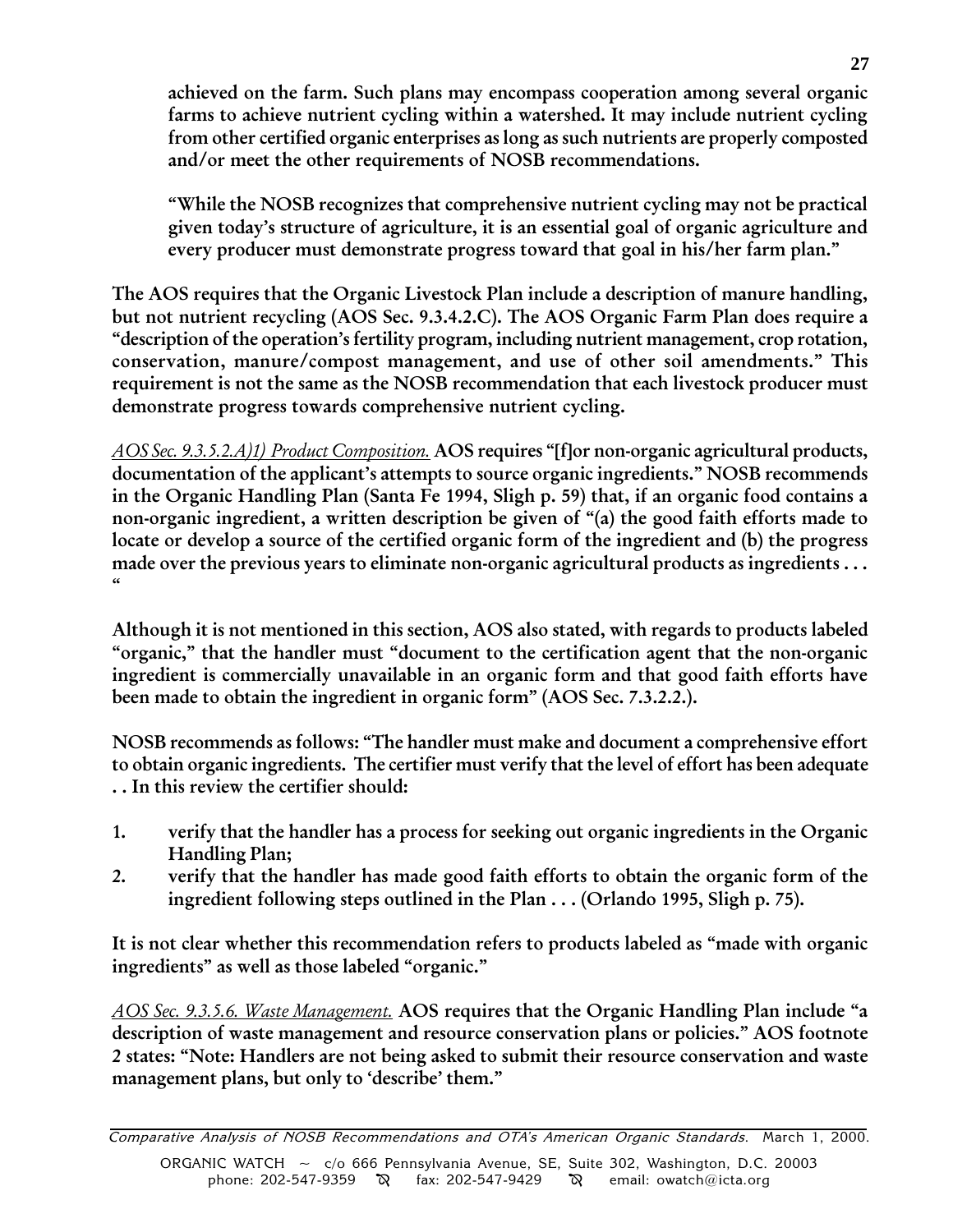NOSB states: While the NOSB recognizes that the OFPA does not establish waste reduction requirements for organic handlers, the Committee has included a waste management section in the Proposed Regulations. The Board thinks that organic handlers should establish waste reduction goals for their operations. By including a waste reduction section, the Organic Handling Plan can more thoroughly serve as a vehicle for the development of ecologically sound management practices for the handling operation." (Sligh p. 58). The NOSB recommends that the following be included in the Organic Handling Plan under Desirable Practices, Waste Management: "(1) a description of the efforts to reduce solid waste, liquid waste, and airborne emissions produced by the handling operation (2) A description of recycling efforts, the use of recycled materials, and efforts to reduce packaging in the handling operation" (Sligh p. 61).

AOS Sec. 9.3.6. Organic Grower Group Plan. This is a plan for groups of individual producers who each have not more than \$5,000 in gross annual income from total farm sale, who are located in close geographical proximity to each other and who are managed under one central administration. The AOS footnote explains that this "section may encourage certification of smaller growers and provide market access for cooperatives. The NOSB has not addressed the issue of Grower Groups. We concur with the OTA/AOS and recommend that the NOSB address this issue.

AOS Sec. 9.9. Additional inspections. AOS provides that, in addition to the annual on-site inspection, a certification agent may conduct an unannounced inspection on a random or "as needed" basis. NOSB recommends that on "at least an annual basis, certifying agencies or their inspectors must conduct at least one random product commodity tracking that demonstrates the steps of production or manufacturing prior to the shipment of that product from the premises of that farm or manufacturer" (Santa Fe 1994, Sligh p. 13).

AOS Sec. 9.10.7. Public Access to Information. AOS provides that "[c]ertification agents shall publish lists of operations certified and decertified, and may post such lists on websites or in other media, provided that equal access and exposure is given to all certified operators. These lists "shall show the names of all certified primary operators  $\ldots$  [but] need not show the names of contracted operators who are certified under the certification of a primary operator." AOS Sec. 9.14. and AOS Sec. 9.15.2 instruct the certification agent to notify the governing officials and other certification agents of a suspension or termination of certification, and also to post notice of such actions on the agent's website or other media.

In AOS Sec. 10 on Accreditation, 10.2.8.1., the certifier is required to "provide (through publication, electronic media, or other means), updates at regular intervals, and make available on request, the following: . . . . 10.2.8.1.G) A directory of certified organic operations and their products." For clarity, AOS Sec. 9.10.7 could also include the requirement that the certifiers make public the operators' products (or scope of certification).

Comparative Analysis of NOSB Recommendations and OTA's American Organic Standards. March 1, 2000. ORGANIC WATCH ~ c/o 666 Pennsylvania Avenue, SE, Suite 302, Washington, D.C. 20003 phone: 202-547-9359  $\aleph$  fax: 202-547-9429  $\aleph$  email: owatch@icta.org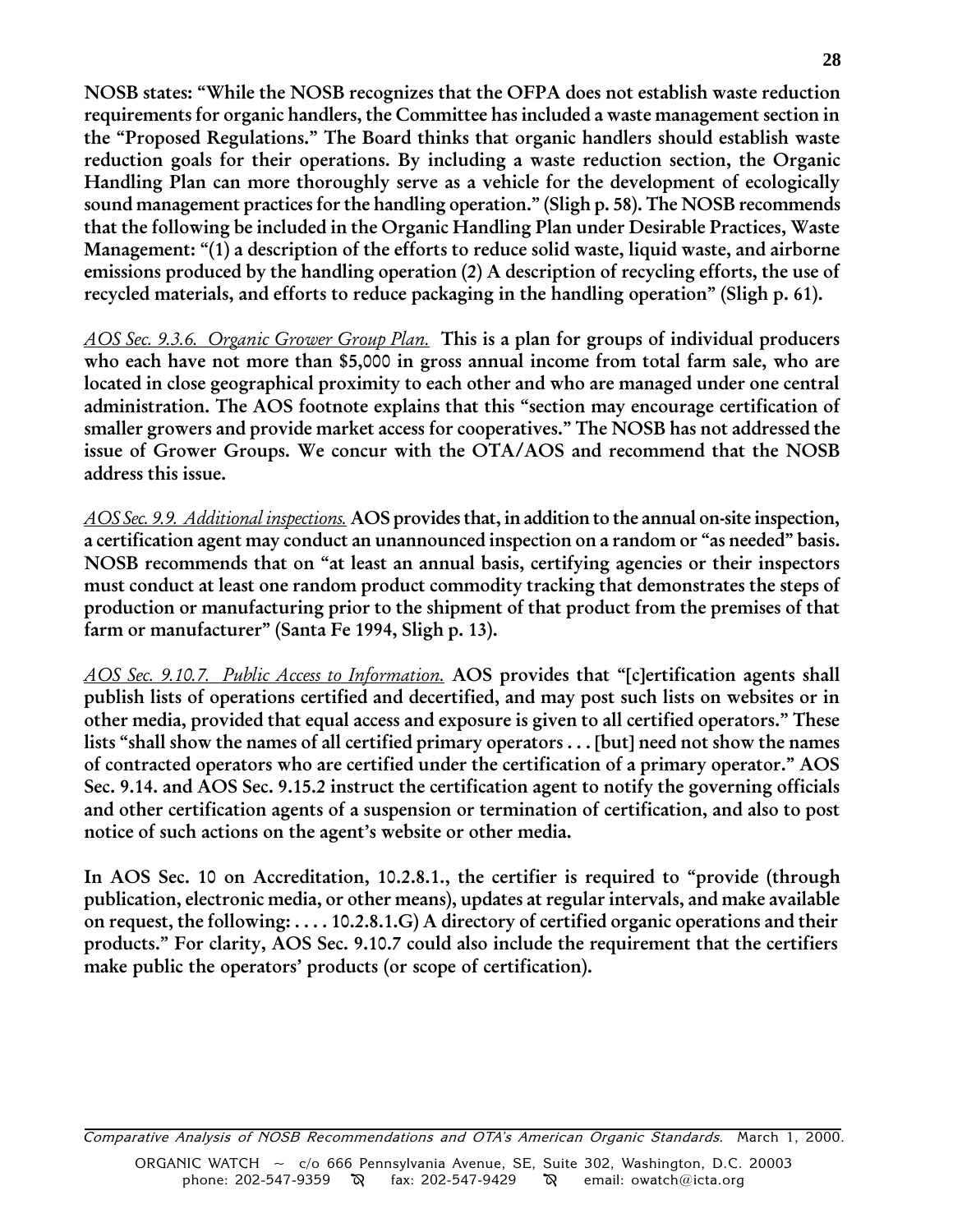Under AOS Sec. 10.3.1.2.B)2), a certification body shall submit to the accreditation body a [d]escription of the procedures to be used for making the following information available to any member of the public upon request:

" $10.3.1.2.B$ ) a) A list of producers and handlers whose operations it has certified, and the effective dates of the certifications;

" $10.3.1.2.B$ ) b) The organic agricultural products produced and/or handled by each certified operation;

" $10.3.1.2.B$ ) c) The results of laboratory analyses for residues of pesticides and other prohibited substances; and

10.3.1.2.B)2) d) Other non-confidential business information as permitted by the certified operator.

(It would be useful if all the information regarding public access to information from certifiers were together in one location.)

AOS Sec. 10.3.1.3.A)10) provides that the certification agent will "transfer to the accreditation body and made available to the applicable governing official(s) all records or copies of records concerning the certification activities in the event that the certification agent dissolves.

With regard to public access to production and handling information, there appear to be two versions of the NOSB recommendation, one in Sligh's "Green Book" and one on the USDA web site. In both versions, the NOSB stated that "an additional section concerning public access will be developed by the Accreditation Committee for subsequent inclusion into the Final Board Recommendations." The NOSB has yet to further elaborate additional recommendations on this subject. We urge the NOSB to further elaborate the below (1-4) areas. The Recommendation in Sligh, p. 14 states further as follows: This [additional] section [on public access] will include, but not be limited to:

- 1. Transparency and record keeping;
- 2. Availability of producer/handler records;
- 3. Availability of certification documents; and

"4. Content of producer's records of operation that are to be available for public review." (Santa Fe 1994, Sligh p. 14).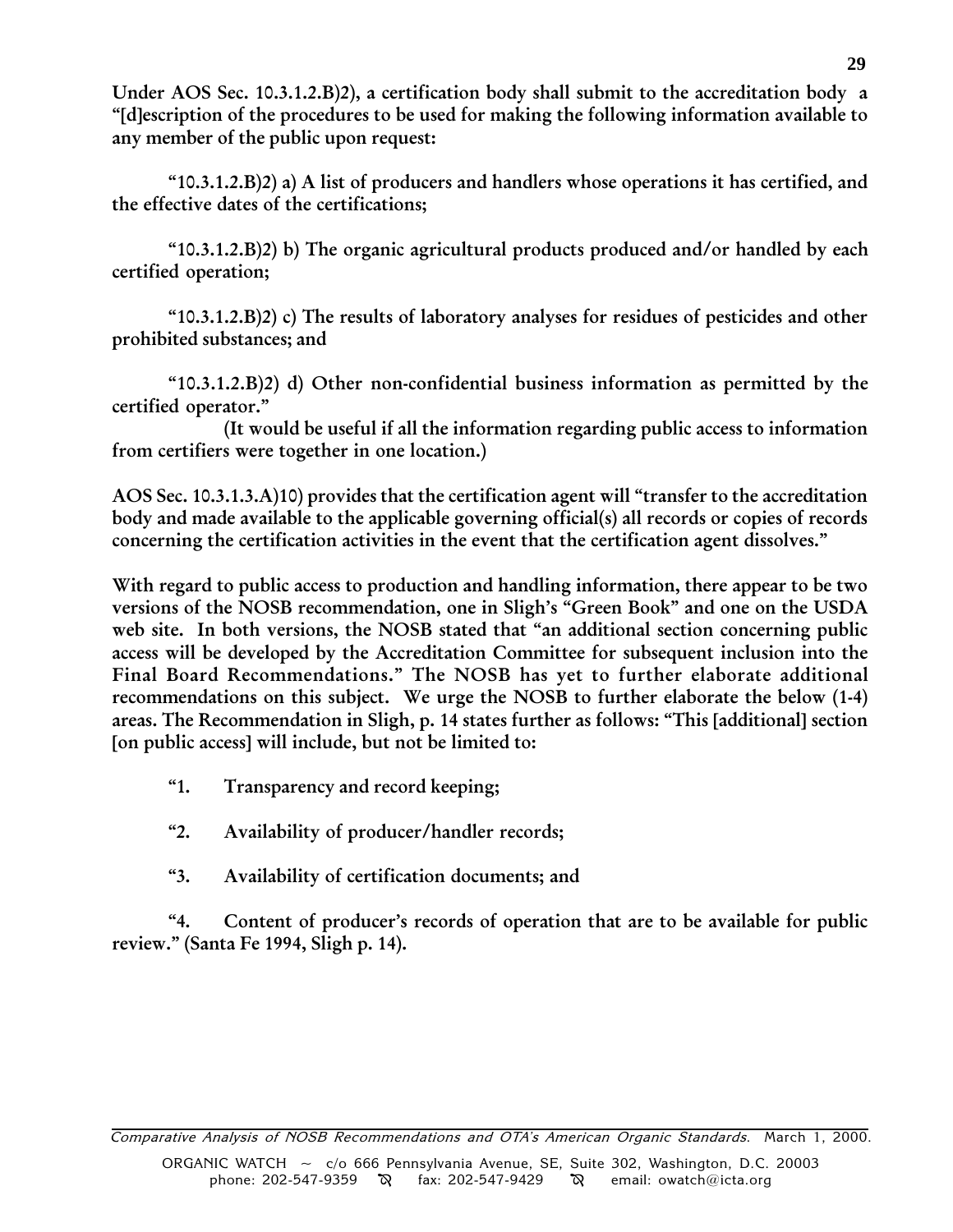The Recommendation from the USDA web site states as follows:

One basic premise of transparency is that basic information about organic food and how it was produced and processed is available to the public. That is, accountability in terms of records and public scrutiny is implicit in the use of the term "organic." At the same time, confidential business information of producers and handlers must be protected, while consumer access to information for health related issues must be ensured.

All purchasing and sales records, relating to ingredients, substances applied, or recipes and other proprietary production information are considered to be confidential businessrelated information, which must be available to the certifier, but also must be protected from public disclosure under confidentiality provisions of OFPA. [Sec 2116 (g)] Any other information contained in records which is not required to be disclosed, including financial and business related information, shall be removed before disclosure. [AOS Sec. 2116 (g)]." (Santa Fe, 1994, USDA/NOP web site, "Standards and Procedures Governing the Accreditation of Organic Certification Organizations," II. B., Transparency, Certifiers Records, B. Public Access to Production and Handling Information, p. 14.)

Records of Certifier available to certificant. The AOS does not appear to include the following NOSB recommendation: "Records required to be routinely available upon request to certificant at reasonable cost for processing of request:

- a. Inspector contract...
- b. Inspection report.
- c. Names and affiliations of all decision makers.

d. Results of laboratory analyses. (Santa Fe 1994, Sligh p. 16.) (Apparently this means records available to the certificant upon request.)

# APPENDIX-GUIDELINES FOR ACCREDITATION PROGRAMS (SEC. 10)

AOS Sec. 10.1. General Provisions. The AOS states that certification agents, including those based outside of the US, shall be assessed by "an accreditation body." The NOSB recommends that the "USDA will administer the accreditation program and make all determinations regarding approval of accreditation applications and/or revocation of a certifying agent's accreditation status. State and private applicant for accreditation will be evaluated under the same basic accreditation criteria and procedures." (Santa Fe 1994, Sligh p. 4.) The NOSB passed a resolution supporting accreditation of the International Federation of Organic Agriculture (IFOAM) and supporting cooperation between IFOAM and the USDA. This resolution was revisited by the NOSB in June 1999. [www.ams.usda.gov/nop/nosb699.htm].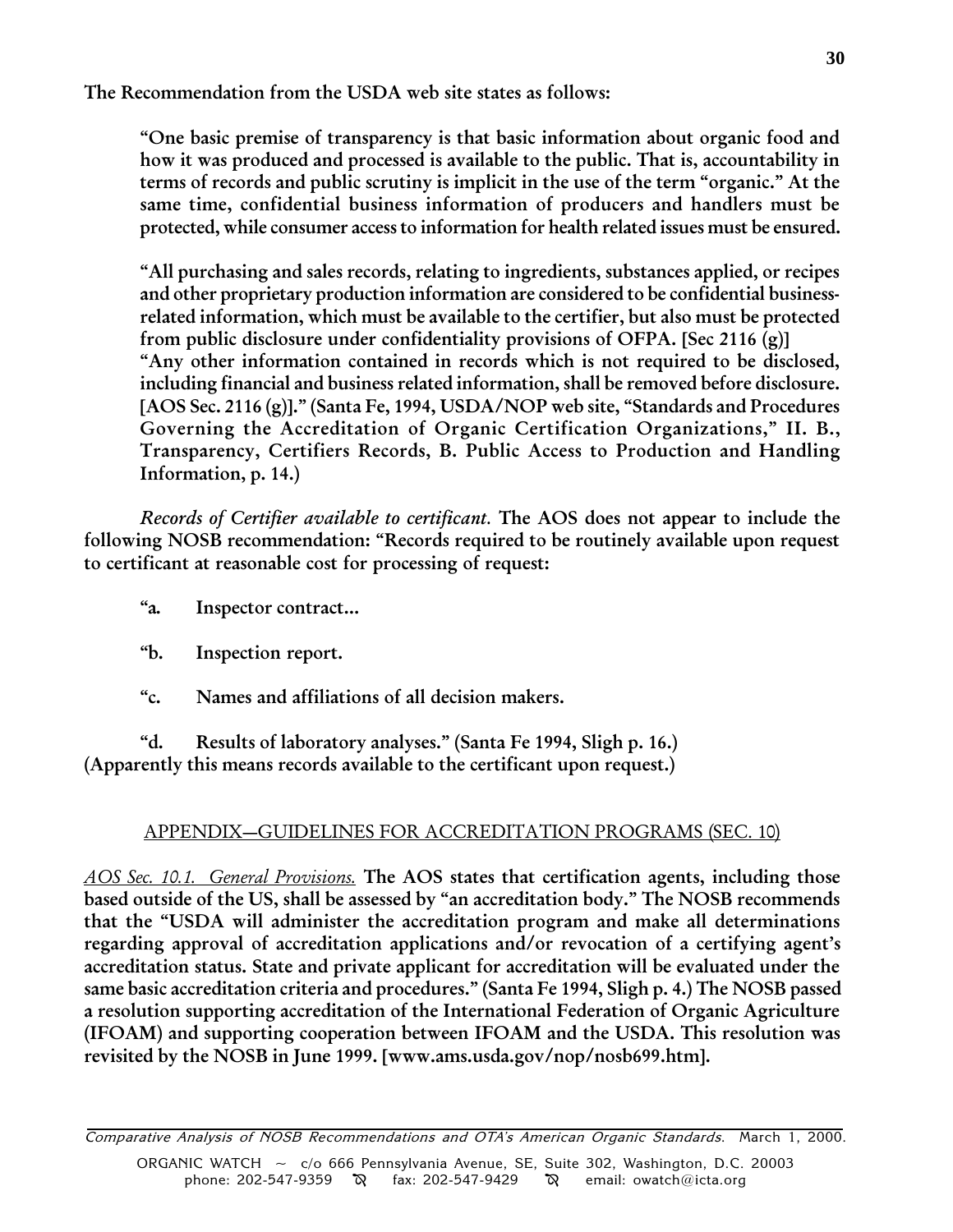With regard to the accreditation of agencies conducting certification services in foreign countries, the NOSB provides in part as follows: "For a product bearing the seal of a U.S.based certifying agency to be imported into the United States, the agency indicated shall meet the following requirements: a) The agent shall be accredited to certify the production and handling of organic products within the United States. b) The agent shall be able to demonstrate that oversight of the procedures utilized to certify the production and handling of the imported product has been provided by a USDA-recognized governmental or non-governmental authority" (Santa Fe 1994, Sligh pp. 4-5).

AOS Sec. 10.2. Evaluation Criteria for Accreditation. A footnote explains that AOS Section 10.2 is based on ISO Guide 65, "General Requirements for Bodies Operating Product Certification Systems," adapted to the assessment of organic certification agencies.

AOS Sec. 10.2.1.3. Organic standards. AOS states that the "criteria against which certification of an operation is evaluated shall be those outlined in the organic standards. Consistent with AOS Sec. 2.7, this provision could explain that "organic standards" means the AOS and any additional requirements of a certification agency or government.

AOS Sec. 10.2.5.4.K) Conflicts of interest. A certifier is required to document the quality system in a quality manual which contains and refers to, among other matters, maintenance of declarations of interest, updated annually, stating all interests in the organic industry which could be actual or perceived conflicts of interest for all certification agent personnel, including subcontractors, who are involved in the certification system."

Furthermore, AOS Sec. 10.2.16.3. provides: "Personnel shall not be assigned [to a specific certification] if they have been involved in, employed by, or provided consultation to, the applicant or any related body involved in the applicant's operation in a manner and within a time period which could conflict with impartiality." A similar provision regarding persons involved in the certification decision is set out in AOS Sec. 10.2.19.2. Also, a certification agent must require its personnel involved in a certification process to sign a contract or other document by which the personnel "declares any prior and/or present association on their own part, or on the part of their business, with all applicants or operators to the inspection, evaluation, or certification of which they are to be assigned"  $(AOS$  Sec.  $10.2.11.2.B$ ).

With regard to accreditation, under AOS Sec. 10.3.1.2.D)1), a certification agent is to submit to the accreditation body a "description of procedures implemented or intended to be implemented to prevent the occurrence of conflicts of interest." Furthermore, under AOS Sec. 10.3.3.1.B), "no person participating on a convened peer review panel shall be, or shall have been, associated with the certification agent being reviewed by the panel in a manner that would constitute a known or perceived conflict of interest.

The NOSB defines conflict of interest as "the use by an individual of his or her position for personal advantage or to the detriment of the integrity of the Organic Program. It discusses examples of conflicts and recommends that the inspector and members of the decision making body disclose financial interests and affiliations (Santa Fe 1994, Sligh p. 16-17).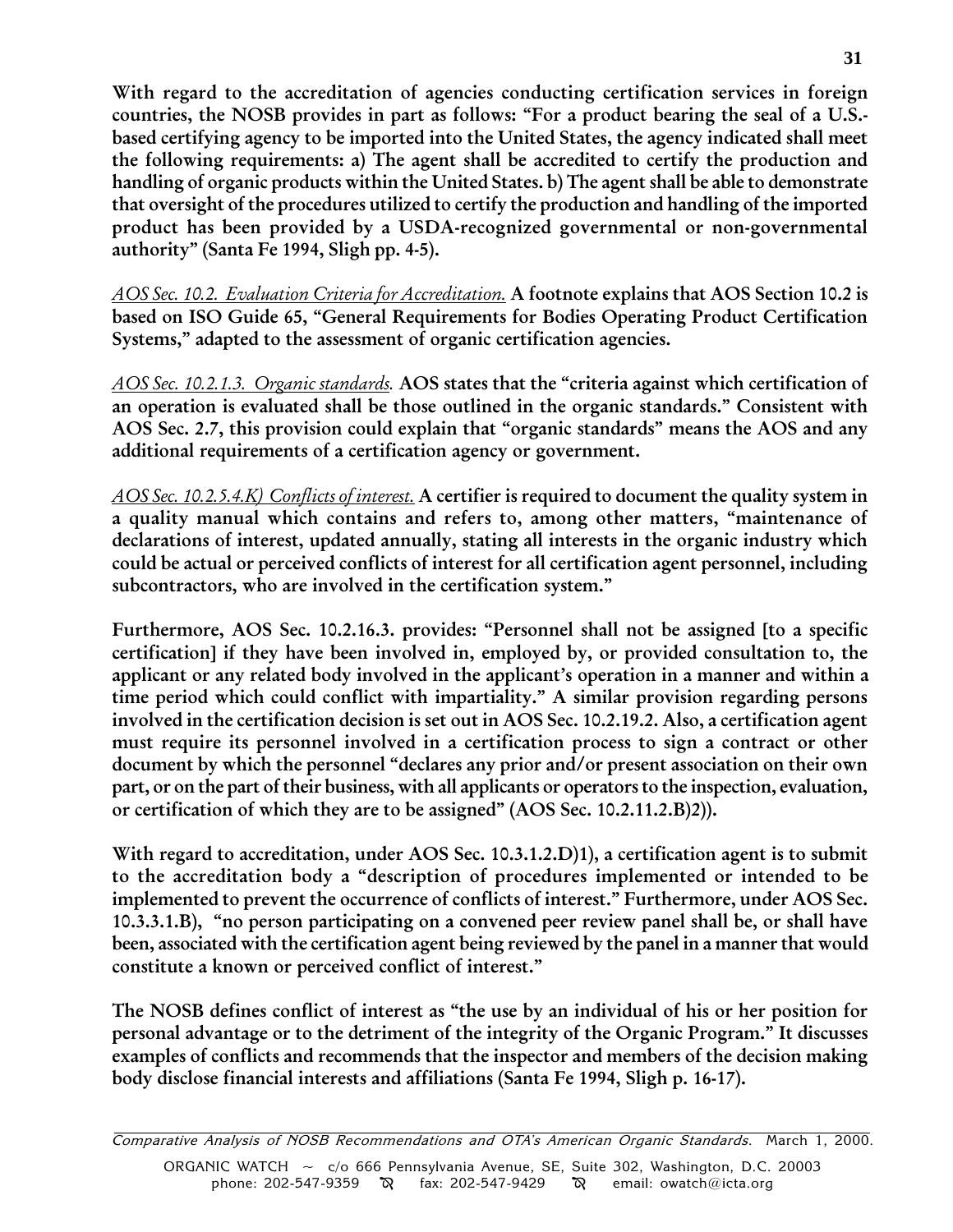AOS Sec. 10.2.8.1. Public access to information about certifiers. "The certification agent shall provide (through publications, electronic media, or other means), update at regular intervals, and make available on request,  $\dots$ " certain information about the certification agent, such as the authority under which it operates; a documented statement of its organic certification system, including its rules and procedures for granting and terminating certification; information about the inspection and certification process; a description of the means by which the organization obtains financial support and general information on the fees charged; a description of the rights and duties of applicants; and information about procedures for handling complaints.

These requirements are similar to the information which the NOSB recommended that the USDA make available to the public upon request. This list of information also included organizational structure of the certifier (articles of incorporation, by-laws and organizational chart), organizational affiliations (major funding sources, major shareholders), established standard procedures for document request response (fees for information requested and reasonable turnaround time for "standard" requests for information), and established standard procedures for sampling and laboratory analyses that pertain to certification.

AOS Sec. 10.3.2.1.A) Public comment about certifiers. AOS provides that "[p]rior to conducting a site evaluation, a published announcement shall be made by the accreditation body of the name of the certification agent to be evaluated in order to provide an opportunity for public, including operators certified by the agent and subcontractors, to submit confidential comments and concerns to the accreditation body for consideration." We support this recommendation and urge the NOSB to include this specific language addition.

AOS Sec. 10.3.3.1.A)1) Peer review panel. NOSB and AOS (and OFPA) provide for a peer review panel to review certification applications. AOS states that the panel shall "[c]onsist of at least five persons selected from an established peer review panel pool, which has the following membership requirements:

 10.3.3.1.A)1)a) Members shall have experience and/or expertise in organic production, handling, marketing, regulation, inspection, certification and/or accreditation;

10.3.3.1.A)2) Contain one member who shall be personnel of the accreditation body and be responsible for presiding over the convened panel.

 $(10.3.3.1.A)$ 3) Contain at least four members who are not personnel of the accreditation body.

" $10.3.3.1.A$ ) $4$ ) Include no less than three members who possess sufficient expertise in the areas of accreditation delineated in the certification agent's application."